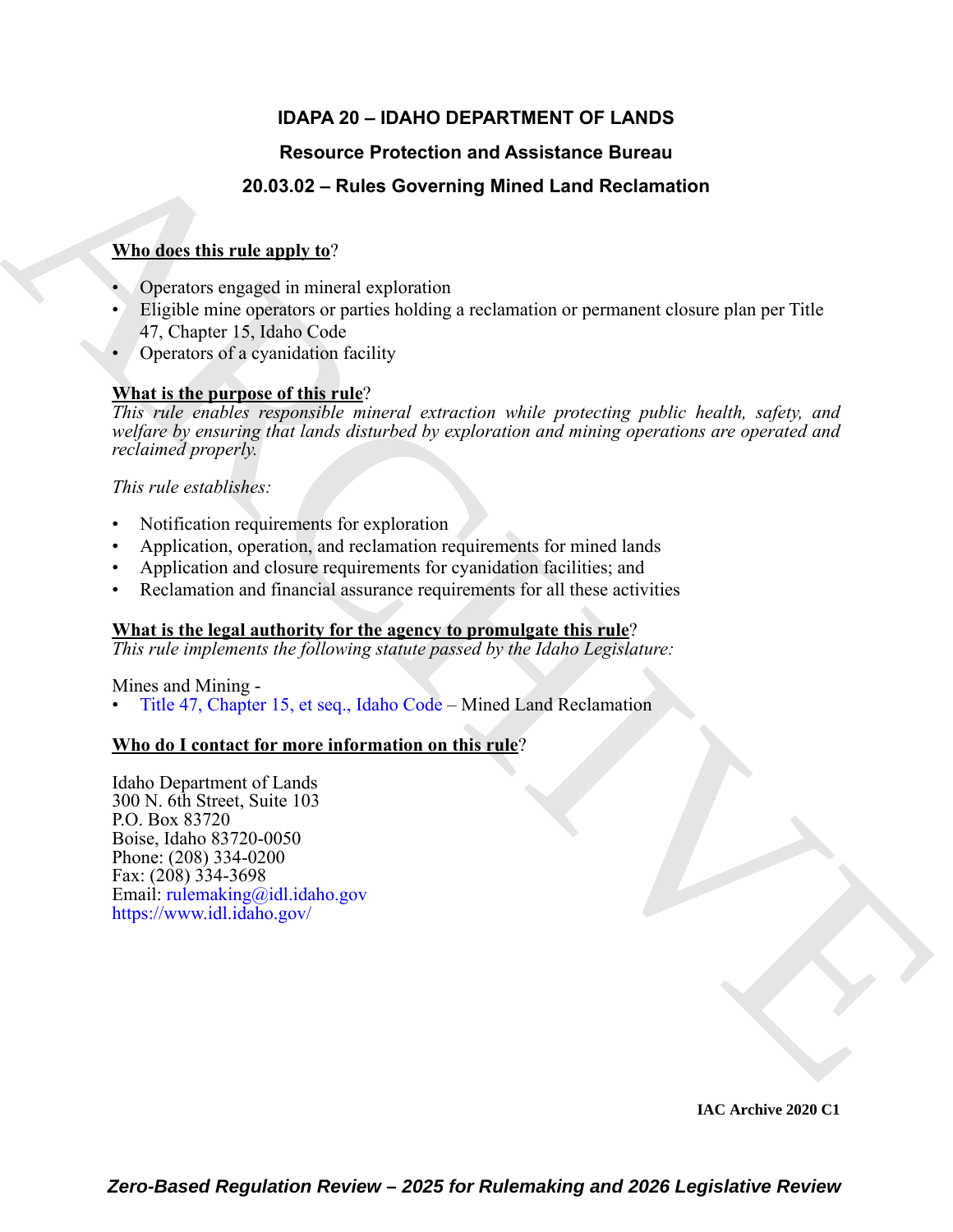# *Table of Contents*

| 20.03.02 - Rules Governing Mined Land Reclamation                                                                           |  |
|-----------------------------------------------------------------------------------------------------------------------------|--|
|                                                                                                                             |  |
|                                                                                                                             |  |
|                                                                                                                             |  |
|                                                                                                                             |  |
|                                                                                                                             |  |
|                                                                                                                             |  |
|                                                                                                                             |  |
|                                                                                                                             |  |
|                                                                                                                             |  |
|                                                                                                                             |  |
|                                                                                                                             |  |
|                                                                                                                             |  |
| 069. Application Procedure And Requirements For Quarries,<br>Decorative Stone, Building Stone, And Aggregate Materials      |  |
| 070. Application Procedure And Requirements For Other Mining                                                                |  |
| Including Hardrock, Underground And Phosphate Mining.  11                                                                   |  |
| 071. Application Procedure And Requirements For Permanent Closure                                                           |  |
|                                                                                                                             |  |
|                                                                                                                             |  |
| 080. Procedures For Review And Decision Upon An Application                                                                 |  |
|                                                                                                                             |  |
|                                                                                                                             |  |
|                                                                                                                             |  |
|                                                                                                                             |  |
|                                                                                                                             |  |
|                                                                                                                             |  |
|                                                                                                                             |  |
|                                                                                                                             |  |
|                                                                                                                             |  |
| 112. Decision To Approve Or Disapprove Of A Permanent                                                                       |  |
|                                                                                                                             |  |
|                                                                                                                             |  |
|                                                                                                                             |  |
| 121. Financial Assurance Requirements For Cyanidation Facilities.  25                                                       |  |
|                                                                                                                             |  |
|                                                                                                                             |  |
|                                                                                                                             |  |
|                                                                                                                             |  |
|                                                                                                                             |  |
| 140. Best Management Practices And Reclamation For Mining<br>Operation And Permanent Closure Of Cyanidation Facilities.  32 |  |
|                                                                                                                             |  |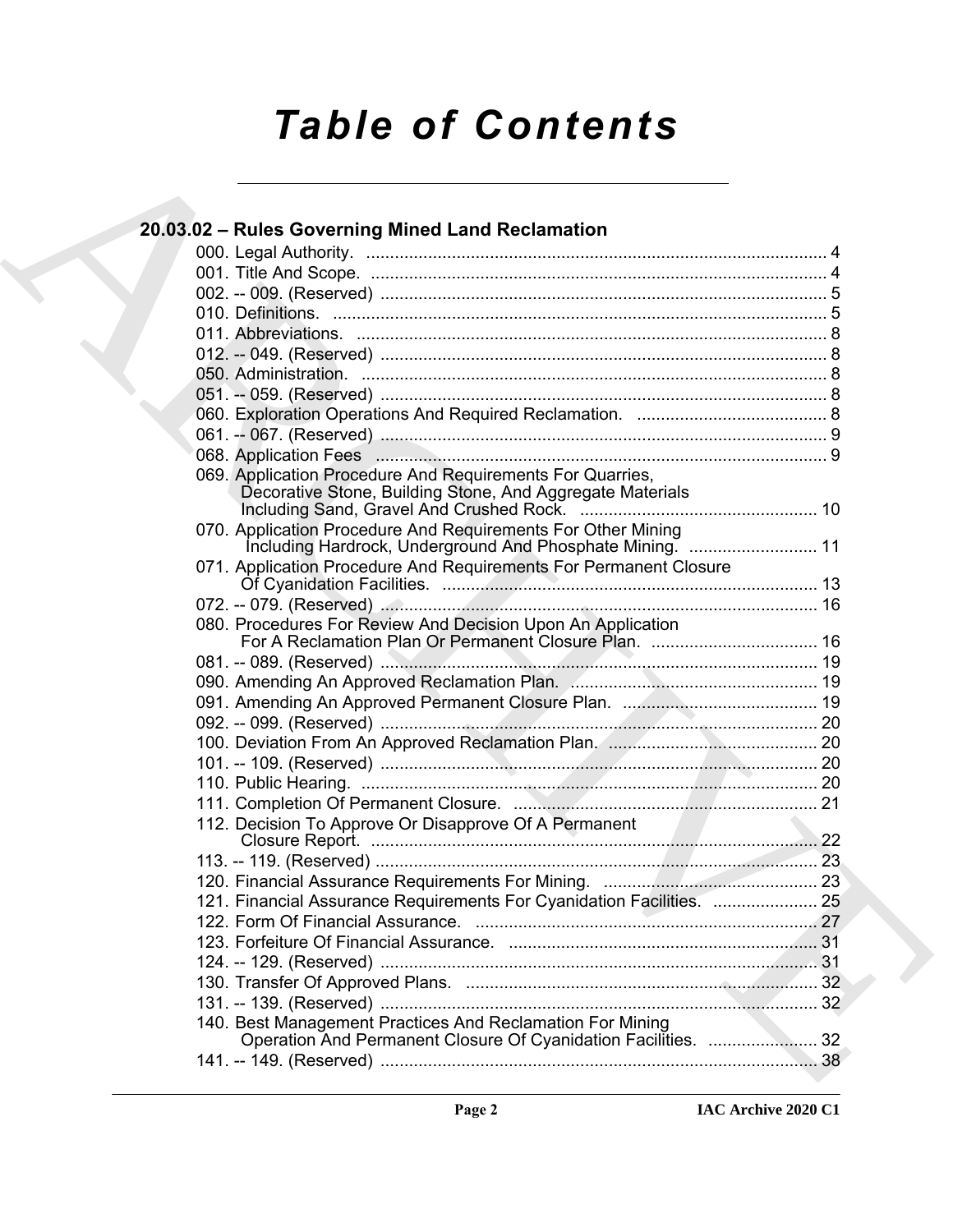# Table of Contents (cont'd)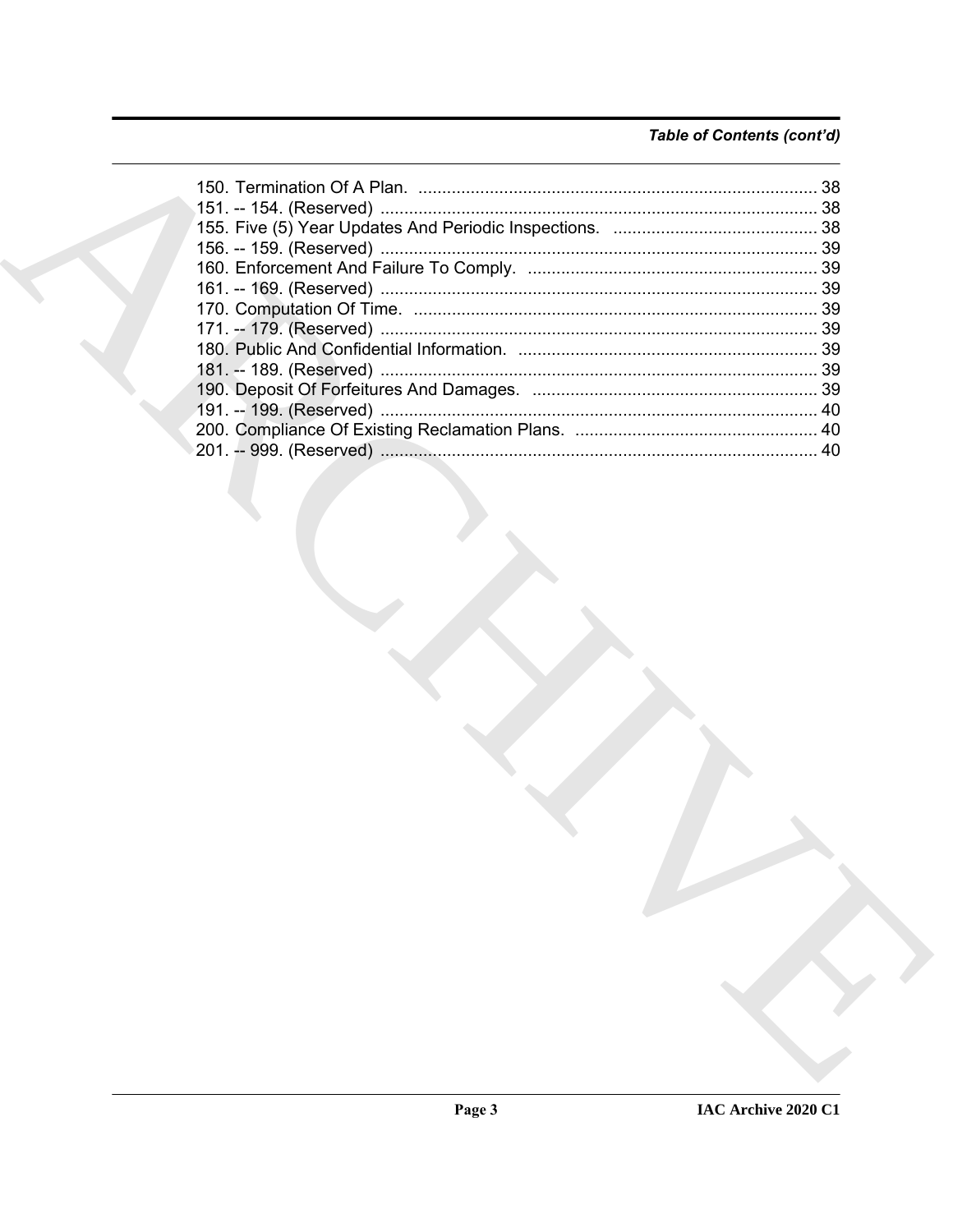#### **20.03.02 – RULES GOVERNING MINED LAND RECLAMATION**

#### <span id="page-3-3"></span><span id="page-3-1"></span><span id="page-3-0"></span>**000. LEGAL AUTHORITY.**

The  $F_0$  Content of the matter of the spin of the spin of the spin of the spin of the spin of the spin of the spin of the spin of the spin of the spin of the spin of the spin of the spin of the spin of the spin of the sp Title 47, Chapter 15 ("chapter"), Idaho Code, authorizes the Board to promulgate rules pertaining to mineral exploration; mining operations; reclamation of lands affected by exploration and mining operations, including review and approval of reclamation and permanent closure plans; requirements for financial assurance for reclamation and permanent closure, and to establish a reasonable fee for reviewing and approving reclamation plans and permanent closure plans, including the reasonable cost to employ a qualified independent party, acceptable to the applicant and the Board, to review reclamation plans and permanent closure plans and to verify the accuracy of cost estimates. The Board has delegated to the director of the Department the duties and powers under the chapter and these rules, however the Board retains responsibility for administrative review. (3-20-20) however the Board retains responsibility for administrative review.

#### <span id="page-3-4"></span><span id="page-3-2"></span>**001. TITLE AND SCOPE.**

**01.** Title. These rules are titled IDAPA 20.03.02, "Rules Governing Mined Land Reclamation," 0, Title 03, Chapter 02. (3-20-20) IDAPA 20, Title 03, Chapter 02.

**02. Purpose**. These rules are intended to provide for the protection of public health, safety, and welfare, by ensuring that all the lands within the state disturbed by exploration and mining operations are properly reclaimed and ensuring the proper permanent closure of cyanidation facilities and thereby conserve natural resources; aid in the protection of wildlife, domestic animals, and aquatic resources; and reduce soil erosion. It is also the purpose of these rules to implement the State of Idaho's antidegradation policy as set forth in Executive Order No. 88-23 as it pertains to exploration and mining operations and cyanidation facilities operating in the state. These rules are not intended to require reclamation or permanent closure activities in addition to those required by the chapter.  $(3-20-20)T$ 

**03. Scope**. These rules establish the notification requirements for exploration and the application, operation, and reclamation requirements for mined lands. In addition, they establish the application and closure requirements for cyanidation facilities. These rules also establish the reclamation and financial assurance requirements for all these activities, and describe the processes used to administer the rules in an orderly and predictable manner. (3-20-20)T

**04. Other Laws**. Operators engaged in exploration, mining operation, and operation of a cyanidation facility shall comply with all applicable laws and rules of the state of Idaho including, but not limited to the following: (3-20-20) following: (3-20-20)T

**a.** Idaho water quality standards established in Title 39, Chapter 1, Idaho Code; IDAPA 58.01.02, "Water Quality Standards"; and IDAPA 58.01.11, "Ground Water Quality Rule," administered by the Department of Environmental Quality (DEQ).

**b.** Requirements and procedures for hazardous and solid waste management, as established in Title 39, Chapter 44, Idaho Code, and rules promulgated thereunder including, IDAPA 58.01.05, "Rules and Standards for Hazardous Waste" and IDAPA 58.01.06, "Solid Waste Management Rules," administered by the DEQ. (3-20-20)T

**c.** Section 39-118A, Idaho Code, and applicable rules for ore processing by cyanidation as promulgated and administered by the DEQ as defined in IDAPA 58.01.13, "Rules for Ore Processing by Cyanidation." (3-20-20)T

**d.** Section 39-175, Idaho Code, and applicable rules for the discharge of pollutants to waters of the United States as promulgated and administered by DEQ in IDAPA 58.01.25, "Rules Regulating the Idaho Pollutant Discharge Elimination System Program." (3-20-20)T

Idaho Stream Channel Protection Act, Title 42, Chapter 38, Idaho Code, and applicable rules as administered by the Idaho Department of Water Resources. (3-20-20)<sup>T</sup> promulgated and administered by the Idaho Department of Water Resources.

**f.** Idaho Dam Safety Act, Sections 42-1710 through 42-1721, Idaho Code, and applicable rules promulgated and administered by the Idaho Department of Water Resources. (3-20-20)T

**05. Applicability**. These rules are to be read and applied in conjunction with the chapter. These rules apply to all exploration, mining operations, and permanent closure of cyanidation facilities on all lands in the state, regardless of ownership. (3-20-20)T

<span id="page-3-5"></span>**a.** These rules apply to mining operations or exploration operations conducted on all lands within the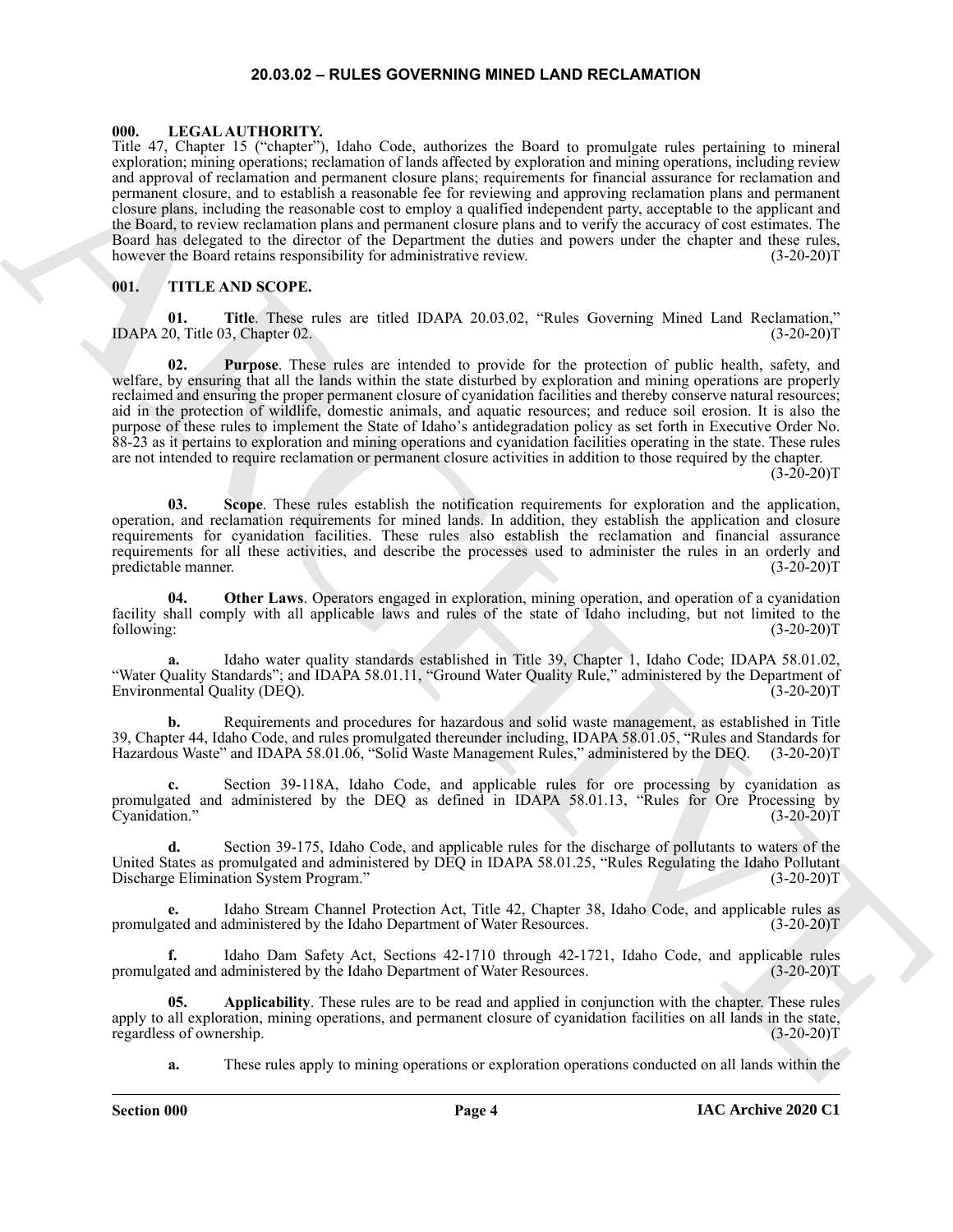state, regardless of ownership, commenced after the effective date of these rules. These rules in no way affect, alter, or modify the terms or conditions of any approved reclamation plan or approved amendment thereto or financial assurance for reclamation obtained prior to January 1, 1997. If a material change arises and is regulated in accordance<br>with Subsection 090.01, then the operator shall submit a supplemental reclamation plan. (3-20-20)T with Subsection  $090.01$ , then the operator shall submit a supplemental reclamation plan.

**b.** These rules do not apply to: (3-20-20)T

i. Any surface mining operations performed prior to May 31, 1972. An operator will not be required m reclamation activities on any pit or overburden pile as it existed prior to May 31, 1972. (3-20-20)T to perform reclamation activities on any pit or overburden pile as it existed prior to May 31, 1972.

ii. Mining operations for which the Idaho Dredge and Placer Mining Protection Act requires a permit, are otherwise regulated by that act. (3-20-20) or which are otherwise regulated by that act.

Extraction of minerals from within the right-of-way of a public highway by a public or governmental agency for maintenance, repair or construction of a public highway, provided the affected land is an integral part of such highway. integral part of such highway.

iv. Underground mines that existed prior to July 1, 2019, and have not expanded their surface disturbance by 50% or more after that date. (3-20-20)T

**Singurized of Learning Architecture of Learning Mindes Developeration and the specific Learning Mindes Channel Control in the specific Learning Mindes Channel Control in the specific Learning Channel Channel Control in c.** Sand and gravel mining operations in state-owned beds of navigable lakes, rivers or streams shall constitute an approved mining plan for the purpose of these rules if they are covered by a valid lease granted by the Board in accordance with Title 47, Chapter 7, Idaho Code and IDAPA 20.03.05, "Rules Governing Riverbed Mineral Leasing," and a valid mineral lease bond; have a valid stream channel alteration permit issued by the Idaho Department of Water Resources; and have a plan of operation for the mineral lease approved by the Department.

 $(3-20-20)T$ 

**d.** Surface mining operations, conducted by a public or governmental agency for maintenance, repair, uction of a public highway, which: (3-20-20) or construction of a public highway, which:

i. Disturb more than two (2) acres will comply with the provisions of Section 069; or (3-20-20)T

ii. Disturb less than two (2) acres will comply with Subsections 060.06.a. through 060.06.c.

 $(3-20-20)T$ 

**e.** A cyanidation facility with a permit approved by the DEQ prior to July 1, 2005, shall be subject to the applicable laws and rules for ore processing by cyanidation in effect on June 30, 2005; however, if there is a material modification or material expansion to a cyanidation facility after July 1, 2005, these rules shall apply to the modification or expansion. (3-20-20)T

#### <span id="page-4-0"></span>**002. -- 009. (RESERVED)**

#### <span id="page-4-2"></span><span id="page-4-1"></span>**010. DEFINITIONS.**

In addition to the definitions set forth in the chapter, the following definitions apply to these rules: (3-20-20)T

<span id="page-4-3"></span>**01. Approximate Previous Contour**. A contour that is reasonably comparable to that contour existing listurbance, or that blends with the adjacent topography. (3-20-20) prior to disturbance, or that blends with the adjacent topography.

**02. Best Management Practices (BMP)**. Practices, techniques or measures developed or identified by the designated agency as described in IDAPA 58.01.02, "Water Quality Standards," which are determined to be a cost-effective and practicable means of preventing or reducing pollutants generated from nonpoint sources to a level compatible with water quality goals. (3-20-20)T

<span id="page-4-6"></span><span id="page-4-5"></span><span id="page-4-4"></span>**03.** Chapter. The Mined Land Reclamation Act, Title 47, Chapter 15, Idaho Code. (3-20-20)T

**04. Department**. The Idaho Department of Lands. (3-20-20)T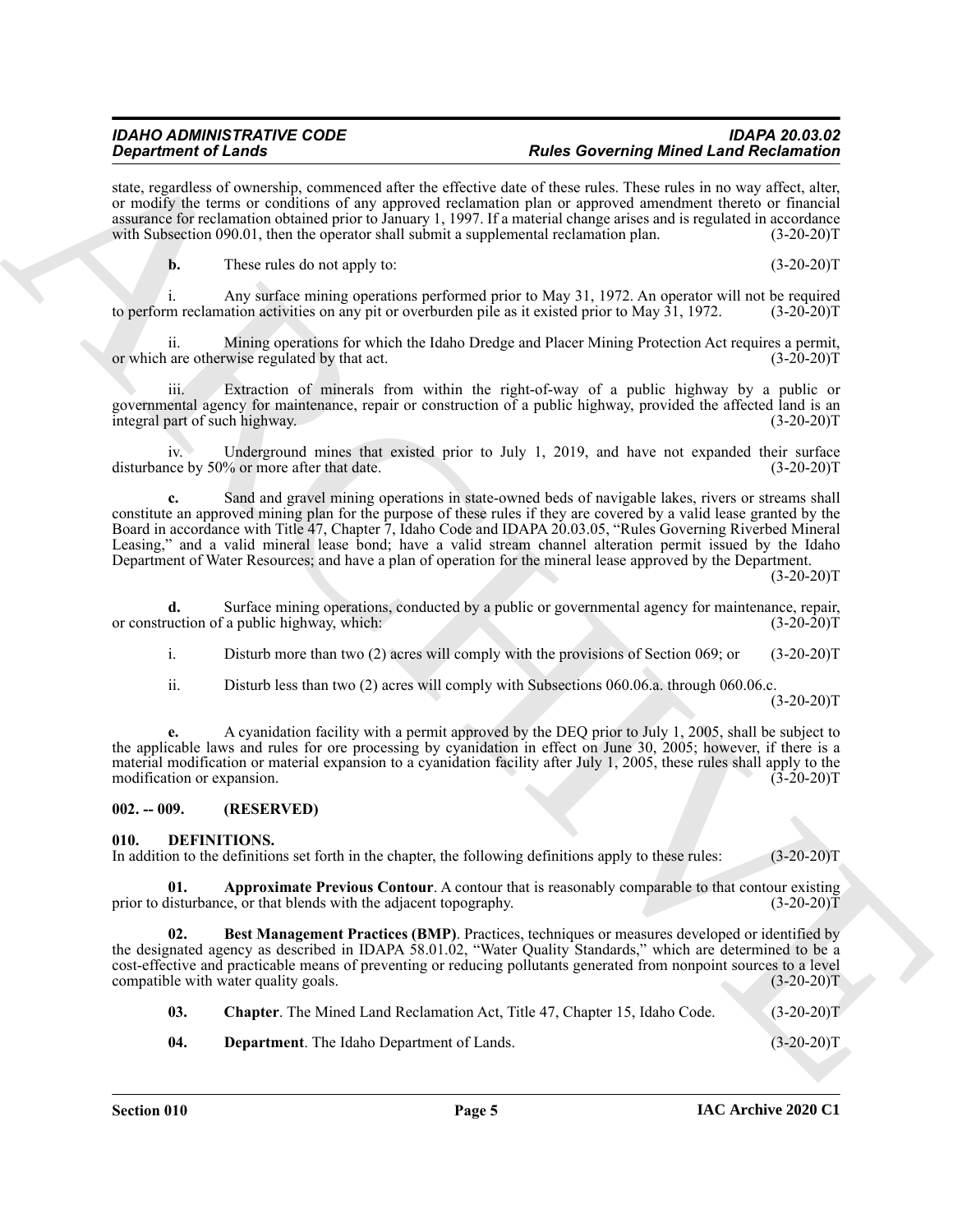<span id="page-5-0"></span>**05. Discharge**. With regard to cyanidation facilities, when used without qualification, any spilling, emitting, escaping, leaching, or disposing of a pollutant into the waters of the state. (3-20-20) leaking, emitting, escaping, leaching, or disposing of a pollutant into the waters of the state.

<span id="page-5-1"></span>**06.** Groundwater. Any water of the state which occurs beneath the surface of the earth in a saturated al formation of rock or soil.  $(3-20-20)T$ geological formation of rock or soil.

**07. Land Application**. A process or activity involving application of process water, wastewater, surface water, or semi-liquid material to the land for the purpose of disposal, pollutant removal, or groundwater recharge. (3-20-20) recharge.  $(3-20-20)T$ 

#### <span id="page-5-3"></span><span id="page-5-2"></span>**08. Material Change**. (3-20-20)T

A change which deviates from the approved reclamation plan or permanent closure plan and causes owing to occur:  $(3-20-20)$ one  $(1)$  of the following to occur:

Results in a substantial adverse effect to the geotechnical stability of overburden disposal areas,<br>s, roads, embankments, tailings facilities, cyanidation facilities or pit walls; (3-20-20) topsoil, stockpiles, roads, embankments, tailings facilities, cyanidation facilities or pit walls;

ii. Substantially modifies surface water management or a water management plan, not to include mplementation and maintenance of BMPs; (3-20-20) routine implementation and maintenance of BMPs;

iii. Exceeds the permitted acreage; or (3-20-20)T

iv. Increases overall estimated reclamation costs by more than fifteen percent (15%). (3-20-20)T

**b.** For underground mines with an approved reclamation plan, a new opening to an underground mine material change.  $(3-20-20)T$ is also a material change.

<span id="page-5-4"></span>**09. Material Modification or Material Expansion**. With regard to cyanidation facilities: (3-20-20)T

**a.** The addition of a new beneficiation process, or a significant change in the capacity of an existing beneficiation process, which was not identified in the original application and that significantly increases the potential to degrade the waters of the state. Such process could include, but is not limited to, heap leaching and process components for milling; or (3-20-20)T

**b.** A significant change in the location of a proposed process component or site condition which was uately described in the original application: or  $(3-20-20)$ not adequately described in the original application; or

A change in the beneficiation process that alters the characteristics of the waste stream in a way that cases the potential to degrade the waters of the state. (3-20-20)<sup>T</sup> significantly increases the potential to degrade the waters of the state.

<span id="page-5-5"></span>**d.** For a cyanidation facility with an existing permit that did not actively add cyanide after January 1, 2005, reclamation and closure related activities shall not be considered to be material modifications or material expansions of the cyanidation facility. (3-20-20) expansions of the cyanidation facility.

**Expansion of Lensing.** With require the main terminology **But the Covering Mindex Lensing Construction**<br>
Lensing, the spin-terminology and position and the spin-terminology and the spin-terminology and the spin-terminolo **10. Material Stabilization**. Managing or treating spent ore, tailings, other solids and/or sludges resulting from the cyanidation process in such a manner to minimize waters or all other applied solutions from migrating through the material and transporting pollutants associated with the cyanidation facility ensuring that all<br>discharges comply with all applicable standards and criteria. (3-20-20) discharges comply with all applicable standards and criteria.

<span id="page-5-6"></span>**11. Motorized Earth-Moving Equipment**. Backhoes, bulldozers, front-loaders, trenchers, core drills, and other similar equipment. (3-20-20)T

**12. Neutralization**. Treatment of process waters such that discharge or final disposal of those waters violate the applicable surface or ground water quality standards or permits issued by DEQ.  $(3-20-20)T$ does not violate the applicable surface or ground water quality standards or permits issued by DEQ.

<span id="page-5-8"></span><span id="page-5-7"></span>**13. Permanent Closure**. Those activities which result in neutralization, material stabilization, and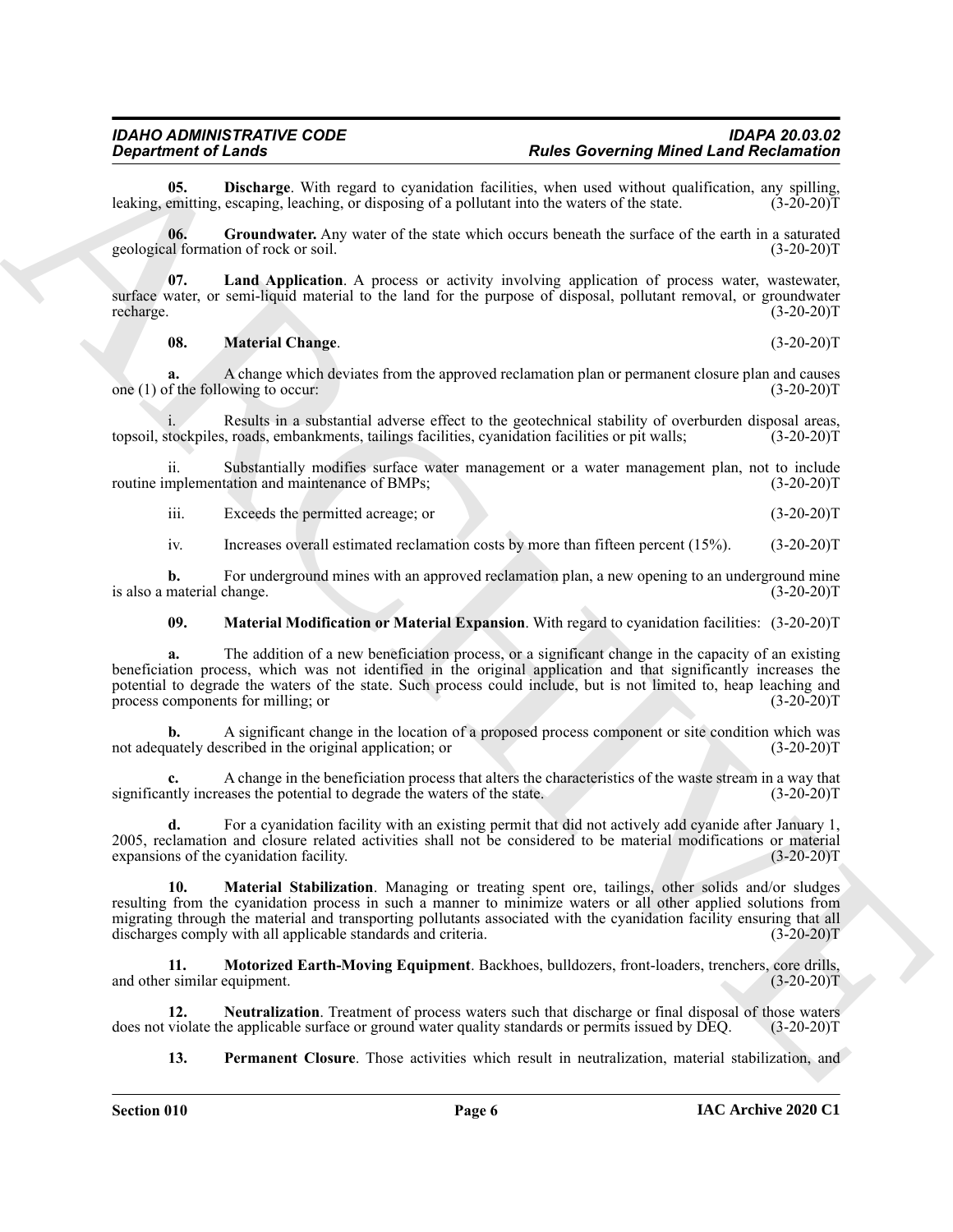#### *IDAHO ADMINISTRATIVE CODE IDAPA 20.03.02* **Rules Governing Mined Land Reclamation**

decontamination of cyanidation facilities or the facilities' final reclamation. (3-20-20)T

**14. Permit**. When used without qualification, any written authorization, license, or equivalent control document issued by the DEQ. This includes authorizations issued pursuant to the application, public participation, and appeal procedures in IDAPA 58.01.13, "Rules for Ore Processing by Cyanidation," and those issued pursuant to the application, public participation, and appeal procedures in IDAPA 58.01.25. (3-20-20)T

<span id="page-6-1"></span><span id="page-6-0"></span>**15. Pilot Facility**. (3-20-20)T

**a.** A testing cyanidation facility that is constructed primarily to obtain data on the effectiveness of the tion process to determine: (3-20-20) beneficiation process to determine:

i. The feasibility of metals recovery from an ore; or (3-20-20)T

ii. The optimum operating conditions for a predetermined process to extract values from an ore. (3-20-20)T

**b.** A pilot or testing cyanidation facility operated for one (1) year for a single test or two (2) years for multiple tests, during which time no more than ten thousand (10,000) tons of ore are evaluated for the testing process(es), unless the applicant can demonstrate that a greater amount is necessary for a specific purpose in the testing process. (3-20-20)T

<span id="page-6-2"></span>**16. Pollutant**. Chemicals, chemical waste, process water, biological materials, radioactive materials, or other materials which, when discharged, cause or contribute to water pollution, or may otherwise impact the surface<br>or ground waters of the state. (3-20-20)T or ground waters of the state.

**17. Process Waters**. Any liquids which are intentionally or unintentionally introduced into any portion of the cyanidation process. These liquids may contain cyanide or other minerals, meteoric water, ground or surface water, elements and compounds added to the process solutions for leaching or the general beneficiation of ore, or hazardous materials that result from the combination of these materials. (3-20-20) hazardous materials that result from the combination of these materials.

<span id="page-6-6"></span><span id="page-6-5"></span><span id="page-6-4"></span><span id="page-6-3"></span>**18. Real Property**. Land and appurtenances as defined in Section 55-101, Idaho Code. (3-20-20)T

**19. Reclamation**. The process of restoring an area affected by a mining operation or cyanidation facility to its original or another beneficial use, considering previous uses, possible future uses, and surrounding topography. The objective is to re-establish a diverse, self-perpetuating plant community, and to minimize erosion, remove hazards, and maintain water quality. (3-20-20) remove hazards, and maintain water quality.

<span id="page-6-7"></span>**20.** Revegetation. The establishment of the premining vegetation or a comparable vegetative cover on disturbed by mining operations. (3-20-20) the land disturbed by mining operations.

**Experiment of Leads Constraints of the Constraint Constraint Constraint Constraint Constraint Constraint Constraint Constraint Constraint Constraint Constraint Constraint Constraint Constraint Constraint Constraint Const 21. Small Cyanidation Processing Facility**. A cyanidation facility which chemically processes less than thirty-six thousand five hundred (36,500) tons of ore per year and no more than one hundred twenty thousand (120,000) tons of ore for the life of the project at any one (1) permitted cyanidation facility. No person or operator may concurrently hold more than one  $(1)$  small cyanidation processing facility permit, if located within ten  $(10)$  miles of each other. (3-20-20)T

<span id="page-6-10"></span><span id="page-6-9"></span><span id="page-6-8"></span>**22. Surface Waters**. The surface waters of the state of Idaho. (3-20-20)T

**23. Treatment**. Any method, technique or process designed to change the physical, chemical, or al character or composition of a waste for the purpose of disposal. (3-20-20) biological character or composition of a waste for the purpose of disposal.

**24. Water Balance**. An inventory and accounting process capable of being reconciled that integrates all potential sources of water that are entrained in the cyanidation facility or may enter into or exit from the cyanidation facility. The inventory must include the water holding capacity of specific structures within the facility that contain process water. The water balance is used to ensure that all process water and other pollutants can be contained as engineered and designed within a factor of safety as determined in the permanent closure plan.

 $(3-20-20)T$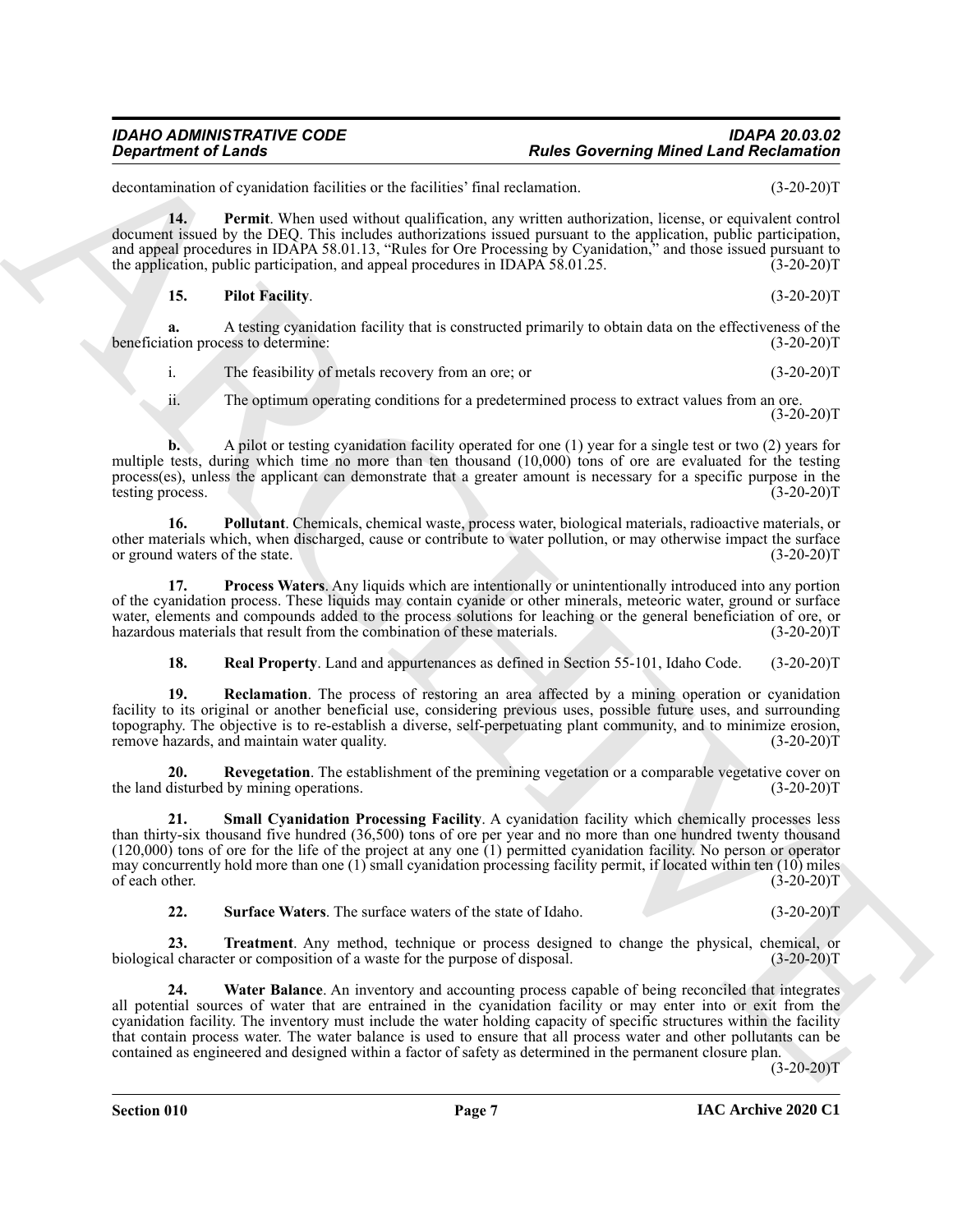#### <span id="page-7-13"></span><span id="page-7-12"></span><span id="page-7-8"></span><span id="page-7-7"></span><span id="page-7-6"></span><span id="page-7-5"></span><span id="page-7-0"></span>**011. ABBREVIATIONS.**

<span id="page-7-11"></span>

| <b>Department of Lands</b> |                                                                                                           | <b>Rules Governing Mined Land Reclamation</b>                                                                                                                                                                                                                                                                                                   |              |
|----------------------------|-----------------------------------------------------------------------------------------------------------|-------------------------------------------------------------------------------------------------------------------------------------------------------------------------------------------------------------------------------------------------------------------------------------------------------------------------------------------------|--------------|
| 25.                        | state, unless permitted or otherwise approved by the DEQ.                                                 | Water Management Plan. A document that describes the results of the water balance and the<br>methods that will be used to ensure that pollutants are not discharged from a cyanidation facility into waters of the                                                                                                                              | $(3-20-20)T$ |
| 26.                        | reservoirs, the operation of which has no effect on waters of the state.                                  | Waters of the State. All the accumulations of water, surface and underground, natural and<br>artificial, public or private, or parts thereof which are wholly or partially within, which flow through or border upon<br>the state. These waters shall not include municipal or industrial wastewater treatment or storage structures or private | $(3-20-20)T$ |
| 27.                        | community and deemed appropriate by the DEQ.                                                              | Weak Acid Dissociable Cyanide. The cyanide concentration as determined by Method C, Weak<br>Acid Dissociable Cyanide, D2036, the American Society of Testing Materials Book of Standards, "Standard Methods<br>for the Examination of Water and Wastewater," Method 4500 CN I, or other methods accepted by the scientific                      | $(3-20-20)T$ |
| 011.                       | <b>ABBREVIATIONS.</b>                                                                                     |                                                                                                                                                                                                                                                                                                                                                 |              |
| 01.                        | <b>BMP</b> . Best Management Practices.                                                                   |                                                                                                                                                                                                                                                                                                                                                 | $(3-20-20)T$ |
| 02.                        | DEQ. Department of Environmental Quality.                                                                 |                                                                                                                                                                                                                                                                                                                                                 | $(3-20-20)T$ |
| 03.                        | U.S.C. United States Code.                                                                                |                                                                                                                                                                                                                                                                                                                                                 | $(3-20-20)T$ |
| 04.                        | WAD. Weak Acid Dissociable.                                                                               |                                                                                                                                                                                                                                                                                                                                                 | $(3-20-20)T$ |
| $012. - 049.$              | (RESERVED)                                                                                                |                                                                                                                                                                                                                                                                                                                                                 |              |
| 050.                       | <b>ADMINISTRATION.</b><br>The Department will administer these rules under the direction of the director. |                                                                                                                                                                                                                                                                                                                                                 | $(3-20-20)T$ |
| $051. - 059.$              | (RESERVED)                                                                                                |                                                                                                                                                                                                                                                                                                                                                 |              |
| 060.                       | <b>EXPLORATION OPERATIONS AND REQUIRED RECLAMATION.</b>                                                   |                                                                                                                                                                                                                                                                                                                                                 |              |
| 01.                        | road, or trench, within one (1) year after abandonment thereof.                                           | Diligence. All reclamation activities required to be conducted on exploration sites shall be<br>performed in a good, workmanlike manner with all reasonable diligence, and as to a given exploration drill hole,                                                                                                                                | $(3-20-20)T$ |
| 02.                        | mining operations as described in Section $47-1503(7)$ , Idaho Code.                                      | When Exploration Is Mining. Exploration operations may under some circumstances constitute                                                                                                                                                                                                                                                      | $(3-20-20)T$ |
| 03.                        | beginning exploration operations.                                                                         | Notification. Any operator desiring to conduct exploration using motorized earth-moving<br>equipment to locate minerals for immediate or ultimate sale shall notify the Department within seven (7) days after                                                                                                                                  | $(3-20-20)T$ |
| 04.                        | Contents of Notification. The notification shall include:                                                 |                                                                                                                                                                                                                                                                                                                                                 | $(3-20-20)T$ |
| a.                         | The name and address of the operator;                                                                     |                                                                                                                                                                                                                                                                                                                                                 | $(3-20-20)T$ |
| b.                         |                                                                                                           | The legal description of the exploration and its starting and estimated completion date; and                                                                                                                                                                                                                                                    | $(3-20-20)T$ |
| c.                         |                                                                                                           | The anticipated size of the exploration and the general method of operation.                                                                                                                                                                                                                                                                    | $(3-20-20)T$ |
| 05.                        |                                                                                                           | Confidentiality. Any such notification shall be treated as confidential in accord with Section 180.                                                                                                                                                                                                                                             | $(3-20-20)T$ |
|                            |                                                                                                           |                                                                                                                                                                                                                                                                                                                                                 |              |

### <span id="page-7-10"></span><span id="page-7-9"></span><span id="page-7-2"></span><span id="page-7-1"></span>**050. ADMINISTRATION.**

| vvv. | 11 12 11 11 12 12 13 14 15 17 18                                                |  |              |  |
|------|---------------------------------------------------------------------------------|--|--------------|--|
|      | The Department will administer these rules under the direction of the director. |  | $(3-20-20)T$ |  |

#### <span id="page-7-3"></span>**051. -- 059. (RESERVED)**

#### <span id="page-7-17"></span><span id="page-7-14"></span><span id="page-7-4"></span>**060. EXPLORATION OPERATIONS AND REQUIRED RECLAMATION.**

<span id="page-7-19"></span><span id="page-7-18"></span><span id="page-7-16"></span><span id="page-7-15"></span>

| -04.      | <b>Contents of Notification</b> . The notification shall include:                            | $(3-20-20)T$ |
|-----------|----------------------------------------------------------------------------------------------|--------------|
| а.        | The name and address of the operator;                                                        | $(3-20-20)T$ |
| <b>b.</b> | The legal description of the exploration and its starting and estimated completion date; and |              |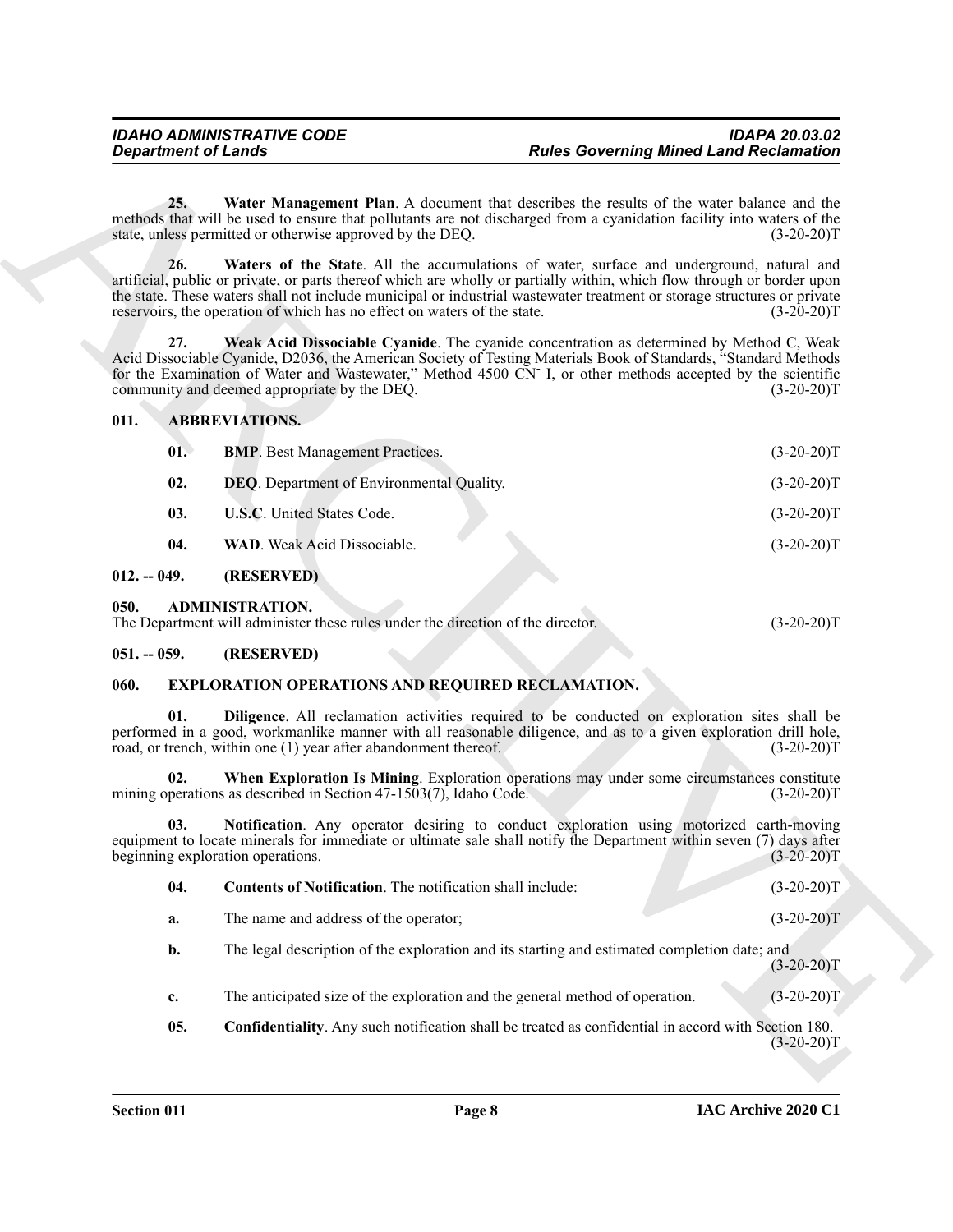**06. Exploration Reclamation (Less Than Two Acres)**. Every operator who conducts exploration (less than two (2) acres shall: (3-20-20) affecting less than two  $(2)$  acres shall:

<span id="page-8-4"></span>**a.** Wherever possible, contour the affected lands to their approximate previous contour; and  $(3-20-20)T$ 

**b.** Conduct revegetation activities in accordance with Subsection 140.11. Unless otherwise required by a federal agency, one (1) pit or trench on a federal mining claim showing discovery, may be left open pending verification by federal mining examiners. (3-20-20)T

**Experiment of Leading Schules Rectannian Clear Ball be comparison to the specific Land Rectannian and the specific state of the specific state of the specific state of the specific state of the specific state of the spec c.** Abandoned exploration drill holes shall be plugged, or otherwise left so as to eliminate hazards to humans and animals. Pits or trenches on mining claims showing discovery may be left open pending verification by federal mining examiners but shall not create a hazard to humans or animals. Such abandoned pits and trenches shall be reclaimed within one (1) year of verification. (3-20-20)T

**d.** If water runoff from exploration causes siltation of surface waters in amounts more than normally results from runoff, the operator shall reclaim affected lands and adjoining lands under his control as is necessary to meet state water quality standards. (3-20-20) meet state water quality standards.

<span id="page-8-5"></span>**07. Exploration Reclamation (More Than Two Acres)**. Reclamation of lands where exploration has affected more than two (2) acres shall be completed as set forth in Subsection 060.06 and the following additional requirements: (3-20-20) requirements:

**a.** Abandoned exploration roads shall be cross-ditched as necessary to minimize erosion. The director may request in writing, or may be petitioned in writing, that a given road or road segment be left for a specific purpose and not be cross-ditched or revegetated. If the director approves the petition, the operator cannot thereafter be required to conduct reclamation activities with respect to that given road or road segment. (3-20-20 required to conduct reclamation activities with respect to that given road or road segment.

**b.** Ridges of overburden shall be leveled so as to have a minimum width of ten (10) feet at the top.  $(3-20-20)T$ 

**c.** Peaks of overburden shall be leveled so as to have a minimum width of fifteen (15) feet at the top.  $(3-20-20)T$ 

**d.** Overburden piles shall be reasonably prepared to control erosion.  $(3-20-20)T$ 

**e.** Abandoned lands affected by exploration shall be top-dressed to the extent that such overburden is reasonably available from any pit or other excavation created by the exploration, with that type of overburden that is conducive to the control of erosion or the growth of vegetation that the operator elects to plant thereon. (3-20-20)T

**f.** Any water containment structure created in connection with exploration, shall be reasonably so as not to constitute a hazard to humans or animals. (3-20-20) prepared so as not to constitute a hazard to humans or animals.

<span id="page-8-3"></span>**08. Additional Reclamation**. The operator and the director may agree, in writing, to complete al reclamation beyond the requirements established in the chapter and these rules. (3-20-20)T additional reclamation beyond the requirements established in the chapter and these rules.

### <span id="page-8-0"></span>**061. -- 067. (RESERVED)**

#### <span id="page-8-2"></span><span id="page-8-1"></span>**068. APPLICATION FEES**

The following fee schedule will be used for all reclamation plan and cyanide closure plans and amendments to those plans. The applicable acreage is based on the permitted area identified in the application: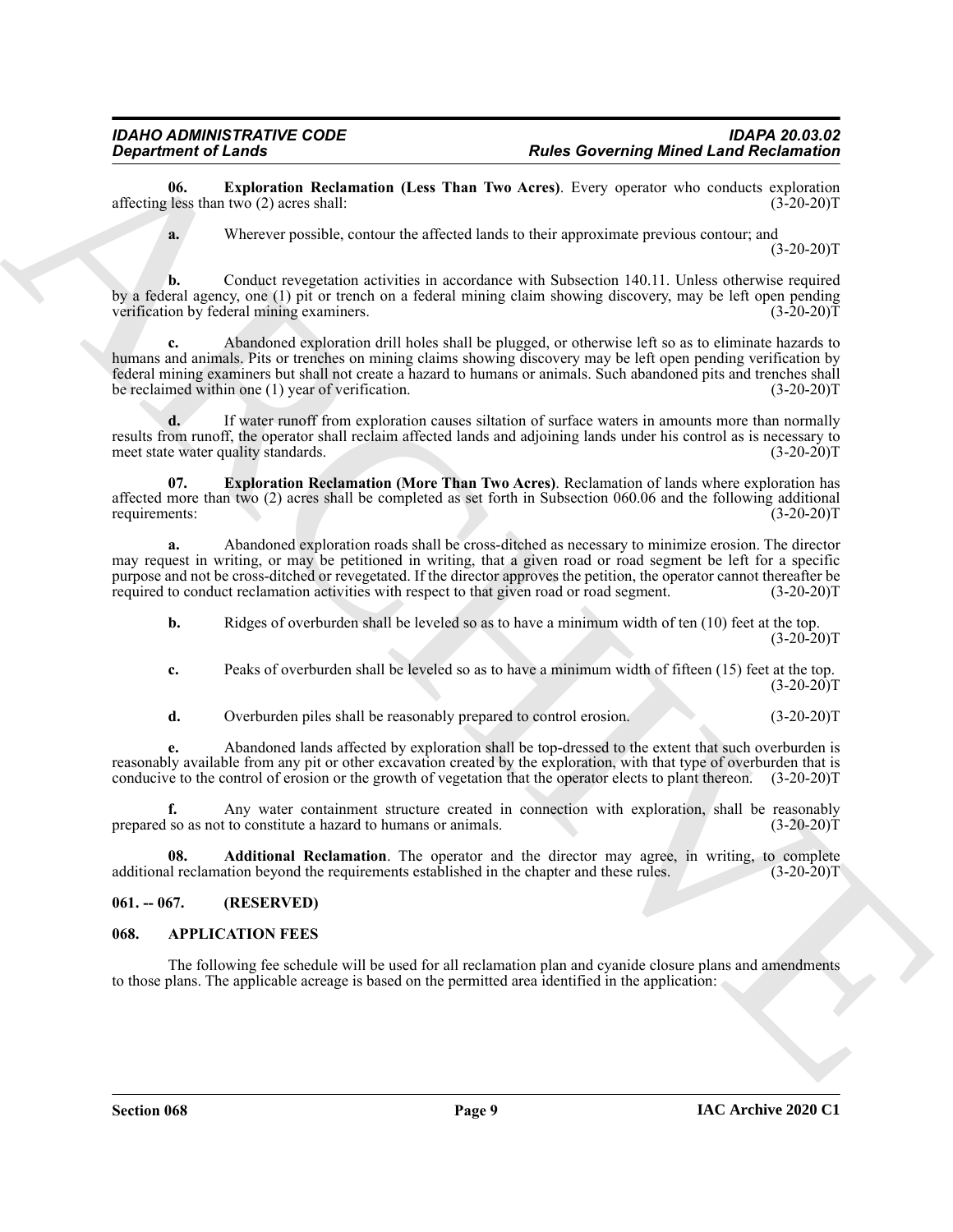|                                                                                         | <b>Type of Plan</b>                                                                                              | Fee (Dollars)                                                                                                                                                                                                                                                                                                                                                                                                                                              |
|-----------------------------------------------------------------------------------------|------------------------------------------------------------------------------------------------------------------|------------------------------------------------------------------------------------------------------------------------------------------------------------------------------------------------------------------------------------------------------------------------------------------------------------------------------------------------------------------------------------------------------------------------------------------------------------|
|                                                                                         | Section 069 of these rules, Reclamation Plan 0 to 5 acres                                                        | Five hundred (\$500)                                                                                                                                                                                                                                                                                                                                                                                                                                       |
|                                                                                         | Section 069 of these rules, Reclamation Plan > 5 to 40 acres                                                     | Six hundred (\$600)                                                                                                                                                                                                                                                                                                                                                                                                                                        |
|                                                                                         | Section 069 of these rules, Reclamation Plan over 40 acres                                                       | Seven hundred fifty (\$750)                                                                                                                                                                                                                                                                                                                                                                                                                                |
|                                                                                         | Section 070 of these rules, Reclamation Plan 0 to 100 acres                                                      | One thousand (\$1,000)                                                                                                                                                                                                                                                                                                                                                                                                                                     |
|                                                                                         | Section 070 of these rules, Reclamation Plan >100 to 1,000 acres                                                 | One thousand five hundred (\$1,500)                                                                                                                                                                                                                                                                                                                                                                                                                        |
|                                                                                         | Section 070 of these rules, Reclamation Plan >1,000 acres                                                        | Two thousand (\$2,000)                                                                                                                                                                                                                                                                                                                                                                                                                                     |
| Section 071 of these rules, Permanent Closure Plan                                      |                                                                                                                  | Five thousand (\$5,000)                                                                                                                                                                                                                                                                                                                                                                                                                                    |
|                                                                                         |                                                                                                                  | $(3-20-20)T$                                                                                                                                                                                                                                                                                                                                                                                                                                               |
| <b>CRUSHED ROCK.</b><br>01.                                                             | approval of such plan has been or will be obtained from a federal agency.                                        | STONE, BUILDING STONE, AND AGGREGATE MATERIALS INCLUDING SAND, GRAVEL AND<br>Approval Required. Approval of a reclamation plan by the Department is required even if<br>$(3-20-20)T$                                                                                                                                                                                                                                                                       |
| 02.<br>03.                                                                              | assurance that meets the requirements of the chapter and these rules.                                            | No Operator Shall Conduct Mining Operations. No operator shall conduct mining operations on<br>any lands in the state until the reclamation plan has been approved by the director, and the operator has filed financial<br>$(3-20-20)T$<br>Application Package. The operator must submit a complete application package, for each separate<br>mine or mine panel, before the reclamation plan will be approved. Separate mines are individual, physically |
| a.                                                                                      | disconnected operations. A complete application package consists of:<br>An application provided by the director; | $(3-20-20)T$<br>$(3-20-20)T$                                                                                                                                                                                                                                                                                                                                                                                                                               |
|                                                                                         |                                                                                                                  |                                                                                                                                                                                                                                                                                                                                                                                                                                                            |
| b.<br>Subsection 069.04;                                                                |                                                                                                                  | A map or maps of the proposed mining operation which includes the information required under<br>$(3-20-20)T$                                                                                                                                                                                                                                                                                                                                               |
| c.<br>Subsection 069.05; and                                                            |                                                                                                                  | A reclamation plan, in map and narrative form, which includes the information required under<br>$(3-20-20)T$                                                                                                                                                                                                                                                                                                                                               |
| d.<br>authorized agent will be notified.                                                |                                                                                                                  | An out-of-state operator shall designate an in-state agent authorized to act on behalf of the operator.<br>In case of an emergency that requires an action or actions to prevent environmental damage, both the operator and the<br>$(3-20-20)T$                                                                                                                                                                                                           |
|                                                                                         | The correct fee listed in Section 068 of these rules.                                                            | $(3-20-20)T$                                                                                                                                                                                                                                                                                                                                                                                                                                               |
| 04.<br>operation site shall be of sufficient scale to show:                             |                                                                                                                  | Map Requirements. A vicinity map shall be prepared on standard United States Geological<br>Survey ("USGS") seven and one-half (7.5) minute quadrangle maps or equivalent. A map of the proposed mining<br>$(3-20-20)T$                                                                                                                                                                                                                                     |
|                                                                                         |                                                                                                                  |                                                                                                                                                                                                                                                                                                                                                                                                                                                            |
| a.                                                                                      | The location of existing roads, access, and main haul roads to be constructed or reconstructed in                | conjunction with the mining operation and the approximate dates for construction, reconstruction, and abandonment;<br>$(3-20-20)T$                                                                                                                                                                                                                                                                                                                         |
| b.<br>within one thousand $(1,\overline{0}\overline{0}0)$ feet of the mining operation; |                                                                                                                  | The approximate location and names, if known, of drainages, streams, creeks, or water bodies<br>$(3-20-20)T$                                                                                                                                                                                                                                                                                                                                               |

#### <span id="page-9-5"></span><span id="page-9-4"></span><span id="page-9-3"></span><span id="page-9-2"></span><span id="page-9-1"></span><span id="page-9-0"></span>**069. APPLICATION PROCEDURE AND REQUIREMENTS FOR QUARRIES, DECORATIVE STONE, BUILDING STONE, AND AGGREGATE MATERIALS INCLUDING SAND, GRAVEL AND CRUSHED ROCK.**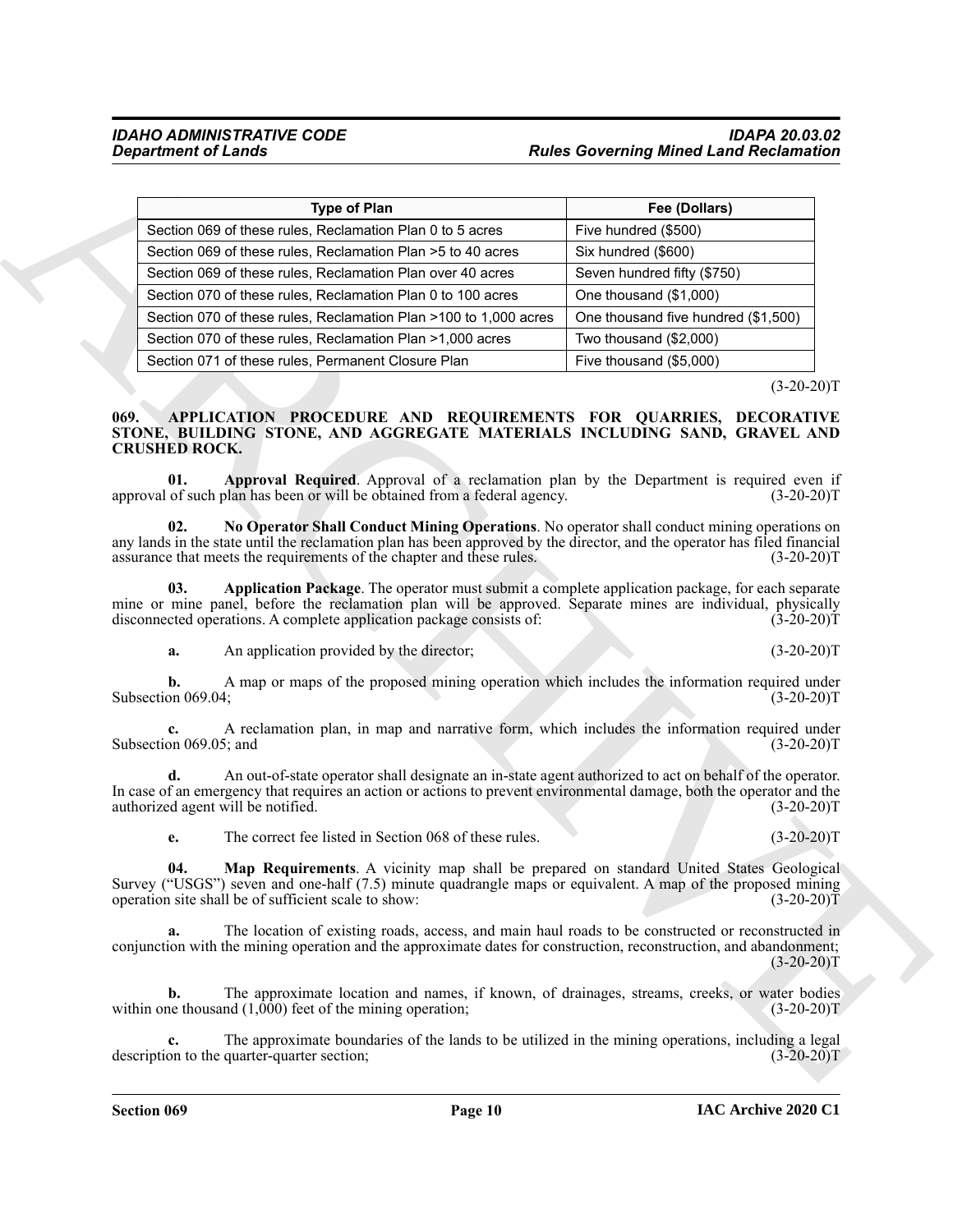**d.** The approximate boundaries and acreage of the lands that will become affected land as a result of ng operation during the first year of operations; (3-20-20) the mining operation during the first year of operations;

**e.** The currently planned storage locations of fuel, equipment maintenance products, wastes, and is that will be utilized in the mining operation; (3-20-20) chemicals that will be utilized in the mining operation;

**f.** The currently planned location and configuration of pits, overburden piles, crusher reject materials, torage, wash plant ponds and sediment ponds that will be utilized; (3-20-20) topsoil storage, wash plant ponds and sediment ponds that will be utilized;

**g.** Scaled cross-sections by length and height showing surface profiles prior to mining; and  $(3-20-20)T$ 

<span id="page-10-4"></span>**h.** A surface and mineral control or ownership map of appropriate scale for boundary identification;  $(3-20-20)T$ 

**05. Reclamation Plan Requirements**. Reclamation plans must be submitted in map and narrative include the following: (3-20-20)T form and include the following:

Where surface waters are likely to be impacted and when requested by the director, documents identifying and assessing foreseeable, site-specific nonpoint sources of water quality impacts upon adjacent surface waters and the BMPs the operator will use to control such impacts during surface mining and reclamation;

 $(3-20-20)T$ 

**b.** Scaled cross-sections by length and height, showing planned surface profiles and slopes after reclamation; (3-20-20)T reclamation; (3-20-20)T

**c.** Roads to be reclaimed; (3-20-20)T

**d.** A plan for revegetation of affected lands including soil types, slopes, precipitation, seed rates, species, handling of topsoil or other growth medium, time of planting, method of planting and, if necessary, fertilizer and mulching rates; (3-20-20) and mulching rates;

**e.** The planned reclamation of wash plant or sediment ponds;  $(3-20-20)T$ 

**f.** A drainage control map which identifies the location of BMPs that will be implemented to control nd water quality impacts during mining and reclamation activities: (3-20-20) erosion and water quality impacts during mining and reclamation activities;

**g.** The location of any current 100-year floodplain in relation to the mining facilities if the floodplain is within one hundred (100) feet of the facilities, and the BMPs to be implemented that will keep surface waters from entering any pits and potentially changing course. (3-20-20)T

**h.** For operations over five (5) acres, an estimate of total reclamation cost to be used in establishing a financial assurance amount. The cost estimate will include, but is not limited to, the approximate cost of grading, revegetation, equipment mobilization, labor, and other pertinent direct and indirect costs of a third-party to complete reclamation. (3-20-20)T reclamation.  $(3-20-20)T$ 

#### <span id="page-10-3"></span><span id="page-10-1"></span><span id="page-10-0"></span>**070. APPLICATION PROCEDURE AND REQUIREMENTS FOR OTHER MINING OPERATIONS INCLUDING HARDROCK, UNDERGROUND AND PHOSPHATE MINING.**

**Experiment of Leader Constraints:**<br>
The material contribute the state of the state of the leader to the state of the state of the state of the state of the state of the state of the state of the state of the state of the **01. Reclamation Plan Approval Required**. Approval of a reclamation plan by the Department is required even if approval of such plan has been or will be obtained from a federal agency. No operator shall conduct mining operations on any lands in the state until the reclamation plan has been approved by the director, and the operator has filed the required financial assurance. (3-20-20)T

<span id="page-10-2"></span>**02. Application Package**. The operator must submit a complete application package for each separate mine or mine panel before the reclamation plan will be approved. Separate mines are individual, physically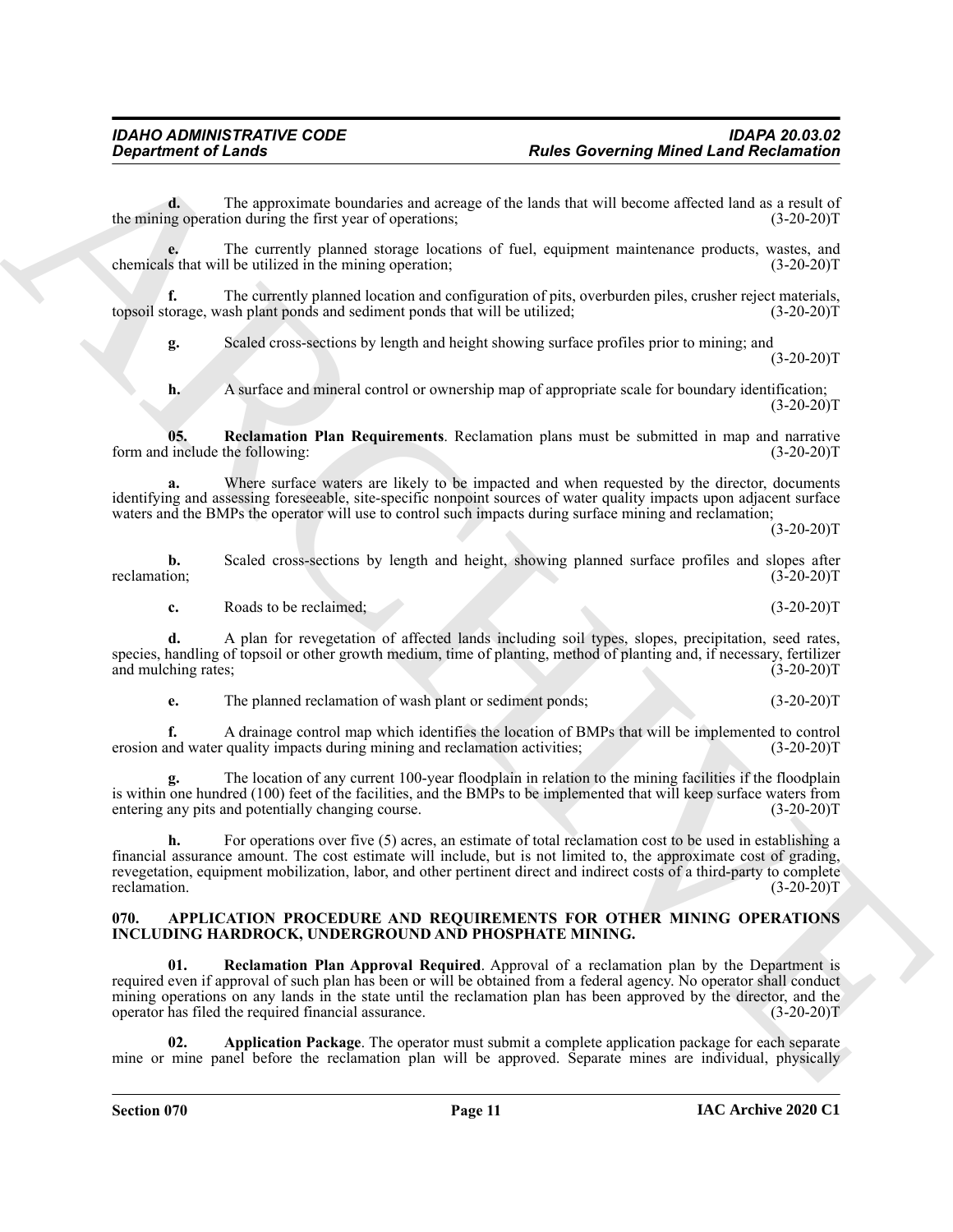### <span id="page-11-2"></span><span id="page-11-1"></span><span id="page-11-0"></span>*IDAHO ADMINISTRATIVE CODE IDAPA 20.03.02 Department of Lands Rules Governing Mined Land Reclamation*

| <b>Department of Lands</b>              |                                                                                                                                                                                                                              | <b>Rules Governing Mined Land Reclamation</b> |              |
|-----------------------------------------|------------------------------------------------------------------------------------------------------------------------------------------------------------------------------------------------------------------------------|-----------------------------------------------|--------------|
|                                         | disconnected operations. A complete application package consists of:                                                                                                                                                         |                                               | $(3-20-20)T$ |
| a.                                      | All items and information required under Section 069 of these rules;                                                                                                                                                         |                                               | $(3-20-20)T$ |
| b.                                      | Any additional information required by Subsection 070.04; and                                                                                                                                                                |                                               | $(3-20-20)T$ |
| c.<br>Subsection 070.05 of these rules. | An operating plan, if required by Section 47-1506(b), Idaho Code, prepared in accordance with                                                                                                                                |                                               | $(3-20-20)T$ |
| 03.                                     | Map Requirements. Maps shall be prepared in accordance with Subsection 069.04 of these rules.                                                                                                                                |                                               | $(3-20-20)T$ |
| 04.                                     | Reclamation Plan Requirements. Reclamation plans must include all of the information required<br>under Subsection 069.05 and the following additional information:                                                           |                                               | $(3-20-20)T$ |
| a.                                      | A description of the planned reclamation of tailings or sediment ponds; and                                                                                                                                                  |                                               | $(3-20-20)T$ |
| b.<br>pertinent costs.                  | An estimate of total reclamation cost to be used in establishing the financial assurance amount. The<br>cost estimate should include the approximate cost of grading, revegetation, equipment mobilization, labor, and other |                                               | $(3-20-20)T$ |
|                                         | A description of foreseeable, site-specific impacts from acid rock drainage and the BMPs that will<br>be used to mitigate any impacts from such acid rock drainage.                                                          |                                               | $(3-20-20)T$ |
| d.                                      | Underground mines must provide the following additional information:                                                                                                                                                         |                                               | $(3-20-20)T$ |
|                                         | Location and dimensions of all underground mine openings at the ground surface, including but not<br>limited to vents, shafts, adits, or stopes; and                                                                         |                                               | $(3-20-20)T$ |
|                                         | A description of how each mine opening in subparagraph 070.04.d.i of these rules will be secured<br>during reclamation to eliminate hazards to human health and safety.                                                      |                                               | $(3-20-20)T$ |
| e.                                      | A description of post-closure activities.                                                                                                                                                                                    |                                               | $(3-20-20)T$ |
|                                         | Other pertinent information the Department has determined is necessary to ensure that the operator<br>will comply with the requirements of the chapter.                                                                      |                                               | $(3-20-20)T$ |
| 05.                                     | <b>Operating Plan Requirements.</b> A complete operating plan shall consist of:                                                                                                                                              |                                               | $(3-20-20)T$ |
| a.                                      | Maps showing:                                                                                                                                                                                                                |                                               | $(3-20-20)T$ |
| 1.                                      | The location of existing roads and anticipated access and principal haul roads planned to be<br>constructed for mining operations.                                                                                           |                                               | $(3-20-20)T$ |
| ii.                                     | The boundaries and acreage of the affected lands.                                                                                                                                                                            |                                               | $(3-20-20)T$ |
| iii.<br>operation.                      | The planned location of pits, mineral stockpiles, overburden piles and tailings ponds for the mining                                                                                                                         |                                               | $(3-20-20)T$ |
| iv.<br>affected lands.                  | The location and, if known, the names of all streams, creeks, or water bodies within the area of the                                                                                                                         |                                               | $(3-20-20)T$ |
| V.                                      | The drainage adjacent to the area where the surface is being utilized by mining operations.                                                                                                                                  |                                               | $(3-20-20)T$ |
| vi.                                     | The approximate boundaries and acreage of the lands that will become affected during the first year                                                                                                                          |                                               |              |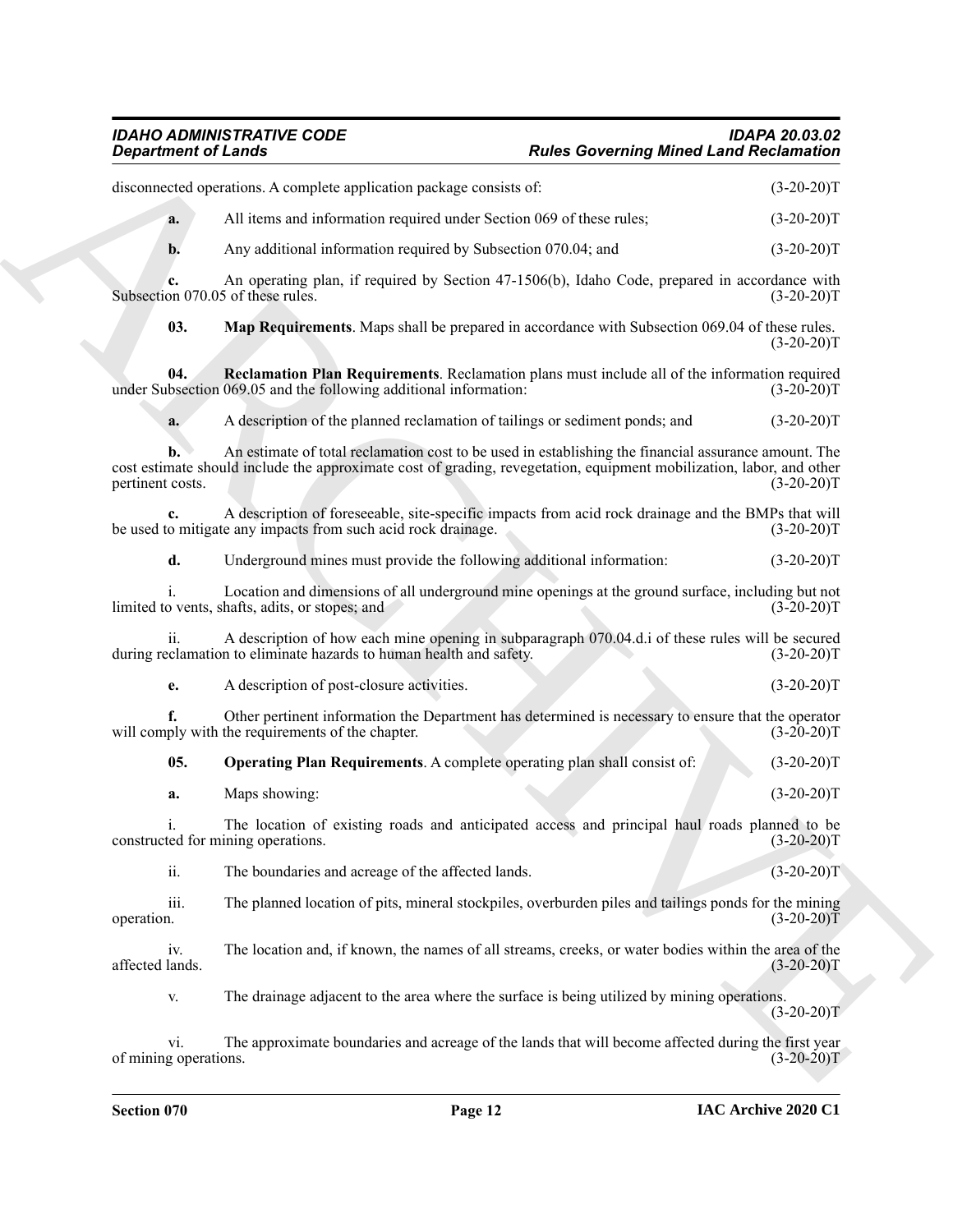**b.** Additional information regarding coarse and durable rock armor, if any, is proposed to be used for reclamation of mine facilities. The director may, after considering the type, size, and potential environmental impact of the facility, require the operator to include additional information in the operating plan. Such information may include, but is not limited to, one (1) or more of the following:  $(3-20-20)$ T

i. A description of the quantities, size, geologic characteristics, and durability of the materials to be final reclamation and armoring. (3-20-20) used for final reclamation and armoring.

A description of how the coarse and durable materials will be handled and/or stockpiled, including h activities that will ensure adequate quantities are available during reclamation.  $(3-20-20)$ a schedule for such activities that will ensure adequate quantities are available during reclamation.

**Experiment of Lenda Constraints Constraint Constraint Constraint Constraint Constraint Constraint Constraint Constraint Constraint Constraint Constraint Constraint Constraint Constraint Constraint Constraint Constraint C c.** The director may, after considering the type, size, and potential environmental impact of the facility, require the operator to prepare a geotechnical analysis and report, signed by an engineer registered in the state of Idaho, which shows that (1) any waste rock or overburden stockpiles, (2) any pit walls proposed to be more than one hundred (100) feet high, or (3) any pit walls where geologic conditions could lead to failure of the wall regardless of the height will be constructed in a manner that is consistent with industry standards to minimize the potential for failure. If failure of these structures can reasonably be expected to impact adjacent surface or ground waters or adjacent private or state-owned lands, the analysis may be required to consider the long-term stability of these structures, the potential for groundwater accumulation, and the expected seismic accelerations at the site. (3-20-20)T

#### <span id="page-12-1"></span><span id="page-12-0"></span>**071. APPLICATION PROCEDURE AND REQUIREMENTS FOR PERMANENT CLOSURE OF CYANIDATION FACILITIES.**

**01. Permanent Closure Plan Approval Required**. No operator shall construct or operate a new cyanidation facility or materially modify or materially expand an existing cyanidation facility prior to obtaining a permit, approval from the director and before the operator has filed financial assurance, as required by these rules.  $(3-20-20)T$ 

#### <span id="page-12-3"></span><span id="page-12-2"></span>**02. Permanent Closure Plan Requirements**. A permanent closure plan shall: (3-20-20)T

**a.** Identify the current owner of the cyanidation facility and the party responsible for the permanent and the long-term care and maintenance of the cyanidation facility; (3-20-20) closure and the long-term care and maintenance of the cyanidation facility;

**b.** Include a timeline showing: (3-20-20)T

i. The schedule to complete permanent closure activities, including neutralization of process waters and material stabilization, and the time period for which the operator shall be responsible for post-closure activities; and  $(3-20-20)T$ 

ii. If the operator plans to complete construction, operation, and/or permanent closure of the cyanidation facility in phases, the schedule to begin each phase of construction, operation, and/or permanent closure activities and any associated post-closure activities. (3-20-20)T

Provide the objectives, methods, and procedures that will achieve neutralization of process waters lization during the closure period and through post-closure; (3-20-20)<sup>T</sup> and material stabilization during the closure period and through post-closure;

**d.** Provide a water management plan from the time the cyanidation facility is in permanent closure through the defined post-closure period. The plan shall be prepared in accordance with IDAPA 58.01.13, "Rules for Ore Processing by Cyanidation," administered by the DEQ, as required to meet the objectives of the permanent closure plan. (3-20-20) closure plan. (3-20-20)T

**e.** Include the schematic drawings for all BMPs that will be used during the closure period, through the defined post-closure period, and a description of how the BMPs support the water management plan, and an explanation of the water conveyance systems that are planned for the cyanidation facility. (3-20-20)T explanation of the water conveyance systems that are planned for the cyanidation facility.

**f.** Provide proposed post-construction topographic maps and scaled cross-sections showing the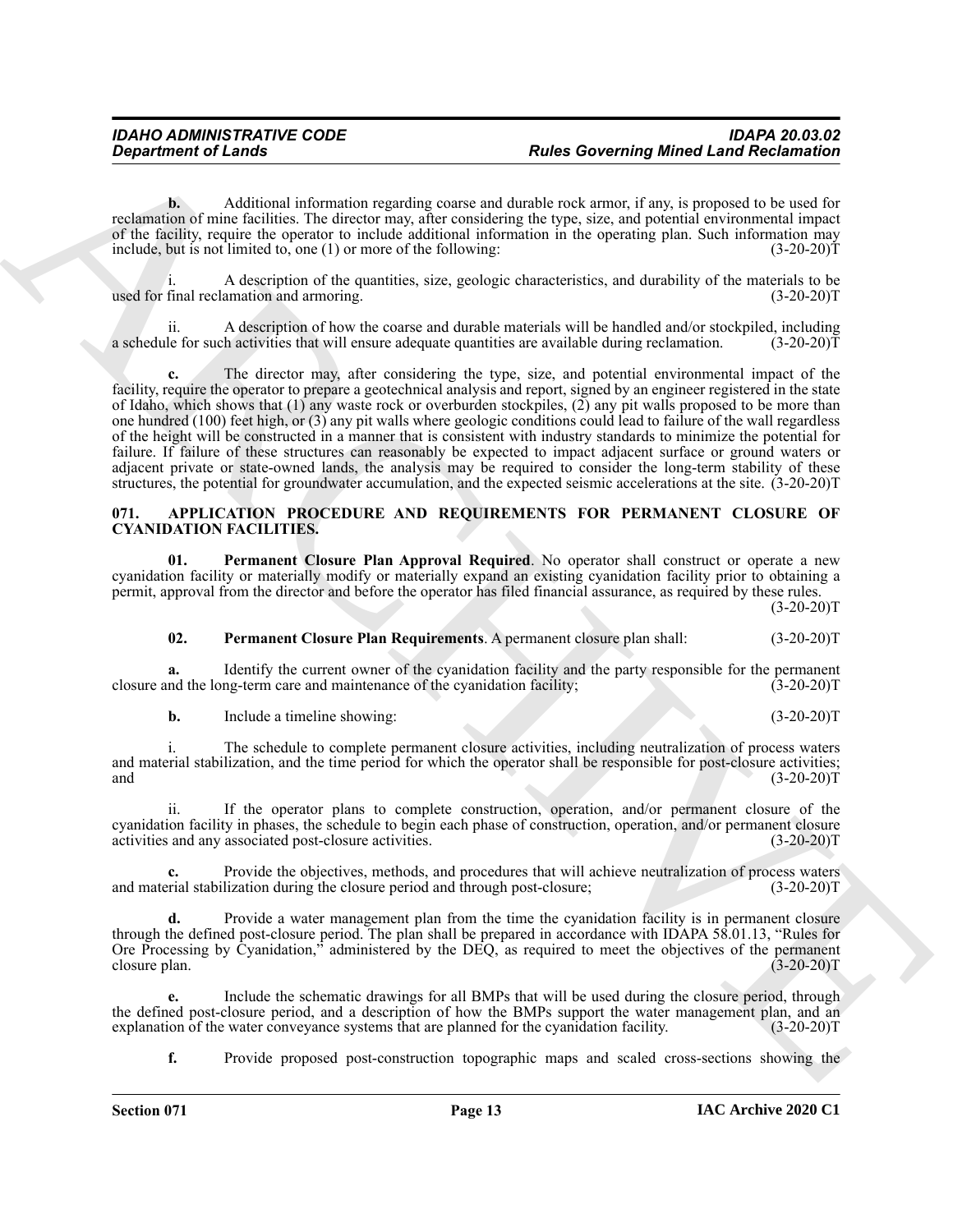#### *IDAHO ADMINISTRATIVE CODE IDAPA 20.03.02* **Rules Governing Mined Land Reclamation**

**Consistention of Linearistic Constraints of Linear School School School School School School School School School School School School School School School School School School School School School School School School S** configuration of the final heap or tailing facility, including the final cap and cover designs and the plan for long-term operation and maintenance of the cap. Caps and covers used as source control measures for cyanidation facilities must be designed to minimize the interaction of meteoric waters, surface waters, and groundwaters with wastes containing pollutants that are likely to be mobilized and discharged to waters of the state. Prior to approval of a permanent closure plan, engineering designs and specifications for caps and covers must be signed and stamped by a professional engineer registered in the state of Idaho; (3-20-20) professional engineer registered in the state of Idaho;

**g.** Include monitoring plans for surface and ground water during closure and post-closure periods, adequate to demonstrate water quality trends and to ensure compliance with the stated permanent closure objectives and the requirements of the chapter; (3-20-20) and the requirements of the chapter;

**h.** Provide an assessment of the potential impacts to soils, vegetation, and surface and ground waters eas to be used for the land application system and provide a mitigation plan, as appropriate. (3-20-20) for all areas to be used for the land application system and provide a mitigation plan, as appropriate.

**i.** Provide information on how the operator will comply with the Resource Conservation and Recovery Act, 42 U.S.C. Section 6901 et seq.; Idaho Hazardous Waste Management Act, Chapter 44, Title 39, Idaho Code; Idaho Solid Waste Management Act, Chapter 74, Title 39, Idaho Code; and appropriate state rules, during operation and permanent closure; (3-20-20)T

Provide sufficient detail to allow the operator to prepare an estimate of the reasonable costs to manent closure plan: (3-20-20)<sup>T</sup> implement the permanent closure plan;

**k.** Provide an estimate of the reasonable estimated costs to complete the permanent closure activities specified in the permanent closure plan in the event the operator fails to complete those activities. The estimate shall:  $(3-20-20)T$ 

i. Identify the incremental costs of attaining critical phases of the permanent closure plan and a<br>I financial assurance release schedule; (3-20-20) proposed financial assurance release schedule;

Assume that permanent closure activities will be completed by a third party whose services are contracted for by the Board as a result of a financial assurance forfeiture under Section 47-1513, Idaho Code, and include: (3-20-20)T

(1) All direct and indirect costs expected to be incurred by a third party including, but not limited to, mobilization, labor, materials, equipment, engineering, and demobilization costs; and

An amount acceptable to the Department but not to exceed ten percent  $(10\%)$  of the total estimated closure costs, which is intended to cover costs the Department will incur in association with contract administration.  $(3-20-20)T$ 

**l.** If the proposal is to complete cyanidation facility construction, operation, and/or permanent closure is in phases: (3-20-20) activities in phases:

i. Describe how these activities will be phased and how, after the first phase of activities, each ent phase will be distinguished from the previous phase or phases; and  $(3-20-20)$ subsequent phase will be distinguished from the previous phase or phases; and

ii. Describe how any required post-closure activities will be addressed during and after each subsequent phase has begun. (3-20-20)T

Provide any additional information that may be required by the Department to ensure compliance<br>s of the permanent closure plan and the requirements of the chapter. (3-20-20)<sup>T</sup> with the objectives of the permanent closure plan and the requirements of the chapter.

<span id="page-13-0"></span>**03. Preapplication Conference**. Prospective applicants are encouraged to meet with the Department well in advance of preparing and submitting an application package to discuss the anticipated application requirements and application procedures, and to arrange for a visit or visits to the proposed location of the cyanidation facility. The preapplication conference may trigger a period of collaborative effort between the Department, the DEQ, and the applicant in developing checklists to be used by the agencies in reviewing an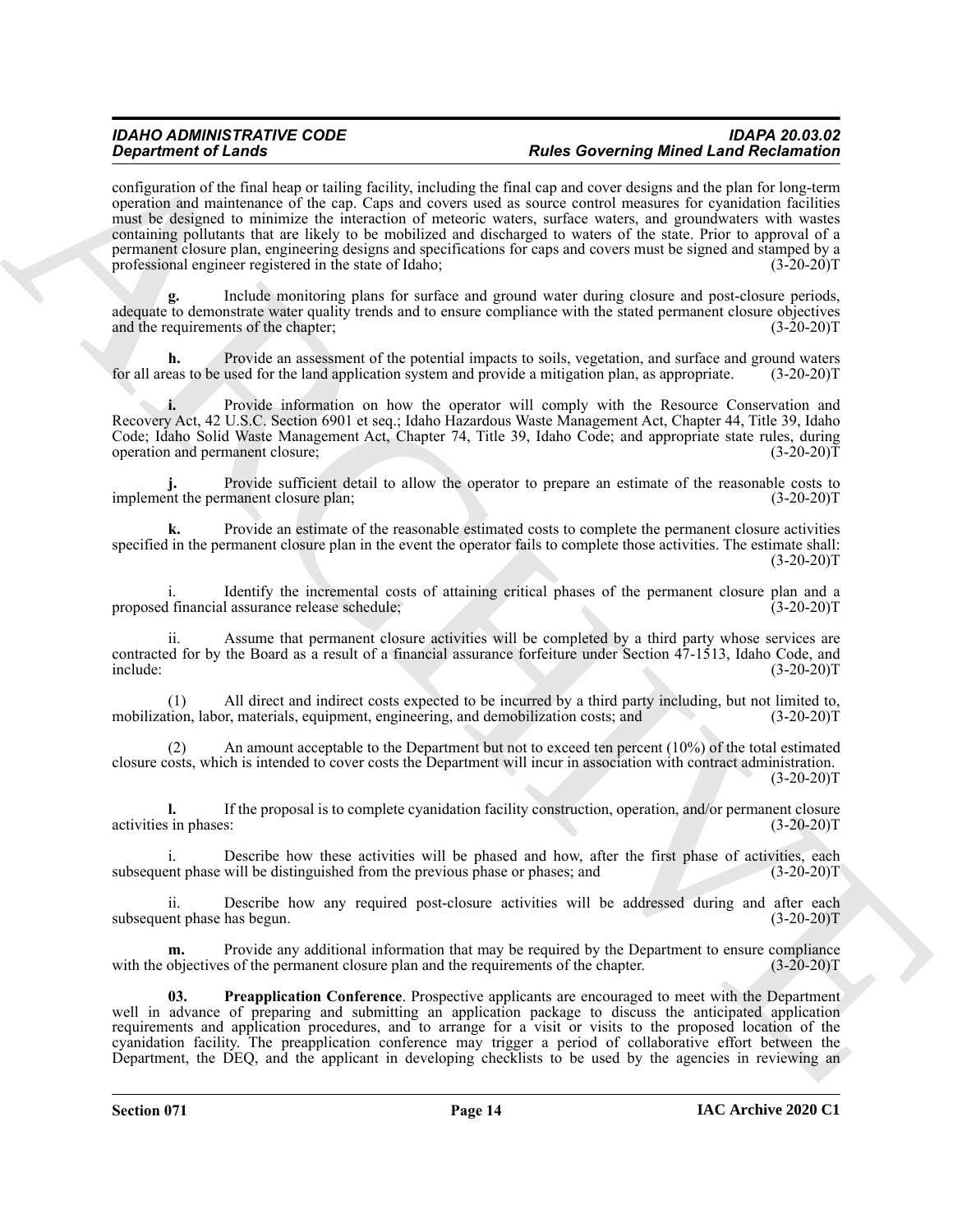### *IDAHO ADMINISTRATIVE CODE IDAPA 20.03.02* **Rules Governing Mined Land Reclamation**

<span id="page-14-1"></span>application for completion, accuracy, and protectiveness. (3-20-20)T

**04. Application Package for Permanent Closure**. An application and its contents submitted to the Department shall be used to determine whether an applicant can complete all permanent closure activities in conformance with all applicable state laws. An application must provide information in sufficient detail to allow the director to make necessary application review decisions regarding cyanidation facility closure and protection of public health, safety, and welfare, in accordance with the chapter. A complete application package must be submitted to the Department. A complete application package for an operator proposing to use cyanidation shall consist of:

 $(3-20-20)T$ 

**a.** A Department application form completed, signed, and dated by the applicant. This form shall he following information: (3-20-20)T contain the following information:

i. Name, location, and mailing address of the cyanidation facility; (3-20-20) (3-20-20)

ii. Name, mailing address, and phone number of the operator. An out-of-state operator shall designate an in-state agent authorized to act on his behalf. In case of an emergency that requires actions to prevent environmental damage, both the operator and his agent will be notified; (3-20-20) environmental damage, both the operator and his agent will be notified;

iii. Land ownership status (federal, state, private or public); (3-20-20)T

iv. The legal description to the quarter-quarter section of the location of the proposed cyanidation facility; and (3-20-20)T facility; and (3-20-20)T

v. The legal structure (corporation, partnership, etc.) and primary place of business of the operator.  $(3-20-20)T$ 

**b.** Evidence that the applicant is authorized by the Secretary of State to conduct business in the state of Idaho; (3-20-20) of Idaho;  $(3-20-20)T$ 

| c.              | A permanent closure plan as prescribed in Subsection 071.02;                                       | $(3-20-20)T$ |
|-----------------|----------------------------------------------------------------------------------------------------|--------------|
| d.              | The DEQ application and supporting materials;                                                      | $(3-20-20)T$ |
| e.<br>071.05.a. | The five thousand dollar (\$5,000) application processing and review fee, as defined in Subsection | $(3-20-20)T$ |

<span id="page-14-0"></span>**05.** Application Fee. The application fee shall consist of two (2) parts: (3-20-20)T

<span id="page-14-2"></span>**a.** Processing and review fee. (3-20-20)T

**Experiment of Leads**<br>
Specialistics coveres, and procedures and<br>
proposition of the context proposition of the system of the system of the system of the context proposition<br>  $\mu_{\text{eff}}$  and the proposition of the system o i. The applicant shall pay a nonrefundable five thousand dollar (\$5,000) fee upon submission of an application. Within thirty (30) days of receiving an application and this fee, the director shall provide a detailed cost estimate to the operator which includes a description of the scope of the Department's review; the assumptions on which the Department's estimate is based; and an itemized accounting of the anticipated number of labor hours, hourly labor rates, travel expenses and any other direct expenses the Department expects to incur, and indirect expenses equal to ten percent (10%) of the Department's estimated direct costs, as required to satisfy its statutory obligation pursuant to the chapter. (3-20-20)T

If the Department's estimate is greater than five thousand dollars  $(\$5,000)$ , the applicant may agree to pay a fee equal to the difference between five thousand dollars (\$5,000) and the Department's estimate, or may commence negotiations with the Department to establish a reasonable fee. (3-20-20)T

iii. If, within twenty (20) days from issuance of the Department's estimate, the Department and applicant cannot agree on a reasonable application processing and review fee, the applicant may appeal to the Board.<br>The Board shall: (3-20-20)T The Board shall: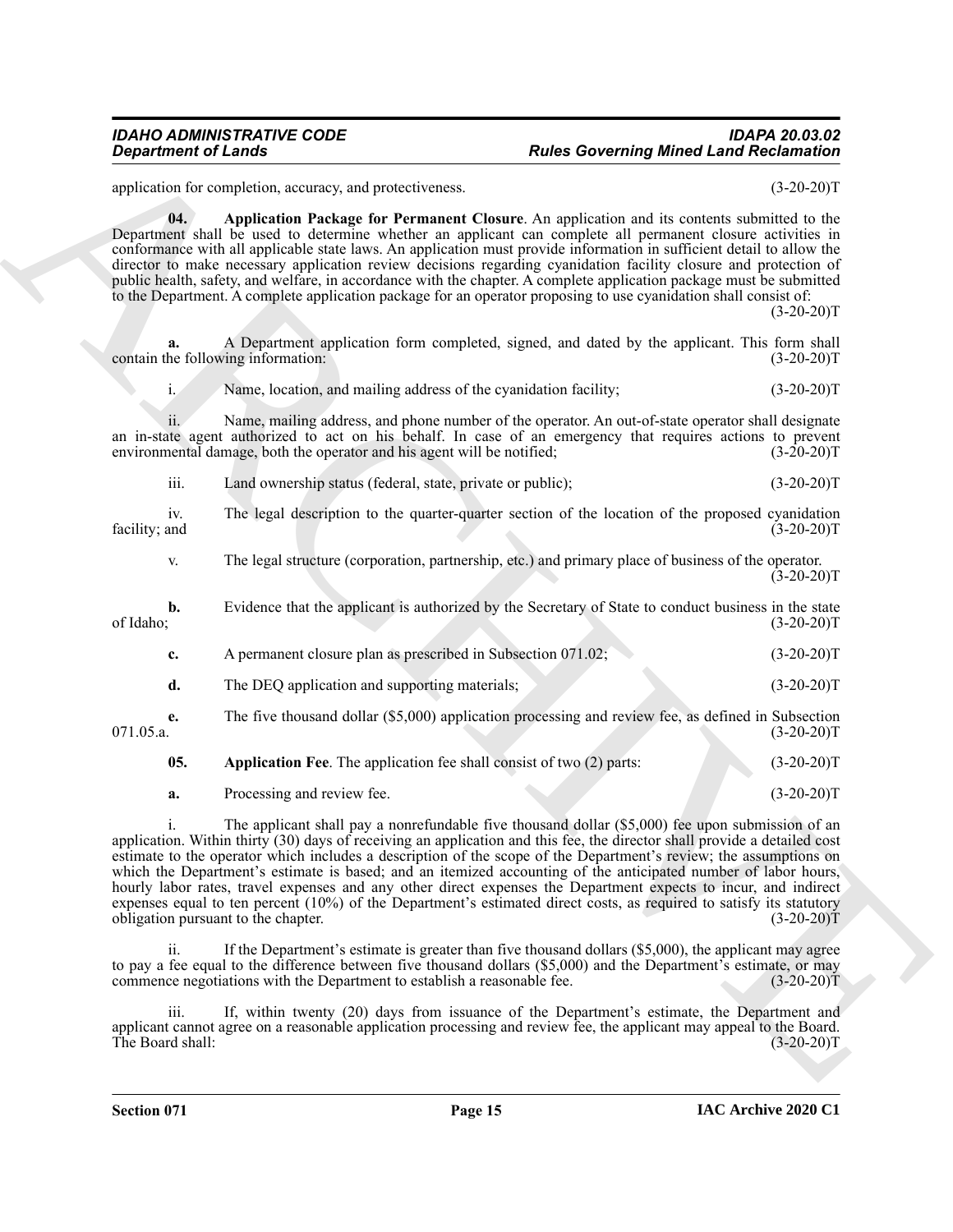(1) Review the Department's estimate; (3-20-20)T

(2) Conduct a hearing where the applicant is allowed to give testimony to the Board concerning the Department's estimate; and

(3) Establish the amount of the application review and processing fee. (3-20-20)T

iv. If the fee is more than five thousand dollars (\$5,000), the applicant shall pay the balance of the fee fee<br>fteen (15) days of the Board's decision or withdraw the application. (3-20-20) within fifteen  $(15)$  days of the Board's decision or withdraw the application.

v. Nothing in this section shall extend the time in which the Board must act on a plan submitted.  $(3-20-20)T$ 

<span id="page-15-2"></span>**b.** Permanent closure cost estimate verification fee. (3-20-20)T

Pursuant to Sections  $47-1506(g)$  and  $47-1513(j)$ , Idaho Code, the Department may employ a qualified independent party, acceptable to the operator and the Board, to verify the accuracy of the permanent closure cost estimate. (3-20-20)T cost estimate. (3-20-20)T

ii. The applicant shall be solely responsible for paying the Department's cost to employ a qualified independent party to verify the accuracy of the permanent closure cost estimate. The applicant may participate in the Department's processes for identifying qualified parties and selecting a party to perform this work. (3-Department's processes for identifying qualified parties and selecting a party to perform this work.

If a federal agency has responsibility to establish the financial assurance amount for permanent closure of a cyanidation facility on federal land, the Department may employ the firm retained by the federal agency to verify the accuracy of the permanent closure cost estimate. If the director chooses not to employ the firm retained by the federal agency, he shall provide a written justification explaining why the firm was not employed. (3-20-20)T

#### <span id="page-15-0"></span>**072. -- 079. (RESERVED)**

#### <span id="page-15-3"></span><span id="page-15-1"></span>**080. PROCEDURES FOR REVIEW AND DECISION UPON AN APPLICATION FOR A RECLAMATION PLAN OR PERMANENT CLOSURE PLAN.**

#### <span id="page-15-5"></span>**01. Return of Application**. (3-20-20)T

**a.** Mine reclamation. Within thirty (30) days after receipt of a reclamation plan by the Department, an application for mining reclamation may be returned for correction and resubmission if either the reclamation plan or mine map(s) are incomplete. Return of an application by the director shall constitute a rejection in accordance with Section 47-1507(b), Idaho Code. (3-20-20)T

**b.** Permanent closure plans for cyanidation facilities. Within thirty (30) days after receipt of a permanent closure plan by the Department, an application for permanent closure of a cyanidation facility may be returned for correction and resubmission, if the permanent closure plan does not meet the requirements of Section 071 of these rules. Return of an application by the director shall constitute a rejection in accordance with Section 47-<br>1507(b), Idaho Code.  $(3-20-20)T$  $1507(b)$ , Idaho Code.

#### <span id="page-15-4"></span>**02. Agency Notification and Comments**. (3-20-20)T

**Expansion of Leady Constraints** Particular References **Figure Constraints** (1)  $R_{\text{C}}$  and the state of the state of the state of the state of the state of the state of the state of the state of the state of the state **a.** Nonconfidential materials submitted under Sections 069, 070, and 071 shall be forwarded by the director to the Idaho Departments of Water Resources, Environmental Quality, and Fish and Game for review and comment. The director may decide not to circulate applications submitted under Section 069 if the director determines the impacts of the proposed activities are minor and do not involve surface or ground waters. The director may provide public notice on receipt of a reclamation plan or permanent closure plan. In addition, nonconfidential contents of an application will be provided to individuals who request the information in writing, as required by the Idaho Public Records Act.

**b.** Upon receipt of a complete application for a reclamation plan or a permanent closure plan, the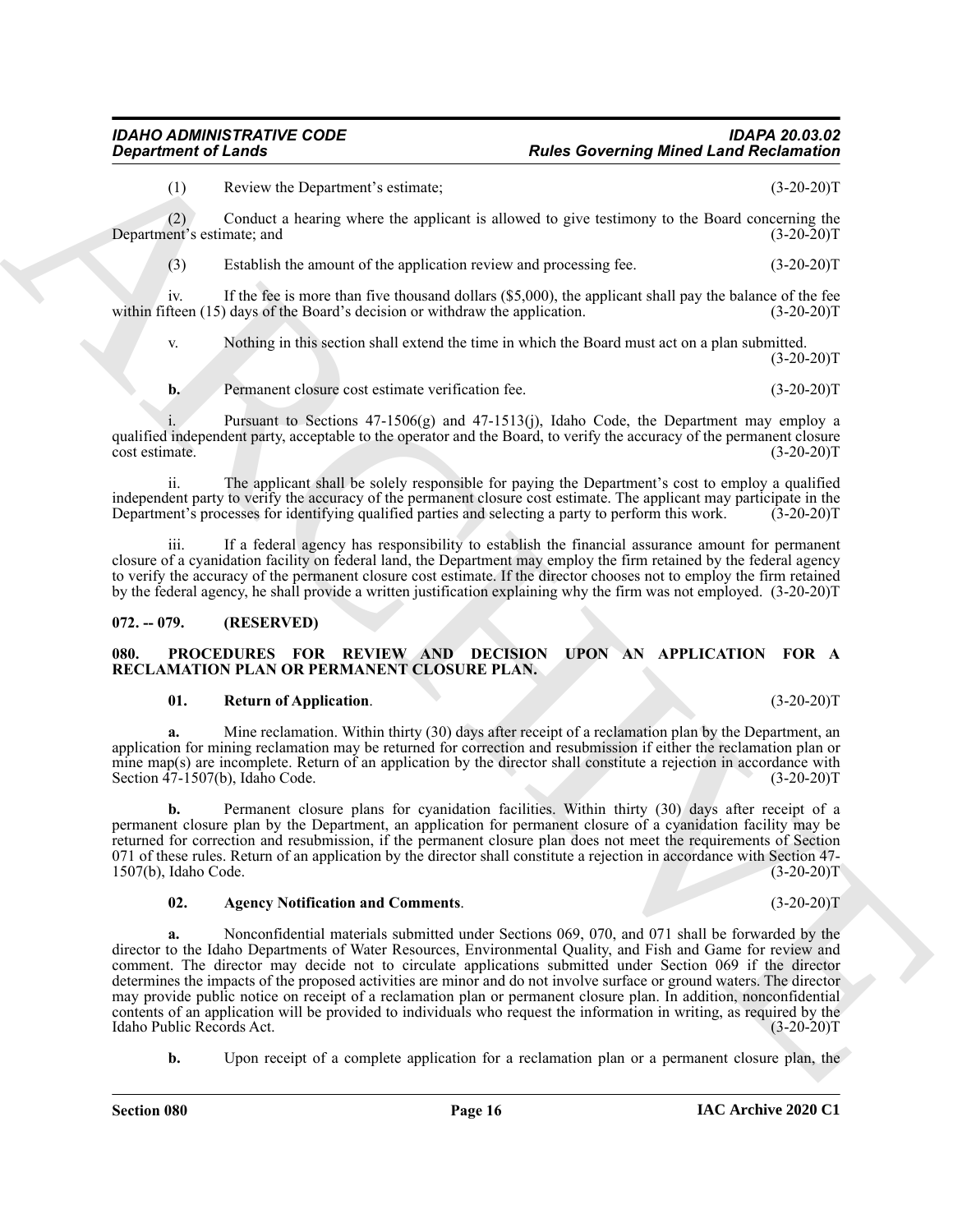#### *IDAHO ADMINISTRATIVE CODE IDAPA 20.03.02* **Rules Governing Mined Land Reclamation**

**Strainer of Leading values of Leading School and The Coronavirus of Research Coronavirus (Michael Leading Values of Leading Values of Leading Values of Leading Values of Leading Values of Leading Values of Leading Values** director shall provide notice to the cities and counties where the surface mining or cyanidation facility operation is proposed, in accordance with Section 47-1505(7), Idaho Code. The notice shall include the name and address of the operator, the procedure and schedule for the Department's review, and an invitation to review nonconfidential portions of the application, if requested in writing. Such notice will be provided upon receipt of a reclamation plan, a permanent closure plan, or an amended or supplemental plan for an existing operation, or an amended cost estimate to complete permanent closure of a cyanidation facility, if required under the chapter and these rules.. (3-20-20)T

**Decision on Reclamation Plans**. The director shall review a new reclamation plan or an amended eclamation plan pursuant to Sections 47-1507 and 47-1508, Idaho Code. (3-20-20)T or supplemental reclamation plan pursuant to Sections 47-1507 and 47-1508, Idaho Code.

<span id="page-16-1"></span>**a.** Approval. (3-20-20)T

i. Within sixty (60) days of receipt of an application that complies with Subsections 069 and 070 of these rules, the Department shall provide written notice to the applicant that the reclamation plan or any amendment(s) or supplementary plan(s) to an approved reclamation plan is approved or denied and, if approved, the amount of the financial assurance required; or (3-20-20) amount of the financial assurance required; or

ii. If the director does not take action within sixty (60) days, a reclamation plan or any amendments or supplementary plans thereof shall be deemed to comply with the chapter, unless the sixty (60) day time period is extended pursuant to Section 47-1507(c), Idaho Code. (3-20-20)T

iii. The operator and director may agree, in writing, to implement additional actions with respect to ion that extend beyond the requirements set forth in these rules. (3-20-20) reclamation that extend beyond the requirements set forth in these rules.

**b.** Inspections. The director may determine that an inspection of the proposed mining site location is necessary if the inspection will provide additional information or otherwise aid in processing of the application.  $(3-20-20)T$ 

If the director decides to perform an inspection, the applicant will be contacted and asked that he or an authorized employee or agent be present. This rule shall not prevent the Department from making an inspection of the site if the applicant does not appear. (3-20-20) the site if the applicant does not appear.

ii. If weather conditions preclude an inspection of a proposed mining operation, the director shall provide written notice to the applicant that review of the reclamation plan or an amended or supplementary plan has been suspended until weather conditions permit an inspection, and that the schedule for a decision shall be extended for up to thirty (30) days after weather conditions permit such inspection in accordance with Section 47-1507(c), Idaho Code. (3-20-20)T Idaho Code. (3-20-20)T

<span id="page-16-0"></span>**04. Decision on Cyanidation Facility Permanent Closure Plans**. Pursuant to Sections 47-1507 and Idaho Code, following review of a complete application, the director shall: (3-20-20) 47-1508, Idaho Code, following review of a complete application, the director shall:

**a.** Coordination with DEQ. Initiate a coordinated interagency review of the application by providing a notice in writing to the DEQ director that the Department has received an application for permanent closure of a cyanidation facility; (3-20-20) cyanidation facility;

**b.** Approval. (3-20-20)T

i. Within one-hundred eighty (180) days of receipt of an application that complies with Subsection 071.04 of these rules, the Department shall provide written notice to the applicant that the permanent closure plan is approved or denied and, if approved, the amount of the permanent closure financial assurance required; or

 $(3-20-20)T$ 

ii. If the director does not take action within one-hundred eighty (180) days, a permanent closure plan, or any amendments or supplementary plans thereof, shall be deemed to comply with the provisions of the chapter, unless the one hundred eighty (180) day time period shall be extended in accordance with Section 47-1507(c), Idaho<br>Code. (3-20-20)T  $\text{Code.}$  (3-20-20)T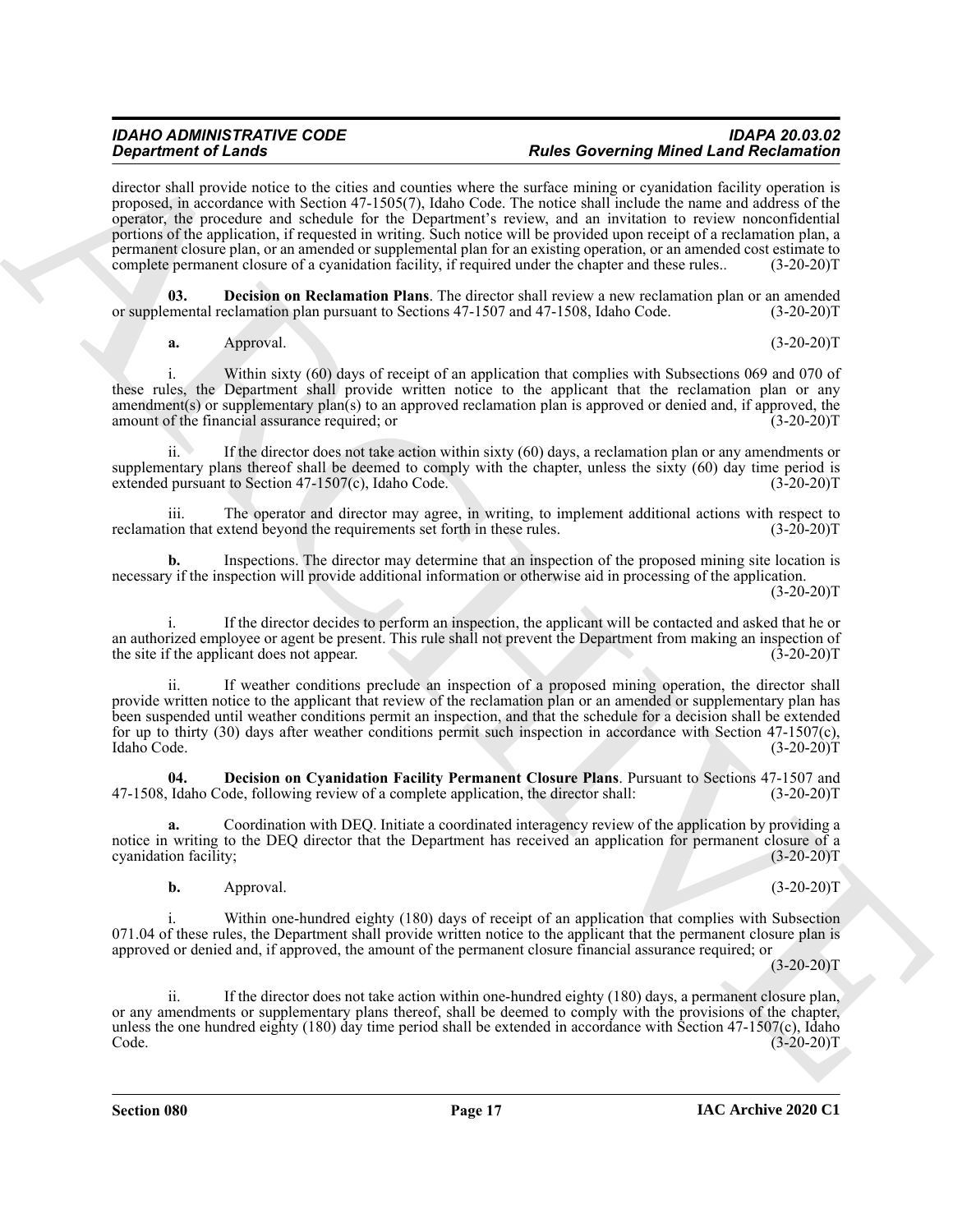**c.** Inspections. The director may determine that it is necessary to inspect the proposed cyanidation facility location if the inspection will provide additional information or otherwise aid in processing of the application.  $(3-20-20)T$ 

i. If the director determines to inspect the site, the applicant will be contacted and asked that he or an authorized employee or agent be present. The Department may proceed with an inspection if the applicant or his designated employee or agent does not appear. (3-20-20) designated employee or agent does not appear.

ii. If weather conditions preclude an inspection of the proposed cyanidation facility, the director shall provide written notice to the applicant that processing of the application has been suspended until weather conditions permit an inspection, and that the schedule for a decision shall be extended for up to thirty (30) days after weather conditions permit such inspection in accordance with Section 47-1507(c), Idaho Code.  $(3-20-20)$ T conditions permit such inspection in accordance with Section  $47-1507(c)$ , Idaho Code.

<span id="page-17-0"></span>**05. Monitoring Data**. When the director determines, after consultation with the DEQ, that there is a reasonable potential for pollution of adjacent surface and ground waters, the director shall require the operator to provide baseline preproject surface and ground water monitoring information, and furnish additional monitoring data during the life of the project. This provision shall not require any additional baseline preproject monitoring information or ongoing monitoring data where such data is already required to be provided under any federal or state law and is available to the director. (3-20-20)T

#### <span id="page-17-2"></span>**06. Permanent Closure Plan Approval**. (3-20-20)T

**a.** The Department may condition its approval on issuance of a permit by the DEQ for the cyanidation (3-20-20)T facility. (3-20-20)T

**b.** Except for the concurrent and additional permanent closure requirements that may be established in a permit issued by the DEQ pursuant to Section 39-118A, Idaho Code and IDAPA 58.01.13, "Rules for Ore Processing by Cyanidation," an approved permanent closure plan shall define the nature and extent of the operator's obligation under the chapter.

**c.** The permanent closure plan, as approved by the Department in coordination with the DEQ, shall be incorporated by reference into the cyanidation facility permit issued by DEQ as a permit condition and shall be enforceable as such. The operator shall ensure that closure complies with the approved plan and any additional permanent closure requirements as outlined in the permit issued by DEQ. (3-20-20)T

**d.** No sooner than one hundred and twenty (120) days after an application for a permanent closure plan has been submitted to the Department, the applicant may submit a reclamation plan as required by Section 070 of these rules. The Department will review and approve the reclamation plan in accordance with Subsection 080.

 $(3-20-20)T$ 

<span id="page-17-1"></span>**e.** Approval of a permanent closure plan by the Department is required even if approval of such plan or will be obtained from an appropriate federal agency. (3-20-20) has been or will be obtained from an appropriate federal agency.

**Equation of Learns.** The denotion of Archive Convention 1. The Convention of Learn Convention (1478) and the convention of Learn Convention (1478) and the set of Convention of Learn Convention (1478) and the denoted by t **07. Denial of an Application**. If the director rejects an application, the director shall deliver in writing to the applicant a statement of the reasons the application has been rejected, the factual findings upon which the rejection is based, a statement of the applicable statute(s) and rule(s), the manner in which the application failed to fulfill the requirements of these rules, and the action that must be taken or conditions that must be satisfied to meet the requirements of the chapter and these rules. The applicant may submit an amended application in accordance with Sections 069, 070 or 071 for review and, if appropriate, approval by the Department. The director shall deny a reclamation plan, permanent closure plan, or any amendments or supplementary plans thereof if: (3-20-20)T reclamation plan, permanent closure plan, or any amendments or supplementary plans thereof if:

**a.** The application is inaccurate or incomplete; (3-20-20)T

**b.** The cyanidation facility as proposed cannot be conditioned for construction, operation, and closure to protect public safety, health, and welfare, in accordance with the scope and intent of these rules, or to protect beneficial uses of the waters of the state, as determined by the DEQ pursuant to Section 39-118A, Idaho Code and IDAPA 58.01.13, "Rules for Ore Processing by Cyanidation" and other DEQ rules cited therein. (3-20-20)T IDAPA 58.01.13, "Rules for Ore Processing by Cyanidation" and other DEQ rules cited therein.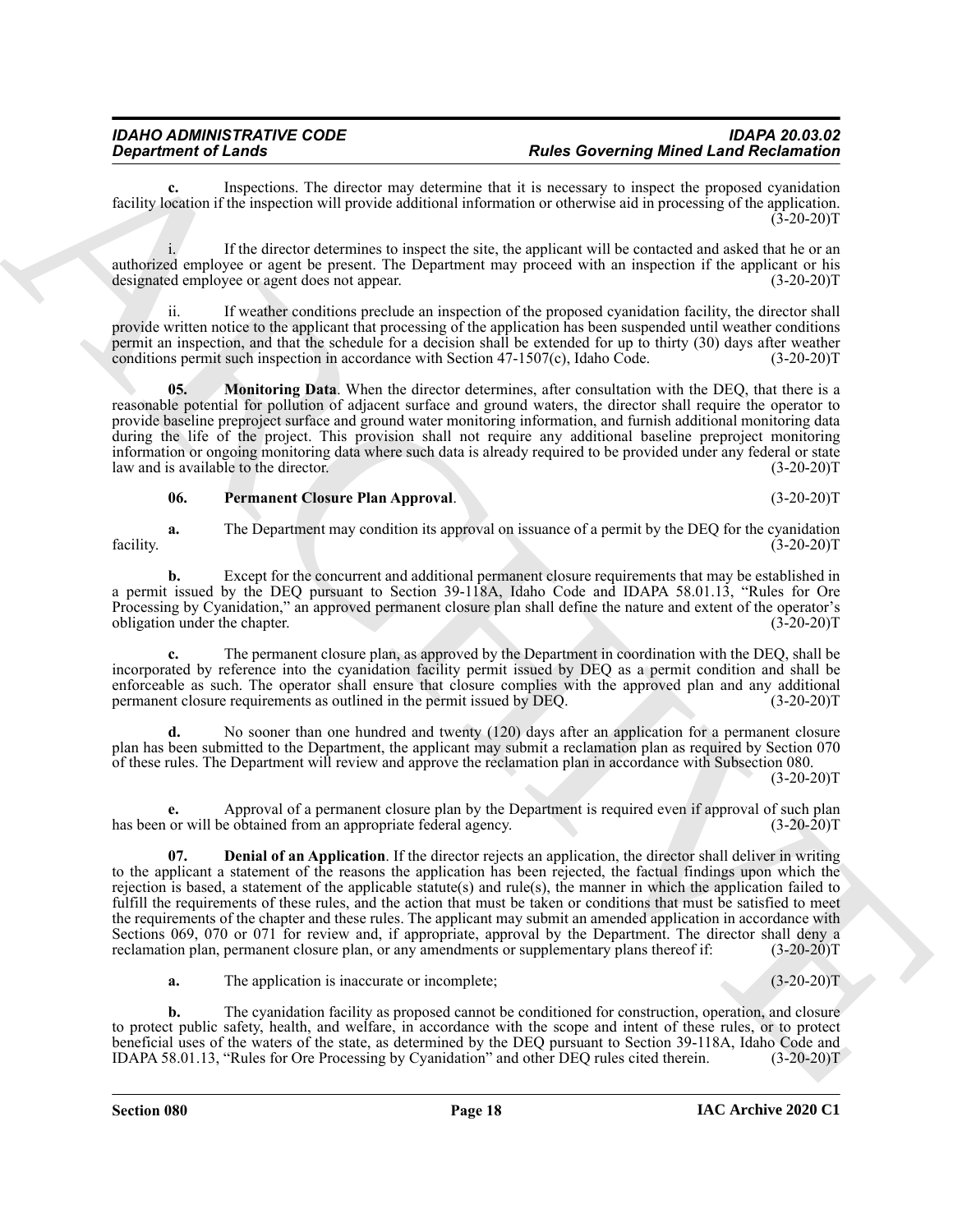<span id="page-18-11"></span>**08. Public Hearing**. The director may call a public hearing to determine whether a proposed application complies with the chapter and these rules. A hearing shall be conducted in accordance with Section 110.  $(3-20-20)T$ 

<span id="page-18-12"></span>**09. Referral to Board**. The director may refer the decision concerning an application to the Board. on will not extend the time period for a decision to approve or deny an application. (3-20-20) This action will not extend the time period for a decision to approve or deny an application.

<span id="page-18-10"></span>**10. Appeal of Final Order**. Any final order of the Board regarding an application for a mining reclamation plan or for permanent closure of a cyanidation facility may be appealed as set forth in Section 47-1514, Idaho Code. (3-20-20)T Idaho Code. (3-20-20)T

#### <span id="page-18-0"></span>**081. -- 089. (RESERVED)**

#### <span id="page-18-7"></span><span id="page-18-6"></span><span id="page-18-1"></span>**090. AMENDING AN APPROVED RECLAMATION PLAN.**

**Experiment of Lends<br>
Using the Coronary of the Governing Minet Land Recommend<br>
Using the Using Coronary of the Coronary of the spectrum of the state is the coronary of the Coronary of the Coronary of the Coronary of the 01. Cause for Reclamation Plan Amendment**. In the event circumstances arise that necessitate amendments to an approved reclamation plan, the operator shall submit an application to amend the plan and state the reasons the amendment is necessary. Either the operator or the director may initiate a process to amend an approved reclamation plan. If the director identifies a material change he believes requires a change in the reclamation plan, the director must deliver in writing to the operator a detailed statement identifying the material change and the action(s) necessary to address the material changes. Plan amendments have the same requirements as described in Section 069 and 070 of these rules. (3-20-20)T and 070 of these rules.

<span id="page-18-9"></span>**02. Review of Amendment**. The director will process an application to amend a plan in accordance with Sections 080 and 110, provided, however, that no land or aspect or provision of an approved reclamation plan that would not be affected by the proposed amendment, shall be subject to the amendment, review or reapproval in connection with processing the application. Approval of an amendment shall not be conditioned upon the performance of any actions not required by the approved reclamation plan or the proposed amendment itself, unless<br>the operator agrees to perform such actions. (3-20-20) the operator agrees to perform such actions.

<span id="page-18-8"></span>**03. Adjustments**. Adjustments to an approved reclamation plan may be made by agreement between the director and the operator, if the adjustment is consistent with the overall objectives of the approved reclamation plan and so long as surface and ground water quality standards will be met. Adjustments are due to changes that are smaller than material changes. (3-20-20)T smaller than material changes.

#### <span id="page-18-3"></span><span id="page-18-2"></span>**091. AMENDING AN APPROVED PERMANENT CLOSURE PLAN.**

<span id="page-18-4"></span>**01. Cause for Permanent Closure Plan Amendment**. In the event circumstances arise that necessitate amendments to an approved permanent closure plan, the operator shall submit an application to amend the permanent closure plan and state the reasons the amendment is necessary. Either the operator or the director may initiate a process to amend an approved permanent closure plan. Circumstances that could require a permanent closure plan to be amended include: (3-20-20) closure plan to be amended include:

**a**. A material modification or material expansion in the cyanidation facility design or operation for e approved permanent closure plan is no longer adequate.  $(3-20-20)$ which the approved permanent closure plan is no longer adequate.

**b.** Conditions substantially different from those anticipated in the original permit for which the l permanent closure plan is no longer adequate.  $(3-20-20)$ approved permanent closure plan is no longer adequate.

<span id="page-18-5"></span>**c.** A material change as defined in Subsection 010.08 of these rules. (3-20-20)T

**02. Modifications at an Operator's Request**. Requests from an operator to modify a permanent closure plan shall be submitted to the Department in writing. The director shall process an application for amendment in accordance with Section 080. An application to amend a permanent closure plan shall include: (3-20-20 in accordance with Section 080. An application to amend a permanent closure plan shall include:

**a.** A written description of the circumstances that necessitate the amendment;  $(3-20-20)T$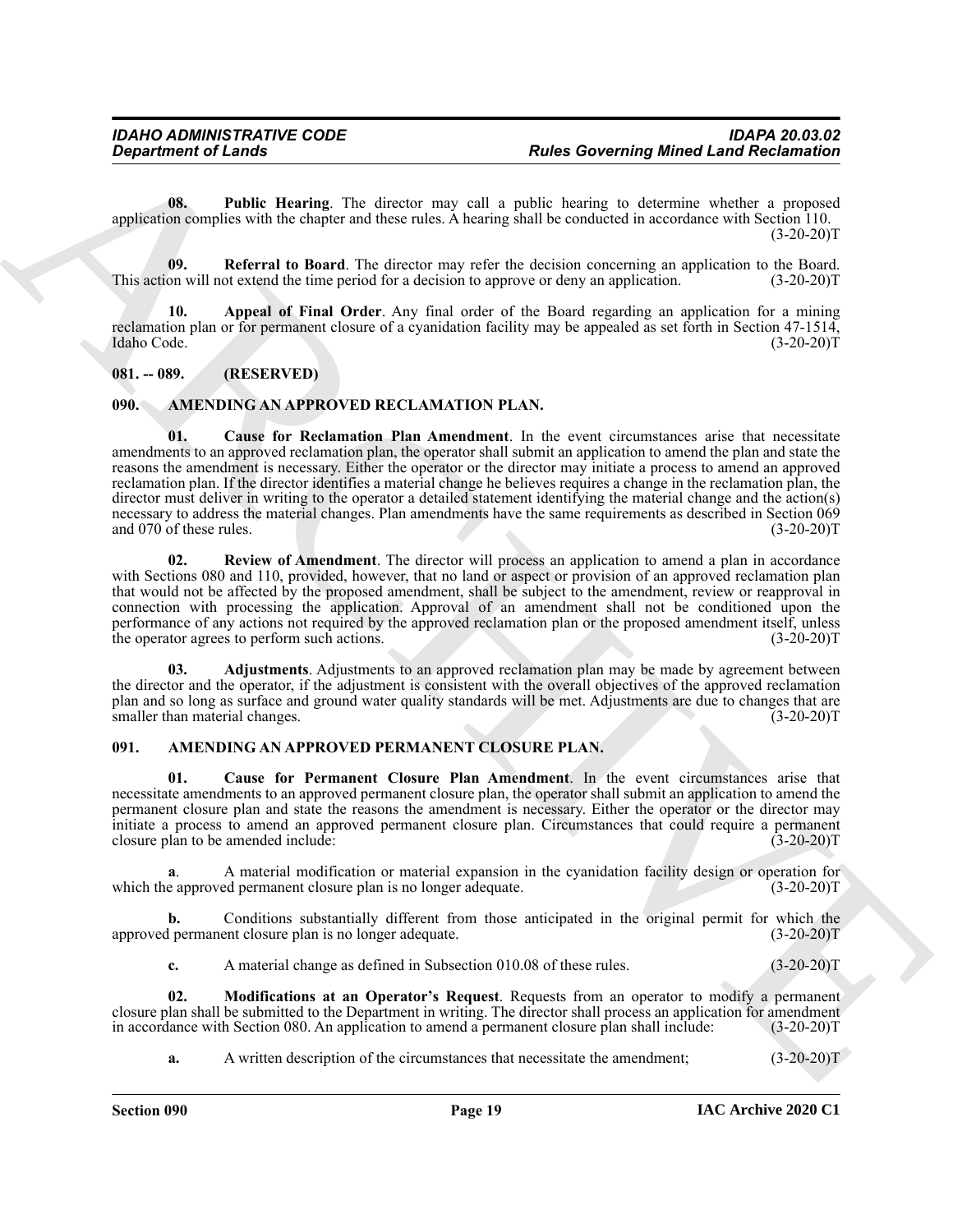**b.** Data supporting the request; (3-20-20)T

**c.** The proposed amendment; (3-20-20)T

**d.** A description of how the amendment will impact the estimated cost to complete permanent closure to the chapter; (3-20-20)<sup>T</sup> pursuant to the chapter;

**e.** A cost estimate to implement the amended permanent closure plan, prepared in accordance with Subsection 071.02 of these rules; and (3-20-20)T

**f.** Payment of a reasonable fee as may be determined by the director in accordance with Section 47-<br>(3-20-20)T 1508, Idaho Code.

<span id="page-19-5"></span>**03. Modification at Request of Director**. If, following consultation with the DEQ, the director determines that cause exists to amend the permanent closure plan the director shall notify the operator in writing of his determination and explain the circumstances that have arisen which require the permanent closure plan to be amended. Within thirty (30) days or as agreed by the operator and the Department, the operator shall submit an application to amend the permanent closure plan in accordance with Subsection 091.02. (3-20-20)T

<span id="page-19-4"></span>**04. Adjustment**. Adjustments to an approved permanent closure plan may be made by agreement between the director and the operator, if the adjustment is consistent with the overall objectives of the approved permanent closure plan and so long as surface and ground water quality standards will be met. (3-20-20)T permanent closure plan and so long as surface and ground water quality standards will be met.

#### <span id="page-19-0"></span>**092. -- 099. (RESERVED)**

#### <span id="page-19-8"></span><span id="page-19-6"></span><span id="page-19-1"></span>**100. DEVIATION FROM AN APPROVED RECLAMATION PLAN.**

**Experiment of Leads Constraints of the Experiment Source of the Constraint Constraint Constraint Constraint Constraint Constraint Constraint Constraint Constraint Constraint Constraint Constraint Constraint Constraint Co 01. Unforeseen Events**. If a mining operator finds that unforeseen events or unexpected conditions require immediate change from an approved plan, the operator may continue mining in accordance with the procedures dictated by the changed conditions, pending submission and approval of an amended plan, even though operations do not comply with the approved reclamation plan on file with the Department. This shall not excuse the operator from complying with the requirements of Sections 140 and 120.

<span id="page-19-7"></span>**02. Notification**. The operator shall notify the director, in writing, within ten (10) days of the discovery of conditions that require deviation from the approved plan. A proposed amendment to the plan shall be submitted by the operator within thirty (30) days of the discovery of those conditions. (3-20-20) the operator within thirty  $(30)$  days of the discovery of those conditions.

#### <span id="page-19-2"></span>**101. -- 109. (RESERVED)**

#### <span id="page-19-10"></span><span id="page-19-9"></span><span id="page-19-3"></span>**110. PUBLIC HEARING.**

**01. Call for a Hearing**. A public hearing called by the director following receipt of a complete application submitted in accordance with Sections 069, 070, or 071 shall be conducted in accordance with Section 47- 1507(d), Idaho Code. The director may call for a hearing following his preliminary review of an application for a new operation or a supplemental application of an existing operation when one (1) or more of the following circumstances arises:  $(3-20-20)T$ 

**a.** Public Concern. The public, potentially affected landowners, any governmental entity, or any other interested parties who may be affected by the operations proposed under the chapter have registered, in writing, a concern with the director regarding the proposed operations or cyanidation facility. The purpose of the public hearing shall be to gather written and oral comments as to whether the proposed reclamation plan or permanent closure plan meets the requirements of the chapter and these rules. (3-20-20)T

**b.** Agency Concern. The director determines, after consultation with the Department of Water Resources, DEQ, the Department of Fish and Game, and affected Indian tribes that the proposed mining or cyanidation facility operations could reasonably be expected to significantly degrade adjacent surface and/or ground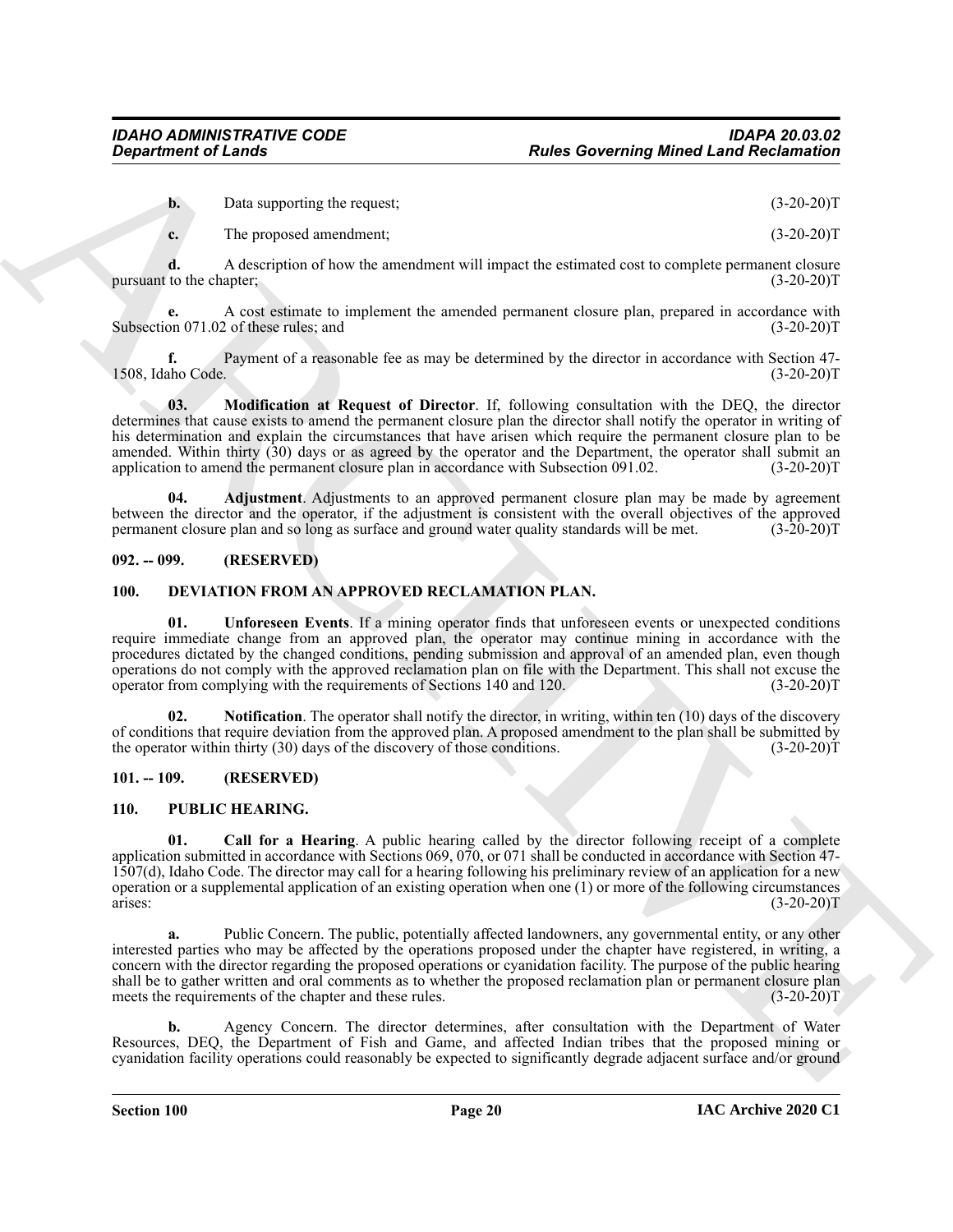#### *IDAHO ADMINISTRATIVE CODE IDAPA 20.03.02* **Rules Governing Mined Land Reclamation**

waters or otherwise threaten public health, safety or welfare. The purpose of a public hearing held under this subsection will be to receive written and oral comments on the measures the operator is proposing to use to protect surface and/or ground water quality from nonpoint source pollution. (3-20-20) surface and/or ground water quality from nonpoint source pollution.

<span id="page-20-4"></span>**02. Consolidation**. If the director determines that a hearing should be held, he shall order that such proceedings be consolidated. The applicant and the public must be advised of the specific subjects to be discussed at the hearing at least twenty (20) days prior to the hearing. The Department will coordinate with the DEQ, as appropriate, for any hearings relating to permanent closure of a cyanidation facility to streamline application processing. (3-20-20) processing. (3-20-20)T

<span id="page-20-7"></span><span id="page-20-6"></span>**03. Location**. A hearing shall be held in the locality of the proposed mine or a proposed cyanidation facility at a reasonably convenient time and place for public participation. The director may call for more than one<br>(3-20-20) hearing when conditions warrant.

**Experiment of Learning the three constraints. Prophet Constraint** Representation of the sympatocycle of the sympatocycle of the sympatocycle of the sympatocycle of the sympatocycle of the sympatocycle of the sympatocyc **04.** Notice of Hearing. The director shall provide at least twenty (20) days' advance notice of the date, time, and place of the hearing to: federal, state, and local governmental agencies, Indian tribes who may have an interest in the decision as shown on the application, and the public; to all persons who petitioned for a hearing; and to any person identified by the applicant under Subsection 070.02 as a legal owner of the land that will likely be affected by the proposed operations. Notice to the applicant must be sent by certified mail and postmarked not less than twenty (20) days before the scheduled public hearing date. (3-20-20)T

**05. Publication of Notice**. The director shall provide at least twenty (20) days advance notice to the general public of the date, time, and place of the hearing. A newspaper advertisement will be placed once a week, for two (2) consecutive weeks, in the locale of the area covered by the application. (3-20-20) two (2) consecutive weeks, in the locale of the area covered by the application.

<span id="page-20-8"></span>**a.** In the event a hearing is ordered under Section 110, the notice shall describe: (3-20-20)T

i. The potentially significant surface water quality impacts from the proposed mining operation and the operator's description of the measures that will be used to prevent degradation of adjacent surface and ground waters from sources of pollution; or waters from sources of pollution; or

<span id="page-20-5"></span>ii. The objectives of a permanent closure plan that have been submitted for review. (3-20-20)T

**b.** A copy of the application shall be placed for review in a public place in the local area of the proposed mining operation or cyanidation facility, in the closest Department area office, and the Department's administrative office in Boise. (3-20-20)T administrative office in Boise.

**06. Hearing Officer**. The hearing shall be conducted by the director or his designated representative. Both oral and written testimony will be accepted. Proceedings of the hearing will be recorded on audio tape and a verbatim transcript will be prepared. (3-20-20) verbatim transcript will be prepared.

<span id="page-20-3"></span>**07. Consideration of Hearing Record**. The Department shall consider the hearing record when reviewing reclamation plans or permanent closure plans for final approval or rejection. (3-20-20)T

#### <span id="page-20-1"></span><span id="page-20-0"></span>**111. COMPLETION OF PERMANENT CLOSURE.**

<span id="page-20-2"></span>**01. Implementation of a Permanent Closure Plan**. Unless otherwise specified in the approved permanent closure plan, an operator must begin implementation of the approved permanent closure plan. (3-20-20)T

**a.** Within one (1) year of the final addition of new cyanide to the ore process circuit for small ion processing or pilot facilities; or (3-20-20) cyanidation processing or pilot facilities; or

**b.** Within two (2) years of the final addition of new cyanide to the ore process circuit for all other ion facilities; or (3-20-20) cyanidation facilities; or

If the product recovery phase of the cyanidation facility has been suspended for a period of more s.  $(3-20-20)$ T than two  $(2)$  years.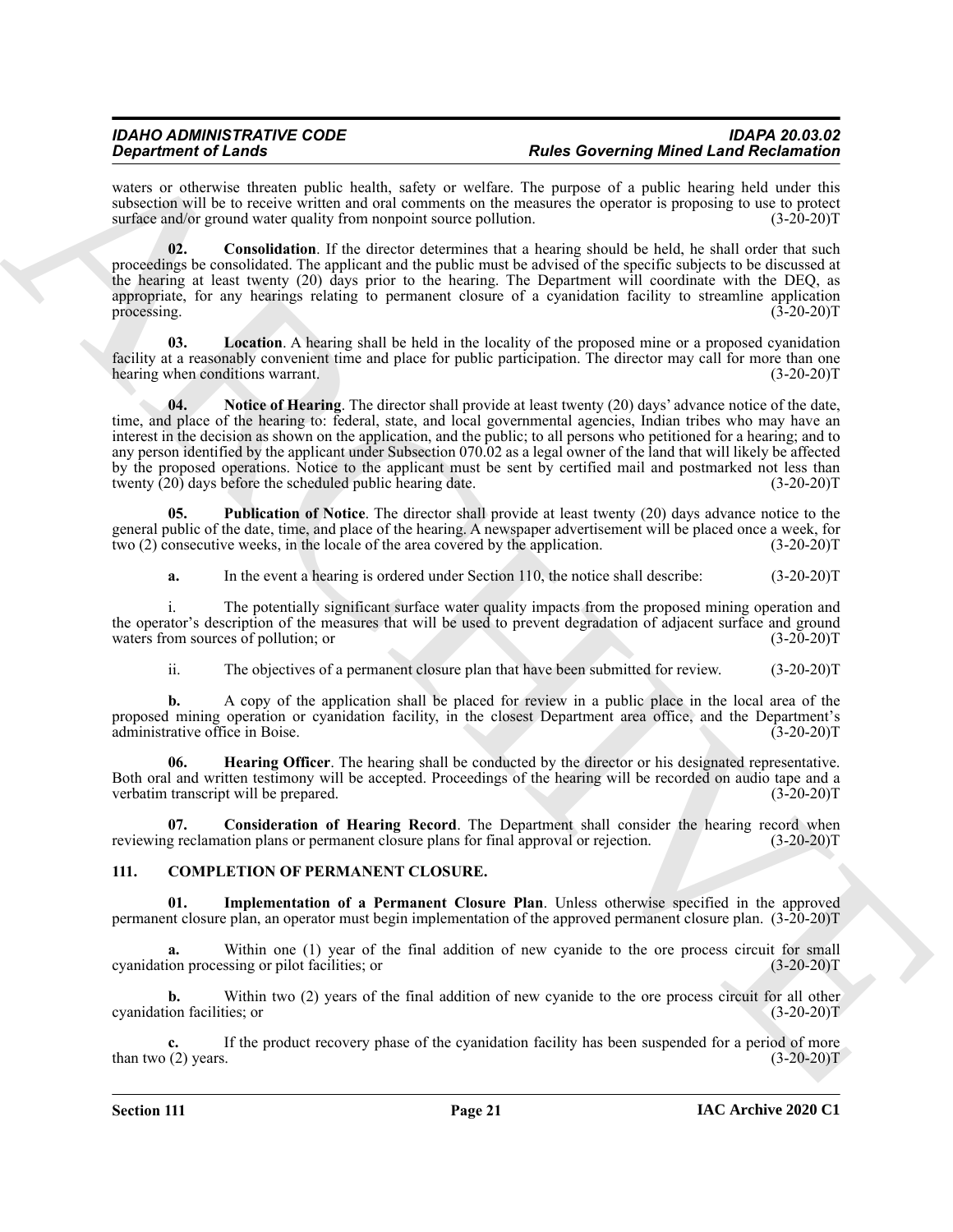<span id="page-21-1"></span>

|  | The effectiveness of material stabilization. | $(3-20-20)T$ |
|--|----------------------------------------------|--------------|
|--|----------------------------------------------|--------------|

#### <span id="page-21-4"></span><span id="page-21-3"></span><span id="page-21-2"></span><span id="page-21-0"></span>**112. DECISION TO APPROVE OR DISAPPROVE OF A PERMANENT CLOSURE REPORT.**

| <b>Department of Lands</b> |                                                                                 | <b>Rules Governing Mined Land Reclamation</b>                                                                                                                                                                                                                                                                                                 |              |
|----------------------------|---------------------------------------------------------------------------------|-----------------------------------------------------------------------------------------------------------------------------------------------------------------------------------------------------------------------------------------------------------------------------------------------------------------------------------------------|--------------|
| 02.                        | rules, has been achieved. The permanent closure report shall address:           | Submittal of a Permanent Closure Report. The operator shall submit a permanent closure report<br>to the Department for review and approval. A permanent closure report shall be of sufficient detail for the directors of<br>the Department and DEQ to issue a determination that permanent closure, as defined by Subsection 010.13 of these | $(3-20-20)T$ |
| a.                         | The effectiveness of material stabilization.                                    |                                                                                                                                                                                                                                                                                                                                               | $(3-20-20)T$ |
| b.                         |                                                                                 | The effectiveness of the water management plan and the adequacy of the monitoring plan.                                                                                                                                                                                                                                                       | $(3-20-20)T$ |
| c.                         |                                                                                 | The final configuration of the cyanidation facility and its operational/closure status.                                                                                                                                                                                                                                                       | $(3-20-20)T$ |
| d.                         | reasonable cost to complete those activities.                                   | The post-closure operation, maintenance, and monitoring requirements, and the estimated                                                                                                                                                                                                                                                       | $(3-20-20)T$ |
| e.                         |                                                                                 | The operational/closure status of any land application site of the cyanidation facilities. (3-20-20)T                                                                                                                                                                                                                                         |              |
|                            |                                                                                 | Source control systems that have been constructed or implemented to eliminate, mitigate, or<br>contain short- and long-term discharge of pollutants from the cyanidation facility, unless otherwise permitted.                                                                                                                                | $(3-20-20)T$ |
|                            |                                                                                 | The short- and long-term water quality trends in surface and ground water through the statistical<br>analysis of the existing monitoring data pursuant to the ore-processing by cyanidation permit.                                                                                                                                           | $(3-20-20)T$ |
| h.<br>period.              |                                                                                 | Ownership and responsibility for the site upon permanent closure during the defined post-closure                                                                                                                                                                                                                                              | $(3-20-20)T$ |
| cyanidation facilities.    |                                                                                 | The future beneficial uses of the land, surface and ground waters in and adjacent to the closed                                                                                                                                                                                                                                               | $(3-20-20)T$ |
|                            |                                                                                 | How the permanent closure of the cyanidation facility complies with the Resource Conservation<br>and Recovery Act, Hazardous Waste Management Act, Solid Waste Management Act, and appropriate rules.                                                                                                                                         | $(3-20-20)T$ |
| 112.                       |                                                                                 | <b>DECISION TO APPROVE OR DISAPPROVE OF A PERMANENT CLOSURE REPORT.</b>                                                                                                                                                                                                                                                                       |              |
| 01.<br>closure report.     |                                                                                 | <b>Receipt of a Permanent Closure Report.</b> Within sixty (60) days of receipt of a permanent closure<br>report, the director shall issue to the operator a director's determination of approval or disapproval of the permanent                                                                                                             | $(3-20-20)T$ |
| 02.                        | report is disapproved, the director shall provide in writing identification of: | Permanent Closure Report Is Disapproved. The director's determination to approve or<br>disapprove a permanent closure report shall be based on the permanent closure report's demonstration that permanent<br>closure has resulted in long-term neutralization of process waters and material stabilization. If a permanent closure           | $(3-20-20)T$ |
| a.                         | Errors or inaccuracies in the permanent closure report.                         |                                                                                                                                                                                                                                                                                                                                               | $(3-20-20)T$ |
| $b$ .                      | Issues or details which require additional clarification.                       |                                                                                                                                                                                                                                                                                                                                               | $(3-20-20)T$ |
| c.                         | Failures to fully implement the approved permanent closure plans.               |                                                                                                                                                                                                                                                                                                                                               | $(3-20-20)T$ |
| d.<br>waters of the state. |                                                                                 | Failures to ensure protection for public health, safety, and welfare or to prevent degradation of                                                                                                                                                                                                                                             | $(3-20-20)T$ |
| e.                         | Outstanding violations or other noncompliance issues.                           |                                                                                                                                                                                                                                                                                                                                               | $(3-20-20)T$ |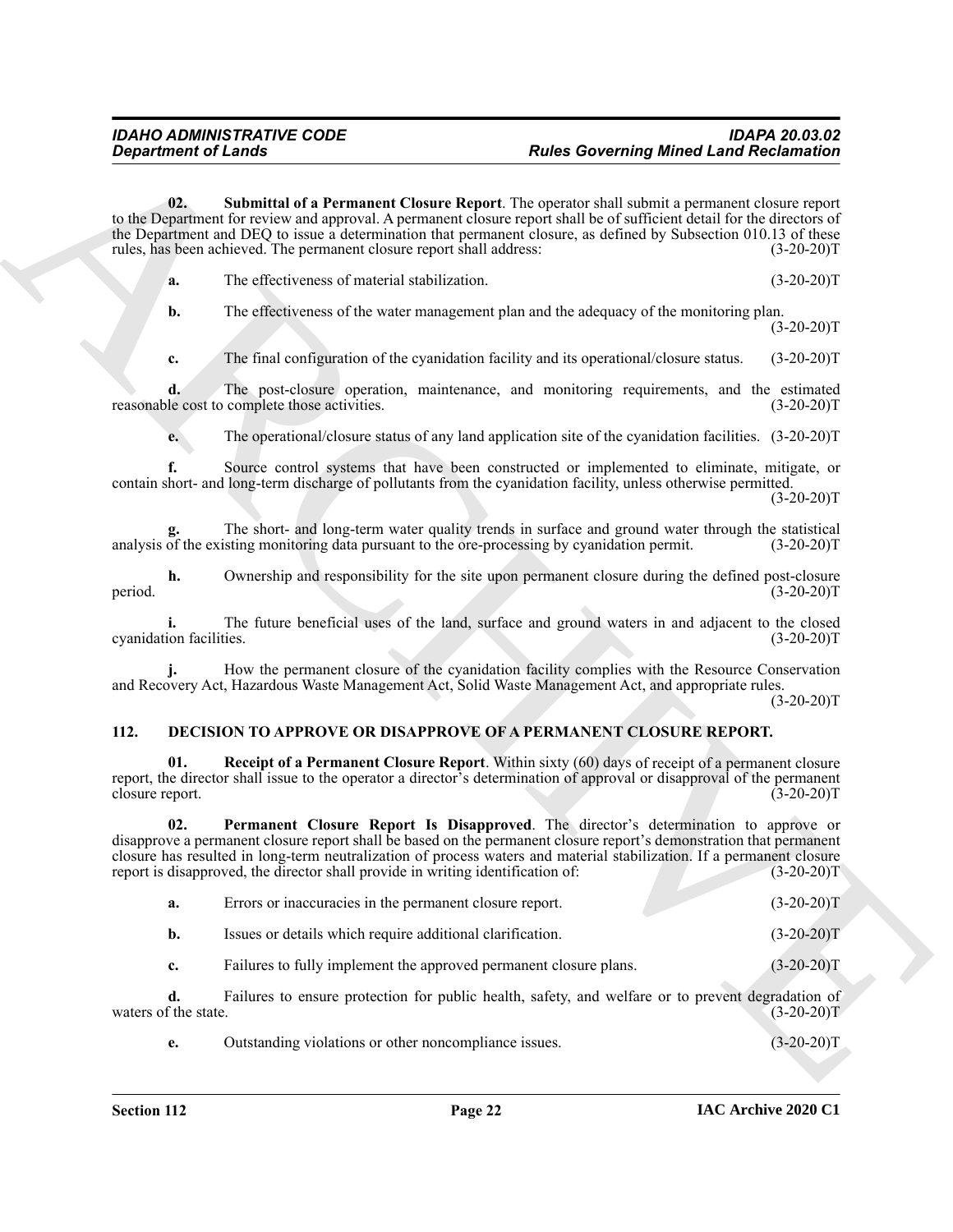#### <span id="page-22-2"></span><span id="page-22-0"></span>**113. -- 119. (RESERVED)**

#### <span id="page-22-6"></span><span id="page-22-4"></span><span id="page-22-1"></span>**120. FINANCIAL ASSURANCE REQUIREMENTS FOR MINING.**

| <b>Rules Governing Mined Land Reclamation</b> |                                                                                                                                                                                                                                                                                                                                                                                                                                                                                                                                                                                                                                                                                                                                                                                                                                     | <b>Department of Lands</b>                                            |                            |
|-----------------------------------------------|-------------------------------------------------------------------------------------------------------------------------------------------------------------------------------------------------------------------------------------------------------------------------------------------------------------------------------------------------------------------------------------------------------------------------------------------------------------------------------------------------------------------------------------------------------------------------------------------------------------------------------------------------------------------------------------------------------------------------------------------------------------------------------------------------------------------------------------|-----------------------------------------------------------------------|----------------------------|
| $(3-20-20)T$                                  | Other issues supporting the Department's disagreement with the contents, final conclusions or                                                                                                                                                                                                                                                                                                                                                                                                                                                                                                                                                                                                                                                                                                                                       | recommendations of the permanent closure report.                      | f.                         |
|                                               |                                                                                                                                                                                                                                                                                                                                                                                                                                                                                                                                                                                                                                                                                                                                                                                                                                     | (RESERVED)                                                            | $113. - 119.$              |
|                                               | FINANCIAL ASSURANCE REQUIREMENTS FOR MINING.                                                                                                                                                                                                                                                                                                                                                                                                                                                                                                                                                                                                                                                                                                                                                                                        |                                                                       | <b>120.</b>                |
| $(3-20-20)T$                                  | Submittal of Financial Assurance Before Mining. Prior to beginning any mining on a mine panel<br>covered by a reclamation plan, an operator shall submit to the director, on a Department mine reclamation financial<br>assurance form, financial assurance meeting the requirements of this rule. If financial assurance is not received by the<br>Department within eighteen (18) months of reclamation plan approval and operations have not begun, the<br>Department will cancel the reclamation plan without prejudice. The operator must then resubmit the reclamation plan<br>application and correct application fee to restart the approval process prior to mining. An extension to the eighteen<br>(18) month period may be granted by the Department for reasonable cause given if the request is received prior to the |                                                                       | 01.<br>end of that period. |
| $(3-20-20)T$                                  | Financial Assurance for Operations With Five (5) or Less Disturbed Acres. Financial<br>assurance will be a minimum of five thousand dollars (\$5,000) per acre unless the operator or the Department<br>determine that the estimated reasonable costs of reclamation require a different amount. No financial assurance may<br>exceed fifteen thousand dollars (\$15,000) for a given acre of affected land unless:                                                                                                                                                                                                                                                                                                                                                                                                                 |                                                                       | 02.                        |
| $(3-20-20)T$                                  | The Board has determined that such financial assurance is necessary to meet the requirements of                                                                                                                                                                                                                                                                                                                                                                                                                                                                                                                                                                                                                                                                                                                                     | Sections 47-1506, 47-1509, 47-1510, and 47-1511, Idaho Code.          | a.                         |
| $(3-20-20)T$                                  | The Board has delivered to the operator, in writing, a notice setting forth the reasons it believes                                                                                                                                                                                                                                                                                                                                                                                                                                                                                                                                                                                                                                                                                                                                 | such financial assurance is necessary.                                | b.                         |
| $(3-20-20)T$                                  | The Board has conducted a hearing where the operator is allowed to give testimony to the Board<br>concerning the amount of the proposed financial assurance, as provided by Section $47-1512(c)$ , Idaho Code. This                                                                                                                                                                                                                                                                                                                                                                                                                                                                                                                                                                                                                 | requirement for a hearing may be waived, in writing, by the operator. | c.                         |
| $(3-20-20)T$                                  | Financial Assurance for Operation With More Than Five (5) Disturbed Acres. The amount of<br>financial assurance shall be the amount necessary for the Board to pay the estimated reasonable costs of reclamation<br>required under the reclamation plan, including indirect costs in subsection 120.04 of these rules.                                                                                                                                                                                                                                                                                                                                                                                                                                                                                                              |                                                                       | 03.                        |
| $(3-20-20)T$                                  | Indirect Costs for Reclamation Cost Calculations. Reclamation cost calculations shall include                                                                                                                                                                                                                                                                                                                                                                                                                                                                                                                                                                                                                                                                                                                                       | the following indirect costs:                                         | 04.                        |
| $(3-20-20)T$                                  | Mobilization and demobilization costs from the nearest community that has at least two (2)                                                                                                                                                                                                                                                                                                                                                                                                                                                                                                                                                                                                                                                                                                                                          | contractors able to perform the reclamation;                          | a.                         |
| $(3-20-20)T$                                  |                                                                                                                                                                                                                                                                                                                                                                                                                                                                                                                                                                                                                                                                                                                                                                                                                                     | Contractor profit as a percentage of direct costs;                    | b.                         |
| $(3-20-20)T$                                  |                                                                                                                                                                                                                                                                                                                                                                                                                                                                                                                                                                                                                                                                                                                                                                                                                                     | Contractor overhead as a percentage of direct costs;                  | c.                         |
| $(3-20-20)T$                                  |                                                                                                                                                                                                                                                                                                                                                                                                                                                                                                                                                                                                                                                                                                                                                                                                                                     | Contractor insurance as a percentage of labor costs;                  | d.                         |
| $(3-20-20)T$                                  |                                                                                                                                                                                                                                                                                                                                                                                                                                                                                                                                                                                                                                                                                                                                                                                                                                     | Contractor bonding as a percentage of direct costs;                   | e.                         |
| $(3-20-20)T$                                  | Contract administration as a percentage of direct costs;                                                                                                                                                                                                                                                                                                                                                                                                                                                                                                                                                                                                                                                                                                                                                                            |                                                                       | f.                         |
| $(3-20-20)T$                                  | Re-engineering for mines with direct reclamation costs over five hundred thousand dollars<br><b>g.</b> Re-engineering for mines with direct reclamation costs (\$500,000). Re-engineering will be determined as a percentage of direct costs;                                                                                                                                                                                                                                                                                                                                                                                                                                                                                                                                                                                       |                                                                       |                            |
| $(3-20-20)T$                                  |                                                                                                                                                                                                                                                                                                                                                                                                                                                                                                                                                                                                                                                                                                                                                                                                                                     | Contingency as a percentage of direct costs; and                      | h.                         |
| $(3-20-20)T$                                  |                                                                                                                                                                                                                                                                                                                                                                                                                                                                                                                                                                                                                                                                                                                                                                                                                                     | Other site specific costs as appropriate.                             | i.                         |

<span id="page-22-5"></span><span id="page-22-3"></span>

| Contingency as a percentage of direct costs; and | $(3-20-20)T$ |
|--------------------------------------------------|--------------|
| Other site specific costs as appropriate.        | $(3-20-20)T$ |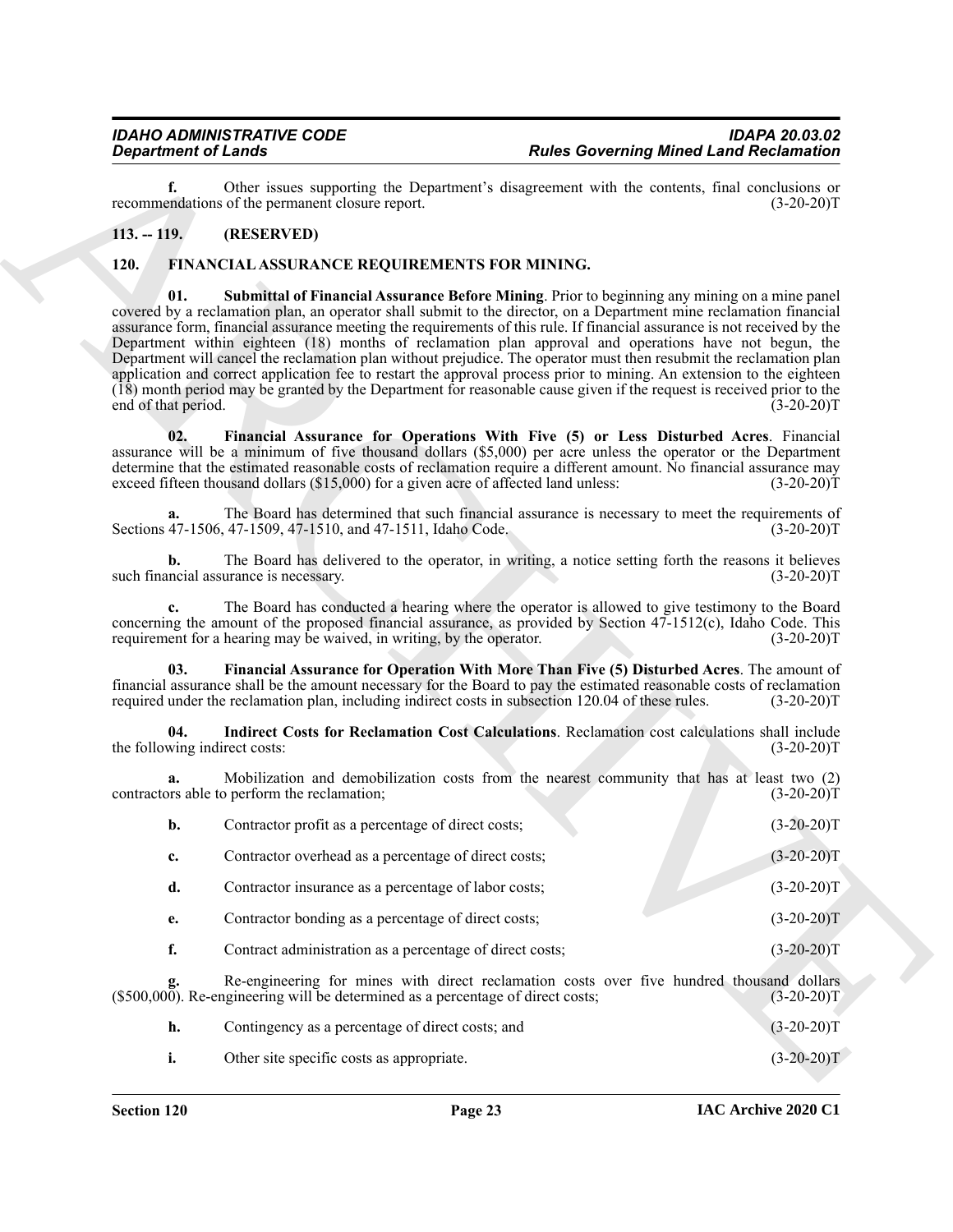<span id="page-23-5"></span>**05. Salvage Value Not Allowed**. Reclamation costs will not be reduced by assigning a salvage value to structures or fixtures to be removed during reclamation.

<span id="page-23-4"></span><span id="page-23-0"></span>**06. Mining Operation Conducted by Public or Government**. Notwithstanding any other provision of law to the contrary, the financial assurance provisions of the chapter and these rules do not apply to any surface mining operations conducted by a public or governmental agency for maintenance, repair, or construction of a public highway. (3-20-20)T

**Experiment of Leads Constraints and the Constraints of Architect Language Minest Language School in the Constraint of Research Constraint Constraint Constraint Constraint Constraint Constraint Constraint Constraint Const 07. Annual Financial Assurance Review**. At the beginning of each calendar year, the operator shall notify the director of any increase in the acreage of affected land which will result from planned mining activity within the next twelve (12) months. A commensurate increase in the financial assurance will be required for an increase in affected acreage. Any additional financial assurance required shall be submitted on the appropriate form within ninety (90) days of operator's receipt of notice from the Department that an additional amount is required. In no event will mining operations be conducted that would affect additional acreage until the appropriate form and financial assurance has been with the Department. Acreage on which reclamation is complete will be reported in accordance with Subsection 120.10 and after release of this acreage from the plan by the director, the financial assurance will be reduced by the amount appropriate to reflect the completed reclamation. (3-20-20)T assurance will be reduced by the amount appropriate to reflect the completed reclamation.

**08. Financial Assurance to the Federal Government**. Any financial assurance provided to the federal government that also meets the requirements of Section 120 shall be sufficient for the purposes of these rules.  $(3-20-20)T$ 

#### <span id="page-23-3"></span><span id="page-23-1"></span>**09. Financial Assurance Reduction**. (3-20-20)T

**a.** An operator may petition the director for a change in the initial financial assurance amount. The director will review the petition and if satisfied with the information presented a revised financial assurance amount will be determined. The revised amount will be based upon the estimated cost that the director would incur should a forfeiture of financial assurance occur and it became necessary for the director, through contracting with a third party, to complete reclamation to the standards established in the plan. (3-20-20) to complete reclamation to the standards established in the plan.

**b.** Upon finding that any land covered by financial assurance will not be affected by mining, the operator will notify the director. The amount of the financial assurance will be reduced by the amount being held to reclaim those lands. (3-20-20)T

**c.** Any request for financial assurance reduction will be answered by the director within thirty (30) eceiving such request unless weather conditions prevent inspection. (3-20-20) days of receiving such request unless weather conditions prevent inspection.

<span id="page-23-2"></span>**10. Financial Assurance Release Following Reclamation**. Upon completion of the reclamation specified in the plan, the operator may notify the director of his desire to secure release from financial assurance. When the director has verified that the requirements of the reclamation plan have been substantially met as stated in the plan, the financial assurance will be released. (3-20-20)T

**a.** Any request for financial assurance release will be answered by the director within thirty (30) days ing such request unless weather conditions prevent inspection. (3-20-20)<sup>T</sup> of receiving such request unless weather conditions prevent inspection.

**b.** If the director finds that a specific portion of the reclamation has been satisfactorily completed, the financial assurance may be reduced to the amount required to complete the remaining reclamation. The following schedule will be used to complete these financial assurance reductions unless the director determines in a specific case that this schedule is not appropriate and specifies a different schedule: (3-20-20) case that this schedule is not appropriate and specifies a different schedule:

Sixty percent  $(60\%)$  of the financial assurance may be released when the operator completes the required backfilling, regrading, topsoil replacement, and drainage control of a specific area in accordance with the approved reclamation plan; and (3-20-20)T

After revegetation activities have been performed by the operator on the regraded lands, according to the approved reclamation plan, the Department may release an additional twenty-five percent (25%) of the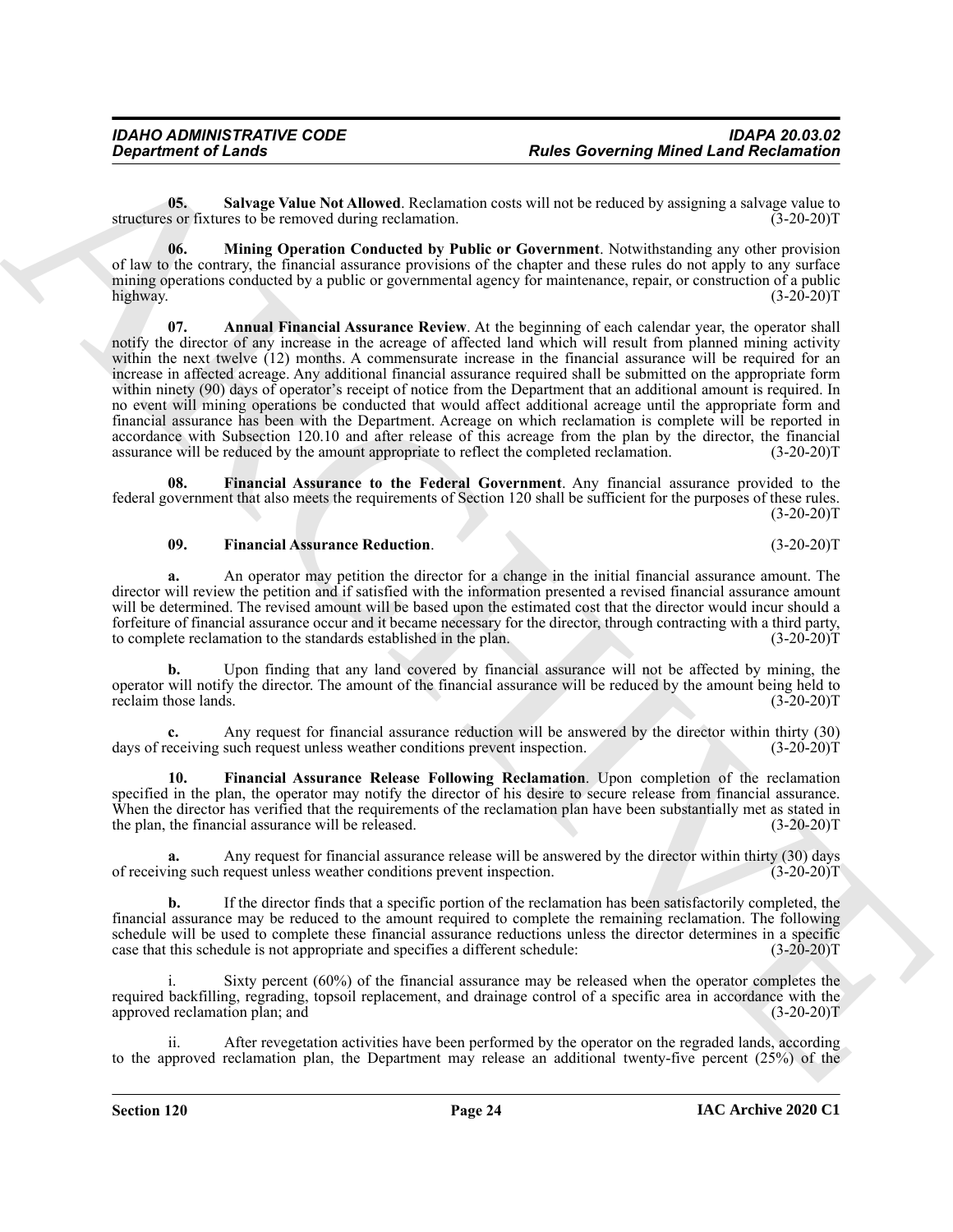financial assurance. (3-20-20)T

**c.** The remaining financial assurance shall not be released:  $(3-20-20)T$ 

i. As long as the affected lands are contributing suspended solids to surface waters outside the affected area in excess of state water quality standards and in greater quantities than existed prior to the commencement of mining operations; commencement of mining operations;

ii. Until final removal of equipment and structures related to the mining activity or until any remaining equipment and structures are brought under an approved reclamation plan and financial assurance by a new operator; and (3-20-20)T

iii. Until all temporary sediment or erosion control structures have been removed and reclaimed or until such structures are brought under an approved reclamation plan and financial assurance by a new operator.

 $(3-20-20)T$ 

**d.** If an operator provides part of a mine's financial assurance through a corporate guarantee, then the corporate guarantee will be released prior to any other type of financial assurance being released. Other types of financial assurance will only be released after the corporate guarantee has been completely released. (3-20-20)T

<span id="page-24-4"></span>**11. Cooperative Agreements**. The director may through private conference, conciliation, and persuasion reach a cooperative agreement with the operator to correct deficiencies in complying with the reclamation plan and thereby postpone action to forfeit the financial assurance and cancel the reclamation plan if all deficiencies are satisfactorily corrected within the time specified by the cooperative agreement. (3-20-20)T are satisfactorily corrected within the time specified by the cooperative agreement.

<span id="page-24-5"></span>**12. Liabilities for Reclamation Costs Not Covered by Financial Assurance**. An operator who is in violation of the following rules may be subject to civil penalty under Section 47-1513(c), Idaho Code. The amount of civil penalty will be the estimated cost of reasonable reclamation of affected lands as determined by the director. Reasonable reclamation of the site will be presumed to be in accordance with the standards established in the approved reclamation plan. The amount of the civil penalty is in addition to those described in Section 47-1513(f), Idaho Code. These violations include: (3-20-20) Idaho Code. These violations include:

**a.** Departs from his approved reclamation plan by performing an act or omission and such deviation is not subsequently approved; (3-20-20)T

**b.** Does not furnish financial assurance required by these rules; or  $(3-20-20)$ T

<span id="page-24-3"></span><span id="page-24-1"></span>**c.** Is not required to furnish financial assurance by these rules, but fails to reclaim; (3-20-20)T

### <span id="page-24-0"></span>**121. FINANCIAL ASSURANCE REQUIREMENTS FOR CYANIDATION FACILITIES.**

**Equivariant of Lendar<br>
Ensures Constraints Planetal accounts of the second state of the second state of the second state of the second state of the second state of the second state of the second state of the second state 01. Submittal of Financial Assurance Before Operating a Cyanidation Facility**. Prior to beginning construction or operation of a cyanidation facility, but no later than ninety (90) days after approval of a permanent closure plan, an operator will submit to the director, on a Department permanent closure plan financial assurance form, financial assurance meeting the requirements of Section 47-1512(a)(2), Idaho Code. The financial assurance will be in an amount equal to the total costs estimated under subsection 071.02.k. of these rules. Upon application to the Department, the operator may apply and the director may approve financial assurance for each phase of closure on an incremental basis. If the Department authorizes phased financial assurance, then financial assurance may increase incrementally commensurate with the additional permanent closure liability. After construction and operation of the initial phase of a cyanidation facility has commenced and after filing by an operator of the initial permanent closure financial assurance, an operator will not construct any component of a subsequent phase or phases of the subject cyanidation facility before filing the additional permanent closure financial assurance amount that is required by the Board. If phased financial assurance is not authorized, the operator is required to file the financial assurance amount required to complete permanent closure of all planned phases prior to any construction.(3-20-20)T

<span id="page-24-2"></span>**02. Financial Assurance for Permanent Closure Plans Affecting Five (5) or Less Disturbed Acres**. The Board may require financial assurance in excess of five million dollars (\$5,000,000) if the following conditions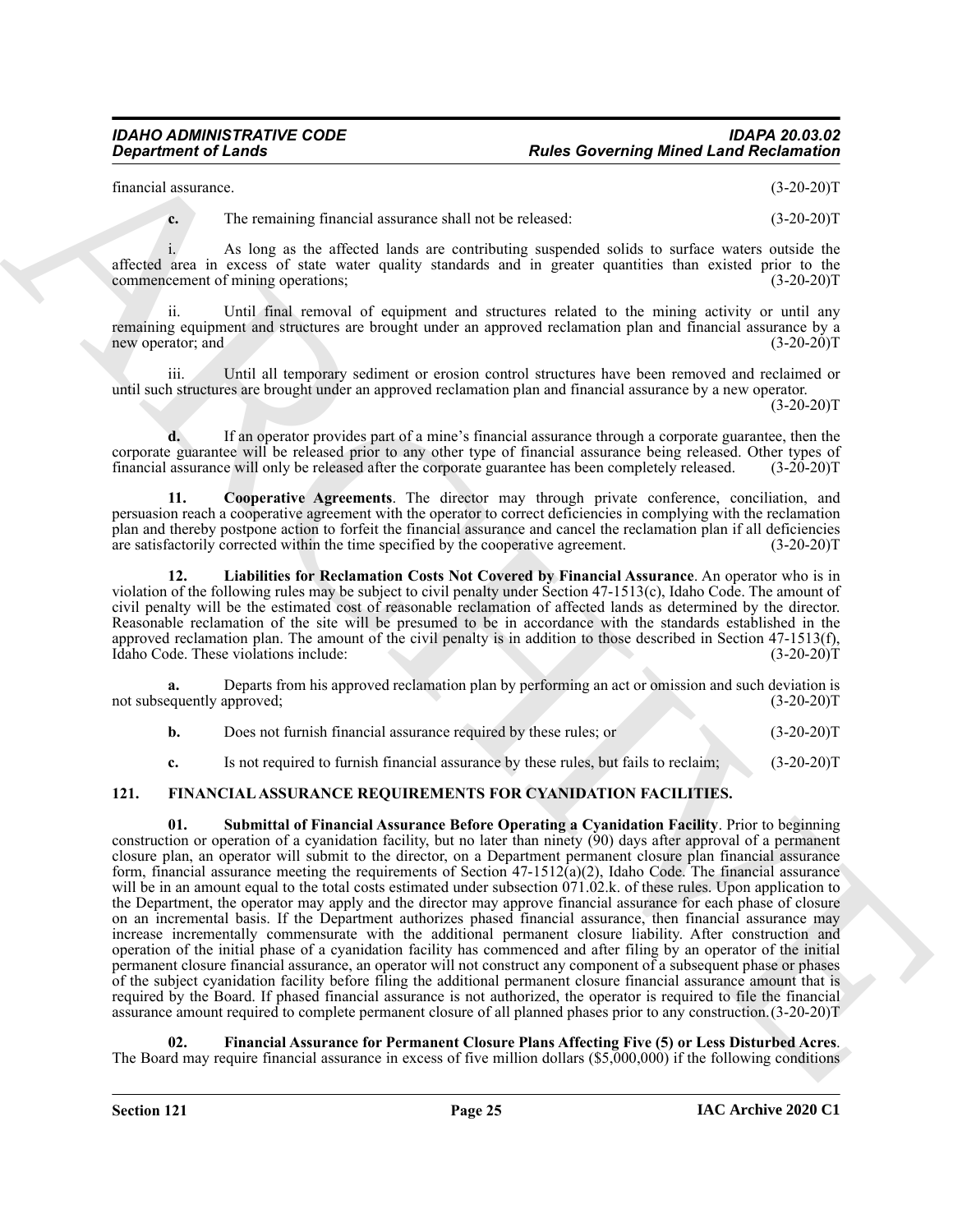<span id="page-25-0"></span>

| <b>Department of Lands</b>                                                                                                                                                                                                                                    |                                                                                         | <b>Rules Governing Mined Land Reclamation</b>                                                                                                                                                                                                                                                                                                                                                                                                                                                                                                                                      |              |
|---------------------------------------------------------------------------------------------------------------------------------------------------------------------------------------------------------------------------------------------------------------|-----------------------------------------------------------------------------------------|------------------------------------------------------------------------------------------------------------------------------------------------------------------------------------------------------------------------------------------------------------------------------------------------------------------------------------------------------------------------------------------------------------------------------------------------------------------------------------------------------------------------------------------------------------------------------------|--------------|
| have been met:                                                                                                                                                                                                                                                |                                                                                         |                                                                                                                                                                                                                                                                                                                                                                                                                                                                                                                                                                                    | $(3-20-20)T$ |
| a.<br>the chapter;                                                                                                                                                                                                                                            |                                                                                         | The Board has determined that such a financial assurance is necessary to meet the requirements of                                                                                                                                                                                                                                                                                                                                                                                                                                                                                  | $(3-20-20)T$ |
| b.<br>assurance is necessary; and                                                                                                                                                                                                                             |                                                                                         | The Board has delivered to the operator, in writing, a notice explaining the reasons such financial                                                                                                                                                                                                                                                                                                                                                                                                                                                                                | $(3-20-20)T$ |
| The operator is allowed to give testimony to the Board concerning the amount of the proposed<br>c.<br>financial assurance, as provided by Section $47-1512(d)(3)$ , Idaho Code. This requirement for a hearing may be<br>waived, in writing, by the operator. |                                                                                         | $(3-20-20)T$                                                                                                                                                                                                                                                                                                                                                                                                                                                                                                                                                                       |              |
| 03.<br>121.04 of these rules.                                                                                                                                                                                                                                 |                                                                                         | Financial Assurance for Permanent Closure Plans Affecting More Than Five (5) Disturbed<br>Acres. The amount of financial assurance shall be the amount necessary for the Board to pay the estimated<br>reasonable costs of reclamation required under the permanent closure plan, including indirect costs in subsection                                                                                                                                                                                                                                                           | $(3-20-20)T$ |
| 04.                                                                                                                                                                                                                                                           | shall include the following indirect costs:                                             | Indirect Costs for Permanent Closure Cost Calculations. Permanent closure cost calculations                                                                                                                                                                                                                                                                                                                                                                                                                                                                                        | $(3-20-20)T$ |
| a.                                                                                                                                                                                                                                                            | contractors able to perform the reclamation;                                            | Mobilization and demobilization costs from the nearest community that has at least two (2)                                                                                                                                                                                                                                                                                                                                                                                                                                                                                         | $(3-20-20)T$ |
| b.                                                                                                                                                                                                                                                            | Contractor profit as a percentage of direct costs;                                      |                                                                                                                                                                                                                                                                                                                                                                                                                                                                                                                                                                                    | $(3-20-20)T$ |
| c.                                                                                                                                                                                                                                                            | Contractor overhead as a percentage of direct costs;                                    |                                                                                                                                                                                                                                                                                                                                                                                                                                                                                                                                                                                    | $(3-20-20)T$ |
| d.                                                                                                                                                                                                                                                            | Contractor insurance as a percentage of labor costs;                                    |                                                                                                                                                                                                                                                                                                                                                                                                                                                                                                                                                                                    | $(3-20-20)T$ |
| e.                                                                                                                                                                                                                                                            | Contractor bonding as a percentage of direct costs;                                     |                                                                                                                                                                                                                                                                                                                                                                                                                                                                                                                                                                                    | $(3-20-20)T$ |
| f.                                                                                                                                                                                                                                                            | Contract administration as a percentage of direct costs;                                |                                                                                                                                                                                                                                                                                                                                                                                                                                                                                                                                                                                    | $(3-20-20)T$ |
|                                                                                                                                                                                                                                                               | dollars (\$500,000). Re-engineering will be determined as a percentage of direct costs; | Re-engineering for cyanidation facilities with direct reclamation costs over five hundred thousand                                                                                                                                                                                                                                                                                                                                                                                                                                                                                 | $(3-20-20)T$ |
| h.                                                                                                                                                                                                                                                            | Contingency as a percentage of direct costs; and                                        |                                                                                                                                                                                                                                                                                                                                                                                                                                                                                                                                                                                    | $(3-20-20)T$ |
| i.                                                                                                                                                                                                                                                            | Other site specific costs as appropriate.                                               |                                                                                                                                                                                                                                                                                                                                                                                                                                                                                                                                                                                    | $(3-20-20)T$ |
| 05.<br>to structures or fixtures to be removed during reclamation.                                                                                                                                                                                            |                                                                                         | Salvage Value Not Allowed. Reclamation costs may not be reduced by assigning a salvage value                                                                                                                                                                                                                                                                                                                                                                                                                                                                                       | $(3-20-20)T$ |
| 06.                                                                                                                                                                                                                                                           | assurance amount, as necessary, to satisfy the requirements of the chapter.             | Other Government Agency Financial Assurance. Upon a finding by the director that the<br>financial assurance amount established by a federal agency is inadequate because it has not included one (1) or more<br>permanent closure tasks required by the state, the Department may require the operator to file an additional financial                                                                                                                                                                                                                                             | $(3-20-20)T$ |
| 07.<br>closure plan.                                                                                                                                                                                                                                          |                                                                                         | Financial Assurance Review. The Department will periodically review all financial assurances<br>filed for permanent closure to determine their sufficiency to complete the work required by an approved permanent                                                                                                                                                                                                                                                                                                                                                                  | $(3-20-20)T$ |
| a.                                                                                                                                                                                                                                                            |                                                                                         | Once every three (3) years, the operator shall submit an updated permanent closure cost estimate to<br>the Department for review. The director will review the updated estimate to determine whether the existing financial<br>assurance amount is adequate to implement the permanent closure plan, as approved by the Department. Any<br>resulting change in the financial assurance amount does not in and of itself require an amendment to the permanent<br>closure plan as may be required by Section 091 of these rules. The director will review the estimate to determine |              |

<span id="page-25-4"></span><span id="page-25-3"></span><span id="page-25-2"></span><span id="page-25-1"></span>

| Contingency as a percentage of direct costs; and | $(3-20-20)T$ |
|--------------------------------------------------|--------------|
| Other site specific costs as appropriate.        | $(3-20-20)T$ |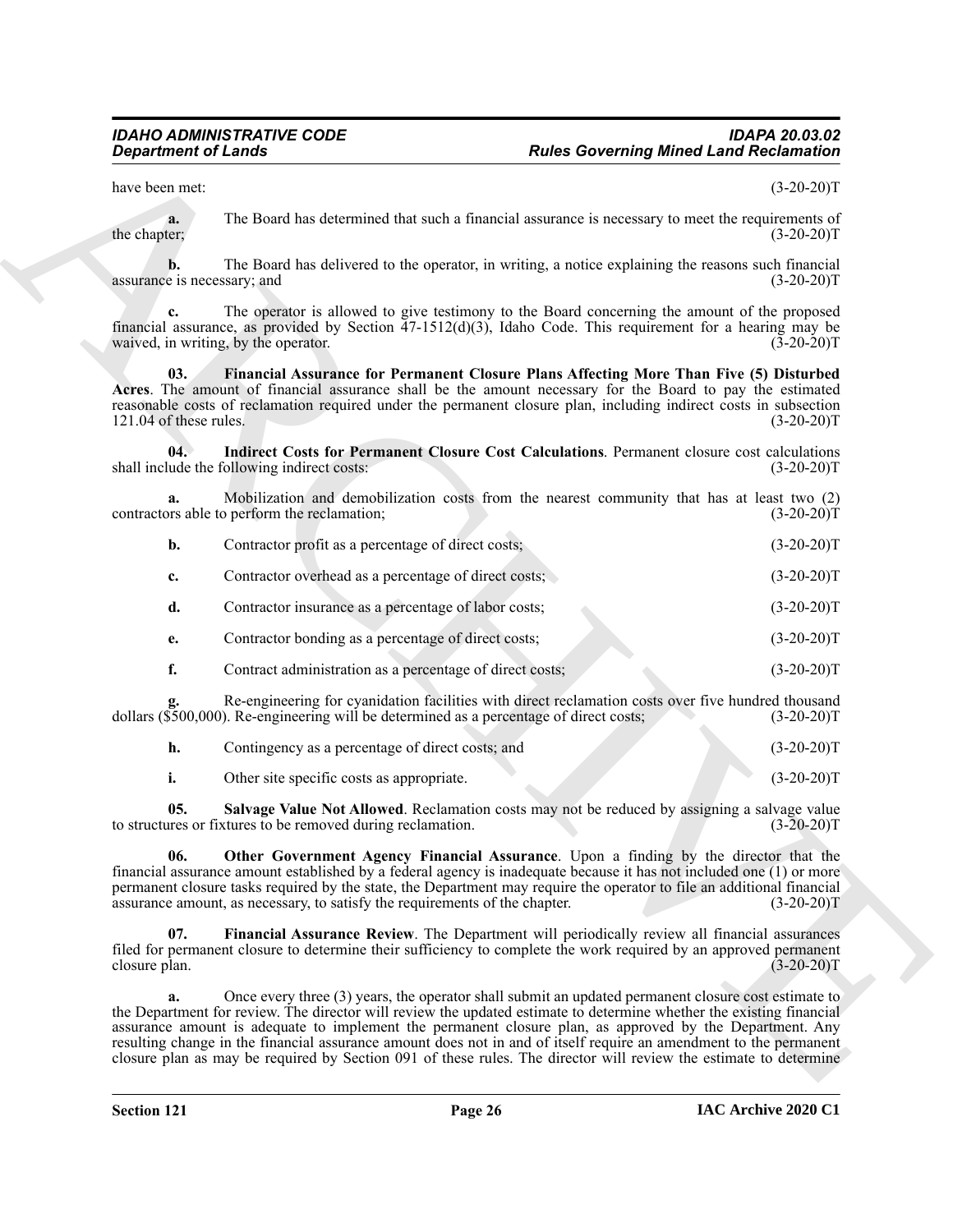whether the existing financial assurance amount is adequate to complete permanent closure of the cyanidation facility. (3-20-20) facility. (3-20-20)T

**b.** When the director determines that there has been a material change in the estimated reasonable complete permanent closure: (3-20-20) costs to complete permanent closure:

The director will notify the operator in writing of his intent to reevaluate the financial assurance amount. Within a reasonable time period determined by the Department, the operator will provide to the Department a revised cost estimate to complete permanent closure as approved by the Department. (3-20-20)T

ii. Within thirty (30) days of receipt of the revised cost estimate the director will notify the operator in of his determination of financial assurance adequacy. (3-20-20) writing of his determination of financial assurance adequacy.

Within ninety (90) days of notification of the director's assessment, the operator will make the appropriate adjustment to the financial assurance or the director will reduce the financial assurance as appropriate.  $(3-20-20)T$ 

**c.** The Department may conduct an internal review of the amount of each financial assurance annually to determine whether it is adequate to complete permanent closure. (3-20-20)T

**d**. For closure cost reviews conducted pursuant to Subsections 121.07.a. and 121.07.b., the director may employ a qualified independent party to verify the accuracy of the revised estimated costs to complete permanent closure. The qualified independent party will be employed and the operator will pay a reasonable fee<br>pursuant to Subsection 071.05.b. (3-20-20) pursuant to Subsection 071.05.b.

<span id="page-26-1"></span>**08. Financial Assurance Reduction**. A financial assurance for permanent closure may be reduced if, during the Department's review of the financial assurance pursuant to Subsection 121.07, the estimated costs to complete permanent closure of the subject cyanidation facility will be lower than the amount held at that time.

 $(3-20-20)T$ 

#### <span id="page-26-2"></span>**09. Financial Assurance Release During Permanent Closure**. (3-20-20)T

**Experimented Cases Constraints of the state of the state of the state of the state of the state of the state of the state of the state of the state of the state of the state of the state of the state of the state of the a.** A financial assurance filed for permanent closure of a cyanidation facility will be released according to the schedule in the permanent closure plan. The schedule will include provisions for the release of the post closure monitoring and maintenance portions of the financial assurance. The schedule may be adjusted to reflect<br>the operator's performance of permanent closure activities and their demonstrated effectiveness. (3-20-20 the operator's performance of permanent closure activities and their demonstrated effectiveness.

**b.** Upon completion of an activity required by an approved permanent closure plan, the operator may request in writing a financial assurance reduction for that activity. When the director, in consultation with DEQ, has verified that the activity meets the requirements of the permanent closure plan, the financial assurance will be reduced by an amount to reflect the activity completed. (3-20-20)T

Upon the director's determination that all activities specified in the permanent closure plan have been successfully completed, the Department will, in accordance with Section 47-1512(i), Idaho Code, release the balance remaining after partial financial assurance releases. (3-20-20) balance remaining after partial financial assurance releases.

**d.** If an operator provides part of a cyanidation facility's financial assurance through a corporate guarantee, then the corporate guarantee will be released prior to any other type of financial assurance being released. Other types of financial assurance will only be released after the corporate guarantee has been completely released.  $(3-20-20)T$ 

<span id="page-26-3"></span>**10. Liabilities for Permanent Closure Costs Not Covered by Financial Assurance**. An operator who is in violation of the chapter or any provision of these rules may be subject to civil penalties under Section 47-<br>1513, Idaho Code. (3-20-20) 1513, Idaho Code.

#### <span id="page-26-4"></span><span id="page-26-0"></span>**122. FORM OF FINANCIAL ASSURANCE.**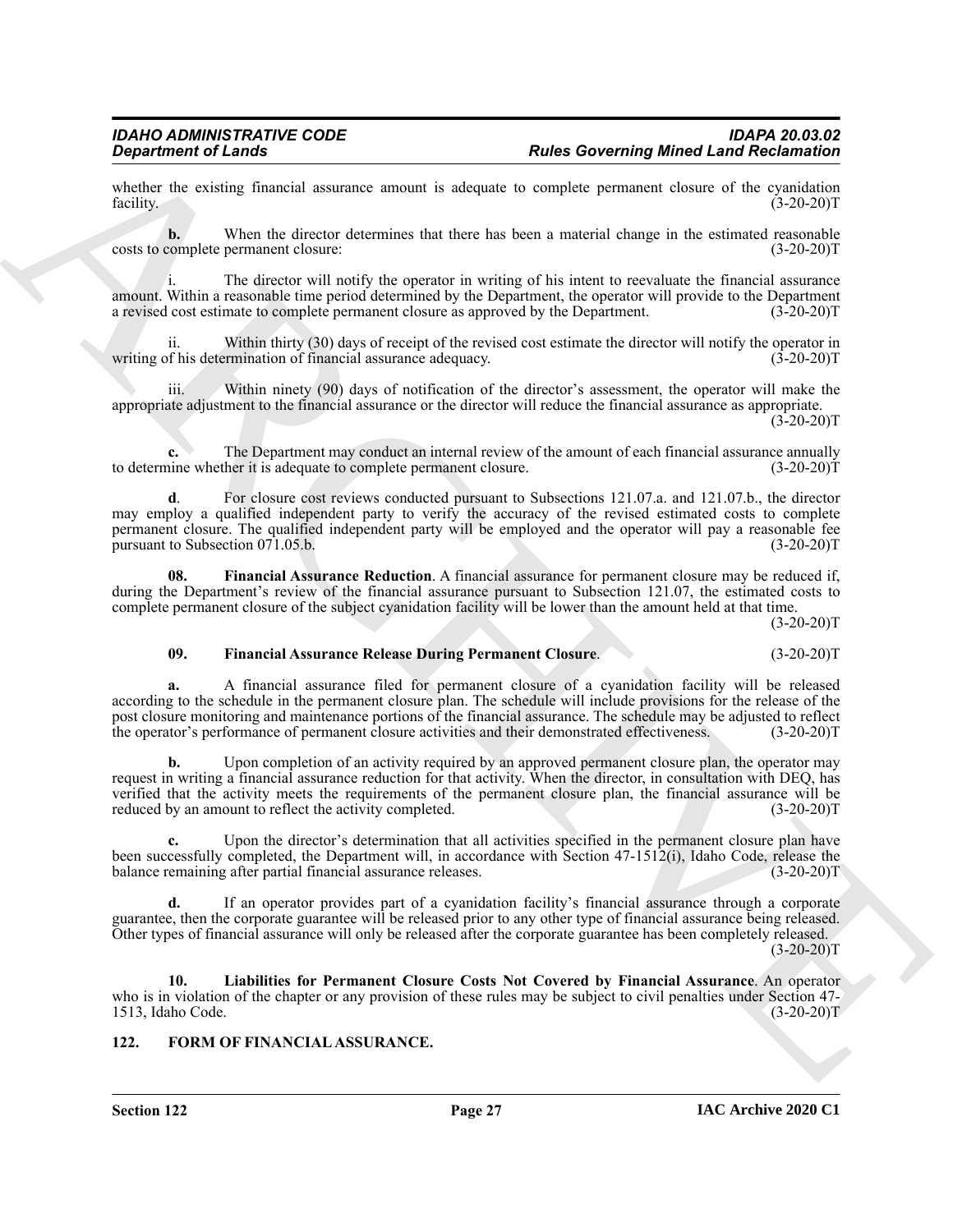### <span id="page-27-1"></span>**01. Corporate Surety Bond**. (3-20-20)T

**a.** A corporate surety bond is an indemnity agreement executed for the operator and a corporate surety licensed to do business in the state of Idaho, filed on the appropriate form supplied by the director. The bond shall be payable to the state of Idaho and conditioned to require the operator to faithfully perform all requirements of the chapter, and the rules in effect on the date that a reclamation plan or a permanent closure plan was approved by the Department. (3-20-20)T

**b.** The surety company issuing the bond must, at a minimum, be among those listed as acceptable sureties in Circular 570 of the U.S. Department of the Treasury. (3-20-20)T

**Expansion of Leady<br>
Original to the Constraint State Eastern Proposes transmitted the case of the separate description of European Constraint State<br>
Because the separate state Band,<br>
Because the separate state Band,<br>
Rem** When replacement financial assurance is submitted, the following rider must be filed with the Department as part of the replacement before the existing financial assurance will be released: "[Surety company or principal] understands and expressly agrees that the liability under this bond shall extend to all acts for which reclamation is required on areas disturbed in connection with reclamation plan or closure plan [number], both prior to and subsequent to the date of this rider." (3-20-20) and subsequent to the date of this rider."

<span id="page-27-0"></span>**02. Collateral Bond**. A collateral bond is an indemnity agreement executed by or for the operator, payable to the state of Idaho, pledging cash deposits, government securities, real property, time deposit receipts, or certificates of deposit of any financial institution authorized to do business in the state. Collateral bonds shall be subject to the following conditions. (3-20-20) subject to the following conditions.

**a.** The director shall obtain possession of cash or other negotiable collateral bonds, and, upon receipt, deposit them with the state treasurer to hold them in trust for the purpose of bonding reclamation or permanent closure performance. (3-20-20) closure performance.

**b.** The director shall value the collateral at its current market value minus any penalty for early val, not its face value. (3-20-20) withdrawal, not its face value.

**c.** Certificates of deposit or time deposit receipts shall be issued or assigned, in writing, to the state of Idaho and upon the books of the financial institution issuing such certificates. Interest will be allowed to accrue and may be paid by the bank, upon demand and after written release by the Department, to the operator or another person who posted the collateral bond. (3-20-20) who posted the collateral bond.

**d.** Amount of an individual certificate of deposit or time deposit receipt may not exceed the maximum amount insured by the Federal Deposit Insurance Corporation or Federal Savings and Loan Insurance Corporation or their successors.

**e.** Financial institutions issuing certificates of deposit or time deposit receipts will waive all rights of set-off or liens which it has or might have against such certificates, and will place holds on those funds that prevent<br>the operator from withdrawing funds until the Department sends a written release to the bank. (3-20-20 the operator from withdrawing funds until the Department sends a written release to the bank.

<span id="page-27-2"></span>**f.** Certificates of deposit and time deposit receipts shall be automatically renewable. (3-20-20)T

**03. Letters of Credit**. A letter of credit is an instrument executed by a bank doing business in Idaho, made at the request of a customer. A letter of credit states that the issuing bank will honor drafts for payment upon compliance with the terms of the credit. Letters of credit shall be subject to the following conditions. (3-20-20)T

**a.** All credits shall be irrevocable and prepared in a format prescribed by the director. (3-20-20)T

**b.** All credits must be issued by an institution authorized to do business in the state of Idaho or through a correspondent bank authorized to do business in the state of Idaho. (3-20-20)T

**c.** The account party on all credits must be identical to the entity identified in the reclamation plan or in the permanent closure plan and on the cyanidation facility permit as the party obligated to complete reclamation or<br>(3-20-20)T permanent closure.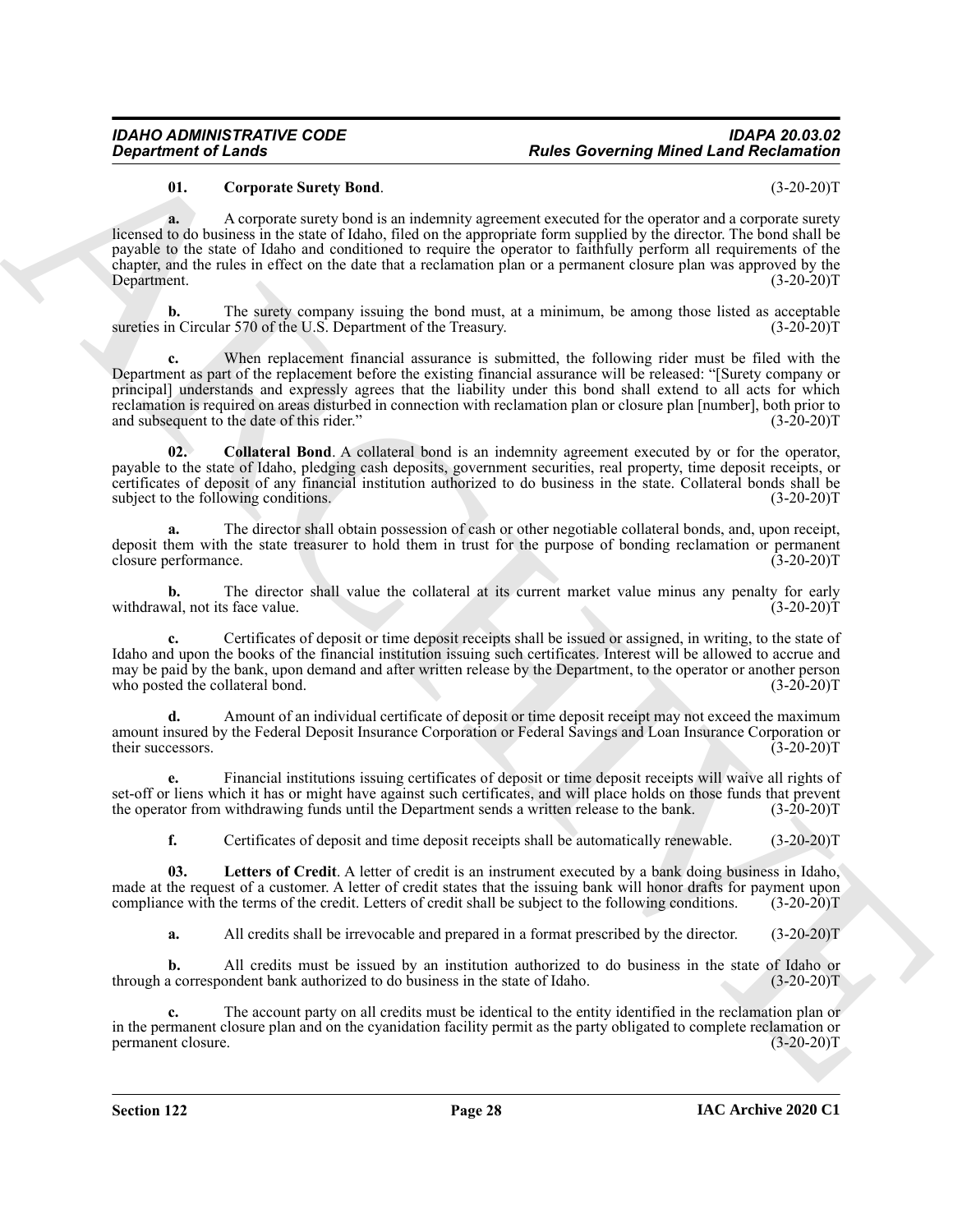**04. Real Property**. Real property used as a collateral bond must be a perfected, first lien security interest in real property located within the state of Idaho, in favor of the state of Idaho, which meets the requirements of these rules using a deed of trust form acceptable to the Department for all lands 40 acres or less, or a mortgage<br>form approved by the Department. (3-20-20) form approved by the Department.

<span id="page-28-0"></span>**a.** The following information must be submitted for real property collateral:  $(3-20-20)T$ 

**Equivalent of Lensha.**<br> **ARCHIVES** (**EVALUATE: C ARCHIVES** (**EVALUATE: C ARCHIVES** (**EVALUATE: C ARCHIVES** (**EVALUATE: C ARCHIVES** (**EVALUATE: C ARCHIVES** (**EVALUATE: C ARCHIVES** (**EVALUATE: C** The value of the real property. The property will be valued at the difference between the fair market value and any reasonable expense anticipated by the Department in selling the property. The fair market value will be determined by an appraisal conducted by a licensed appraiser. The appraiser will be selected by the Department and the Department will provide appraisal instructions; however, the operator may propose an appraiser to the Department. The appraisal will be performed in a timely manner, and a copy sent to the Department and the operator. The expense of the appraisal will be borne by the operator. The real property will be reappraised every three (3) years;  $(3-20-20)T$ 

ii. A description of the property and a site improvement survey plat to verify legal descriptions of the and to identify the existence of recorded easements; (3-20-20) property and to identify the existence of recorded easements;

iii. Proof of ownership and title to the real property; (3-20-20)T

iv. A current title binder which provides evidence of clear title containing no exceptions, or containing eptions acceptable to the director; and (3-20-20) only exceptions acceptable to the director; and

v. Phase I environmental assessment. (3-20-20)T

**b.** Real property will not include any lands in the process of being mined, reclaimed, or planned to be mined under an approved reclamation plan. The operator may offer any lands within a reclamation plan that have received full release of financial assurances. In addition, any land used as a security will not be mined or otherwise disturbed while it is a security. The acceptance of real property within the permit boundary will be at the discretion of the Director. (3-20-20) the Director. (3-20-20)T

<span id="page-28-1"></span>**05. Trusts**. Trusts are subject to the requirements of Sections 47-1512(l) and 68-1, Idaho Code. The proposed trustee, range of investments, initial funding, schedule of payments, trustee fees, and expected rate of return are subject to review and approval by the Department through a memorandum of agreement with the operator. Trusts are also subject to the following conditions: (3-20-20)T

**a.** The joint party on the trust must be identical to the entity identified in the reclamation plan or in the reclamation or permanent closure. (3-20-20)<sup>T</sup> permanent closure plan as the party obligated to complete reclamation or permanent closure.

**b.** The trustee must be an entity which has the authority to act as a trustee and whose trust operations ated and examined by a federal or state agency. (3-20-20) are regulated and examined by a federal or state agency.

**c.** Equities may include stock funds or stock index funds, but not individual stocks or direct investments in the operator's company or parent company. Corporate equities must not exceed seventy percent (70%) of the total value of the trust fund. (3-20-20) of the total value of the trust fund.

**d.** Bonds or money market funds must be investment-grade rated securities having a Standard and Poor's rating of AAA or AA or an equivalent rating from a nationally recognized securities rating service. (3-20-20)T

**e.** Payments into the trust will be made as follows: (3-20-20)T

When used to cover reclamation costs, the trust fund will be initially funded in an amount at least equal to the costs estimated in the approved reclamation plan for reclamation of existing surface disturbances covered by the chapter and any surface disturbances to occur in the first year of the trust fund. Annual payments to keep pace with increased disturbance and reclamation costs will occur as needed no later than thirty (30) days after each annual anniversary of the date of the initial payment. anniversary of the date of the initial payment.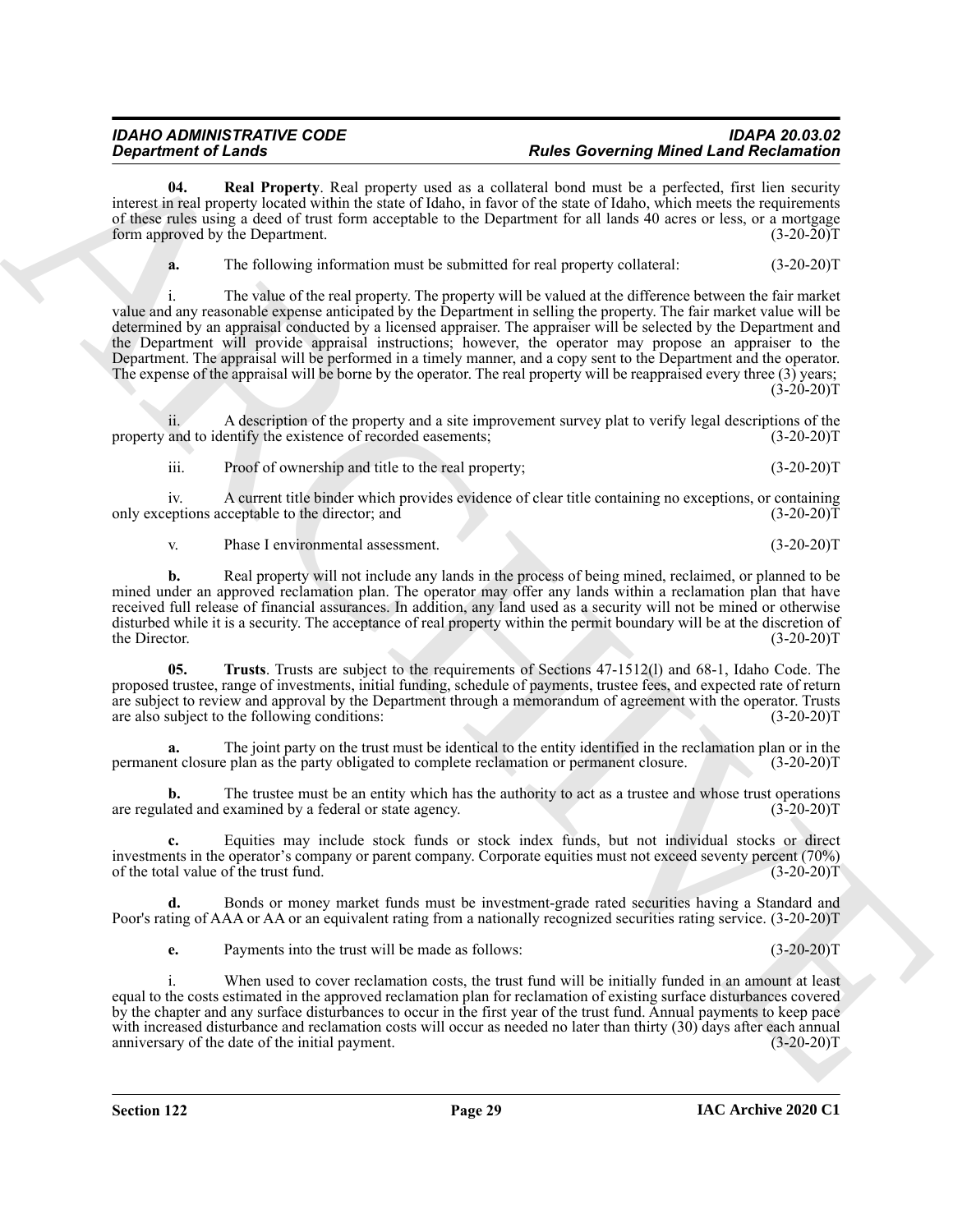ii. When used to cover a portion of reclamation costs in combination with other types of financial assurance, the initial and annual payments will be the pro-rata amount of the reclamation costs as described in subparagraph 122.05.e.i of these rules. (3-20-20) subparagraph 122.05.e.i of these rules.

iii. When used to cover the anticipated post-closure costs, a payment schedule will be created in the memorandum of agreement. The post-closure costs must be fully funded by the time the post-closure period occurs.  $(3-20-20)T$ 

**f.** Disbursements from the trust will only occur upon written authorization of the Department.  $(3-20-20)T$ 

**g.** Trusts will be irrevocable. (3-20-20)T

**h.** Income accrued on trust funds will be retained in the trust, except as otherwise agreed by the under the terms of an agreement governing the trust. (3-20-20) director under the terms of an agreement governing the trust.

<span id="page-29-0"></span>**06. Corporate Guarantees**. (3-20-20)T

**a.** Up to fifty percent (50%) of required financial assurance for reclamation costs may be provided by a corporate guarantee. Post-closure costs for reclamation plans and permanent closure plans cannot be covered by a corporate guarantee.

**b.** Only operators who submit plans under Sections 070 or 071 of these rules may provide a corporate guarantee.  $(3-20-20)T$ guarantee. (3-20-20)T

**c.** Operators who want to provide financial assurance through a corporate guarantee must provide an audited financial statement from a third-party certified public accountant licensed in Idaho that the operator meets two (2) of the following three (3) criteria and the criteria in paragraph d of this section: (3-20-20) two  $(2)$  of the following three  $(3)$  criteria and the criteria in paragraph d of this section:

i. Ratio of total liabilities to stockholder's equity is less than two (2) to one (1); (3-20-20)T

ii. Ratio of sum of net income plus depreciation, depletion, and amortization to total liabilities greater one-hundredths (0.1) to one (1); or than ten one-hundredths  $(0.1)$  to one  $(1)$ ; or

iii. Ratio of current assets to current liabilities greater than one and fifty one-hundredths (1.5) to one (3-20-20)  $(1).$  (3-20-20)T

**d.** The following financial criteria must also be met for a corporate guarantee: (3-20-20)T

i. Net working capital and tangible net worth are each equal to or greater than the total reclamation or nt closure cost estimate; (3-20-20) permanent closure cost estimate;

ii. Tangible net worth of at least ten million dollars (\$10,000,000); and (3-20-20)T

iii. At least ninety percent (90%) of the corporation's total assets are in the United States, or the total assets in the United States are at least six (6) times greater than total reclamation or permanent closure cost estimate.  $(3-20-20)T$ 

**Expansion of Leaving Theorem Construction and the Construction of Exchange Construction and Residential Section<br>
Section 1971 and the stationary of Architecture and Architecture and Architecture and Architecture and Sect e.** If the operator is a partnership or joint venture, each partner or member of the entity will sign an indemnity agreement in favor of the State of Idaho that binds each partner or member who has a beneficial interest, directly or indirectly, in the operator. The indemnity agreement must be signed by the partners or members who are authorized to bind their partnership or joint venture. The indemnity agreement will bind each partner or member jointly and severally. The operator must provide a copy of the agreement to the Department with an affidavit certifying that such an agreement is valid under all applicable federal and state laws. (3-20-20)T

**f.** A corporate guarantee can be provided by a parent company guarantor if that guarantor meets the conditions of paragraphs (c) and (d) in this section as if it were the operator. The terms of this corporate guarantee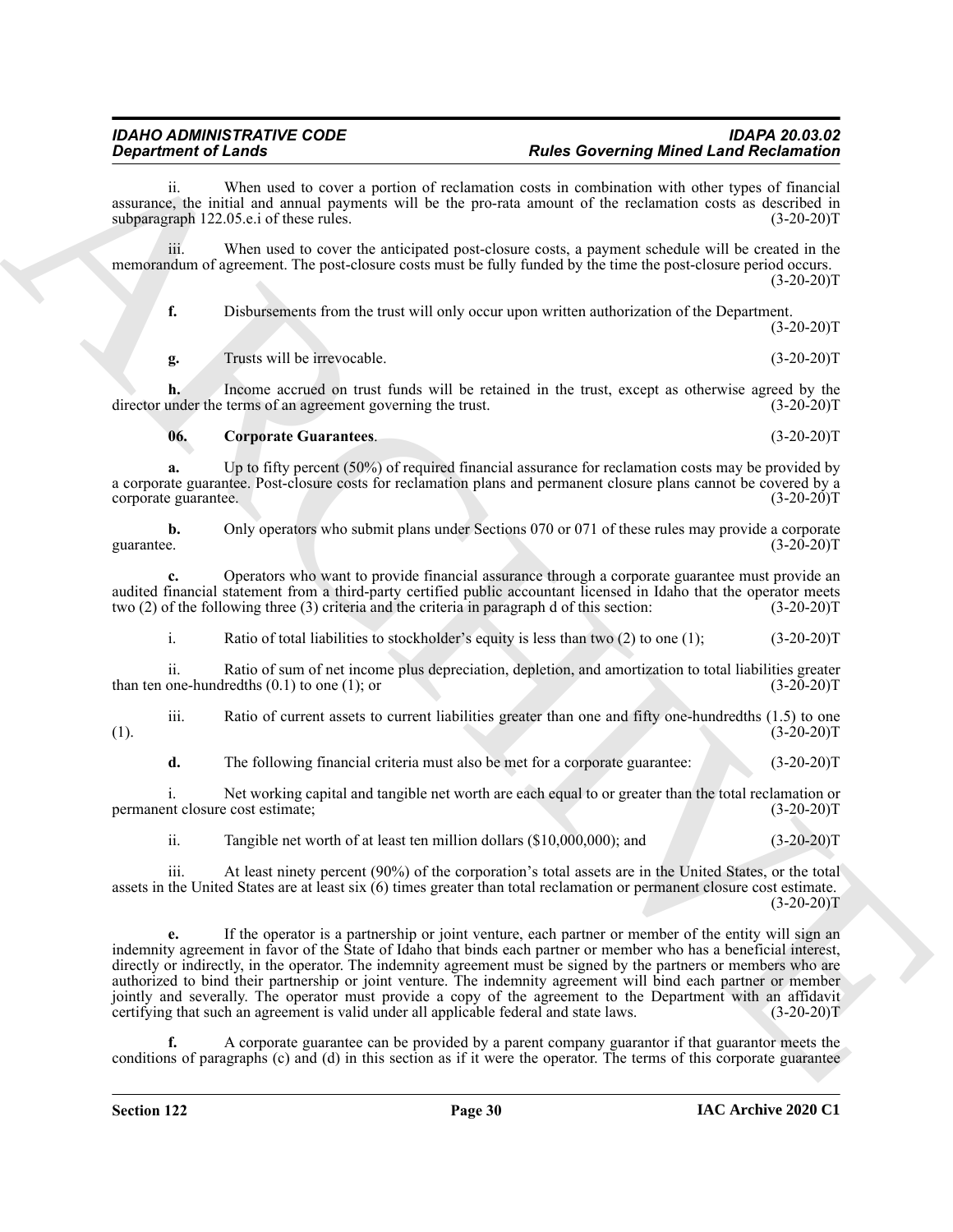### *IDAHO ADMINISTRATIVE CODE IDAPA 20.03.02* **Rules Governing Mined Land Reclamation**

will provide for the following: (3-20-20)T

i. The operator and the parent company will submit to the Department an indemnity agreement signed by corporate officers from both companies who are authorized to bind their corporations. The operator or parent company must also provide an affidavit certifying that such an agreement is valid under all applicable federal and state laws. The indemnity agreement will bind each party jointly and severally; (3-20-20)T

ii. If the operator fails to complete reclamation or permanent closure, the parent company guarantor will do so or the guarantor will be liable under the indemnity agreement to provide funds to the Department sufficient to complete reclamation or permanent closure as per the plan, but not to exceed the financial assurance amount;

 $(3-20-20)T$ 

iii. The corporate guarantee will remain in force unless the parent company guarantor sends notice of cancellation by certified mail to the operator and to the Department at least ninety (90) days in advance of the cancellation date, and the Department accepts the cancellation; and (3-20-20)T

iv. The cancellation will be accepted by the Department only if the operator obtains replacement financial assurance before the cancellation date or if the lands for which the corporate guarantee, or portion thereof, was accepted have not been disturbed. (3-20-20)T

**g.** The operator, or parent company guarantor, is required to either complete the approved reclamation or closure plan for the lands in default, or pay to the Department an amount necessary to complete the approved reclamation, not to exceed the amount established in Sections 120 or 121 of these rules. Any indemnity agreement under forfeiture will operate as a judgment against those parties liable under the indemnity agreement. (3-20 under forfeiture will operate as a judgment against those parties liable under the indemnity agreement.

**h.** The operator or parent company guarantor will submit an annual update of the information required under paragraphs (c) and (d) of this section by April 1 following the issuance of the corporate guarantee. (3-20-20)T

**i.** If the operator or parent company guarantor's financial fitness falls below the eligibility for providing a corporate guarantee they will immediately notify the Department, and the Department will require the operator to submit replacement financial assurance within ninety (90) days of being notified. (3-20-20)T operator to submit replacement financial assurance within ninety (90) days of being notified.

<span id="page-30-3"></span>**j.** The Department may require the operator or parent company guarantor to provide an update of the information in paragraphs (c) and (d) in this section at any time. The update must be provided within thirty (30) days of being requested. The requirements of paragraph (i) in this Section will then apply. (3-20-20) of being requested. The requirements of paragraph (i) in this Section will then apply.

**Experiment of Leads Covering Relief Land Relief Covering Minet Land Recharation of Relief Control in the Unit of the Unit of the Unit of the Unit of the Unit of the Unit of the Unit of the Unit of the Unit of the Unit of 07. Blanket Financial Assurance**. Where an operator is involved in more than one (1) reclamation plan or permanent closure plan permitted by the Department, the director may accept a blanket financial assurance in lieu of separate reclamation or permanent closure financial assurances under the approved plans. The amount of such financial assurance shall be equal to the total of the requirements of the separate financial assurances being combined into a single financial assurance, as determined pursuant to Section 47-1512, Idaho Code, and in accordance with Sections 120 and 121 of these rules. The principal shall be liable for an amount no more than the financial assurance filed for completion of reclamation activities or permanent closure activities if the Department takes action against the financial assurance pursuant to Section 47-1513, Idaho Code and Section 123 of these rules. (3-20-20)T

<span id="page-30-4"></span>**08. Reclamation Fund**. Reclamation plans processed under Section 069 of these rules may provide financial assurance through the Reclamation Fund established by Section 47-18, Idaho Code, and IDAPA 20.03.03. If financial assurance is provided through the Reclamation Fund, no other type of financial assurance may be combined with it on an individual mine site.

#### <span id="page-30-2"></span><span id="page-30-0"></span>**123. FORFEITURE OF FINANCIAL ASSURANCE.**

A financial assurance may be forfeited in accordance with Section 47-1513, Idaho Code, when the operator has not conducted the reclamation or has not conducted permanent closure in accord with an approved plan and the applicable requirements of these rules. (3-20-20) applicable requirements of these rules.

#### <span id="page-30-1"></span>**124. -- 129. (RESERVED)**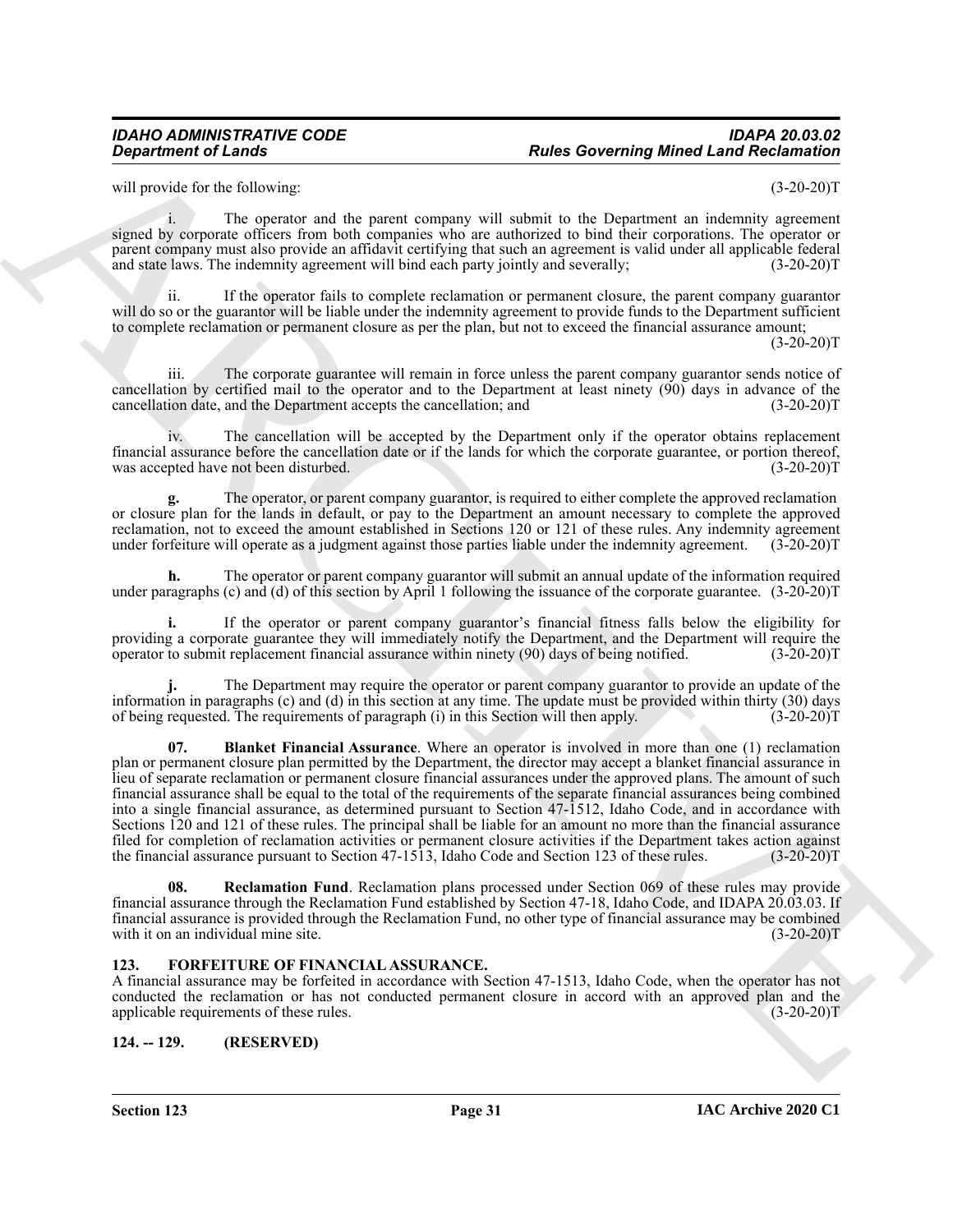#### <span id="page-31-8"></span><span id="page-31-6"></span><span id="page-31-0"></span>**130. TRANSFER OF APPROVED PLANS.**

**01. Reclamation Plans**. A reclamation plan may be transferred from one (1) operator to another only after the Department's approval. To complete a transfer, the new applicant must file a notarized assumption of reclamation plan form as prescribed by the Department and provide replacement financial assurance. The new operator then shall be responsible for the past operator's obligations under the chapter, these rules, and the reclamation plan. (3-20-20)T

<span id="page-31-7"></span>**02. Permanent Closure Plans**. An approved permanent closure plan permit may be transferred to a new operator if he provides written notice to the director that includes a specific date for transfer of permanent closure responsibility, coverage, and liability between the old and new operators no later than ten (10) days after the date of closure. An operator shall be required to provide such notice at the same time he provides notice to the DEQ as required IDAPA 58.01.13, "Rules for Ore Processing by Cyanidation." To complete a transfer, the new applicant must:  $(3-20-20)T$ 

**a.** File a notarized assumption of permanent closure plan form as prescribed by the Department; and  $(3-20-20)T$ 

**b.** File a replacement permanent closure plan financial assurance on a form approved by the Department. (3-20-20)T Department. (3-20-20)T

### <span id="page-31-1"></span>**131. -- 139. (RESERVED)**

#### <span id="page-31-3"></span><span id="page-31-2"></span>**140. BEST MANAGEMENT PRACTICES AND RECLAMATION FOR MINING OPERATION AND PERMANENT CLOSURE OF CYANIDATION FACILITIES.**

These are the minimum standards expected for all activities covered by these rules. Specific standards for individual mines may be appropriate based on site specific circumstances, and must be described in the plan. (3-20mines may be appropriate based on site specific circumstances, and must be described in the plan.

#### <span id="page-31-4"></span>**01. Nonpoint Source Control**. (3-20-20)T

**a.** Appropriate BMPs for nonpoint source controls shall be designed, constructed, and maintained with respect to site-specific mining operations or permanent closure activities. Operators shall utilize BMPs designed to achieve state water quality standards and to protect existing beneficial uses of adjacent waters of the state. State water quality standards, as administered by DEQ, shall be the standard that must be achieved by BMPs. (3-20-20)T

<span id="page-31-5"></span>**b.** If the BMPs utilized by the operator do not result in compliance with Subsection 140.01.a., the director shall require the operator to modify or improve such BMPs to meet the controlling, water quality standards as set forth in current laws, rules, and regulations. (3-20-20)T

**Equation of Leady COVERATION** Responsible the summation of the summation of Resolution of Resolution of the summation of the summation of the summation of the summation of the summation of the summation of the summation **02. Sediment Control**. In addition to proper mining techniques and reclamation measures, the operator shall take necessary steps at the close of each operating season to assure that sediment movement associated with surface runoff over the area is minimized in order to achieve water quality standards, or to preserve the condition of water runoff from the mined area prior to commencement of the subject mining or exploration operations, whichever is the more appropriate standard. Sediment control measures refer to best management practices carried out within and, if necessary, adjacent to the disturbed area and consist of utilization of proper mining and reclamation measures, as well as specific necessary sediment control methods, separately or in combination. Specific sediment control methods may include, but are not limited to: (3-20-20)T

**a.** Keeping the disturbed area to a minimum at any given time through progressive reclamation;  $(3-20-20)T$ 

| b.          | Shaping waste to help reduce the rate and volume of water runoff by increasing infiltration; | $(3-20-20)T$ |
|-------------|----------------------------------------------------------------------------------------------|--------------|
| $c_{\star}$ | Retaining sediment within the disturbed area;                                                | $(3-20-20)T$ |
| d.          | Diverting surface runoff around the disturbed area;                                          | $(3-20-20)T$ |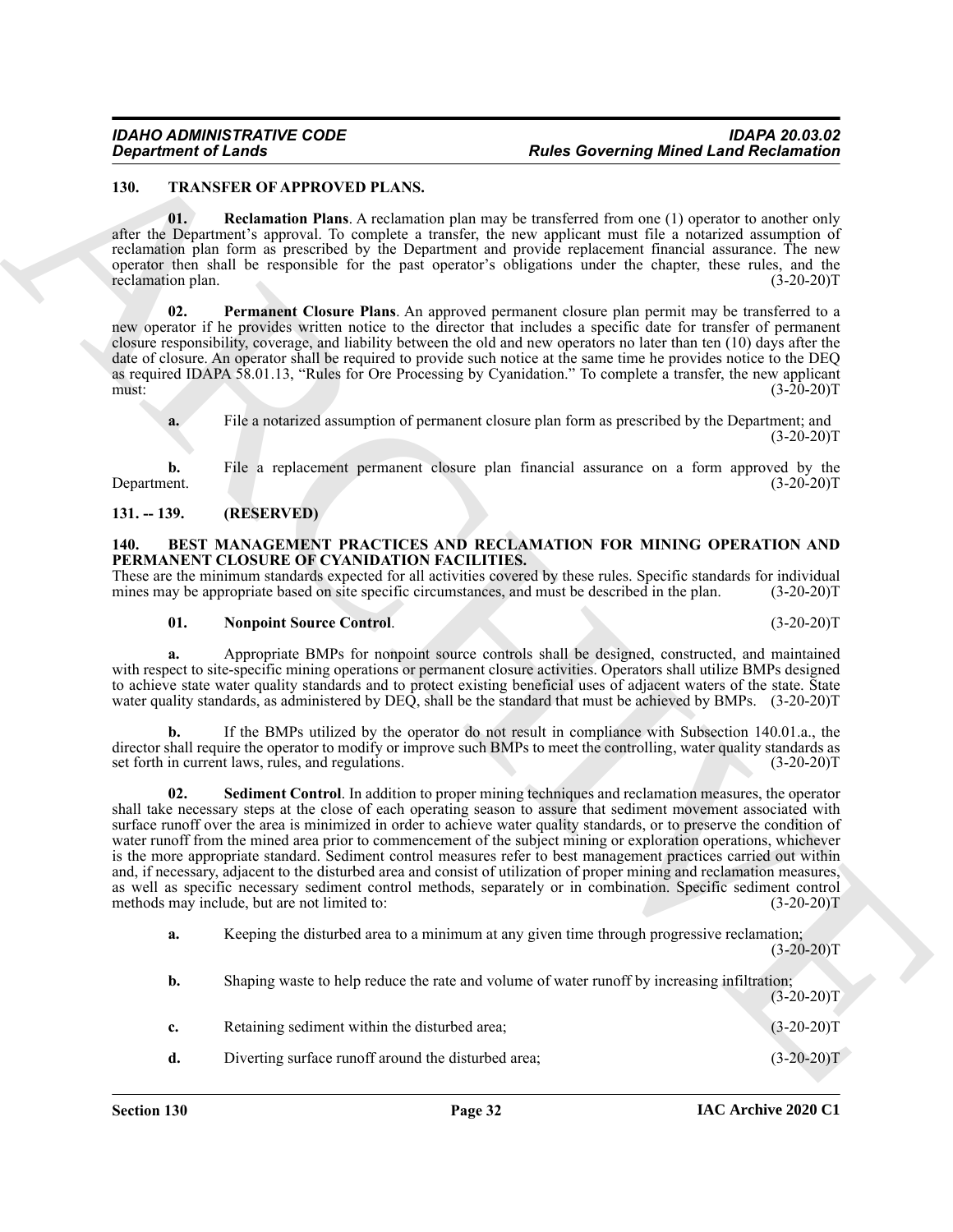**e.** Routing runoff through the disturbed area using protected channels or pipes so as not to increase (3-20-20)T sediment load;

**f.** Use of riprap, straw dikes, check dams, mulches, temporary vegetation, or other measures to reduce flow velocities, reduce runoff volume, or retain sediment; and (3-20-20) overland flow velocities, reduce runoff volume, or retain sediment; and

<span id="page-32-1"></span><span id="page-32-0"></span>**g.** Use of adequate sediment ponds, with or without chemical treatment. (3-20-20)T

**03. Clearing and Grubbing**. Clearing and grubbing of land in preparation for mining exposes mineral soil to the erosive effects of moving water. Operators are cautioned to keep such areas as small as possible (preferably no more than one (1) year's mining activity) as the operator shall be required to meet the applicable surface water quality standards on all such areas. Where practicable, trees and slash should be stockpiled for use in seedbed protection and erosion control. (3-20-20)T

**Experiment of Leads Constructions** Found Resolution of Resolution of Resolution of Resolution of Resolution of Resolution of Resolution of Resolution of Resolution of Resolution of Resolution of Resolution of Resolution **04. Overburden/Topsoil**. To aid in the revegetation of affected lands where mining operations result in the removal of substantial amounts of overburden including any topsoil, the operator should remove the available topsoil or other growth medium as a separate operation for such area. Unless there are previously affected lands which are graded and immediately available for placement of the newly removed topsoil or other growth medium, the topsoil or other growth medium shall be stockpiled and protected from erosion and contamination until such areas<br>(3-20-20)T become available.

**a.** Overburden/Topsoil Removal. (3-20-20)T

i. Any overburden/topsoil to be removed should be removed prior to any other mining activity to oss or contamination; (3-20-20) prevent loss or contamination;

ii. Where overburden/topsoil removal exposes land area to potential erosion, the director, under the ion plan, may require BMPs necessary to prevent violation of water quality standards; and (3-20-20) reclamation plan, may require BMPs necessary to prevent violation of water quality standards; and

iii. Where the operator can show that an overburden material other than topsoil is conducive to plant growth, or where overburden other than topsoil is the only material reasonably available, such overburden may be allowed as a substitute for or a supplement to the available topsoil. (3-20-20) allowed as a substitute for or a supplement to the available topsoil.

**b.** Topsoil Storage. Topsoil stockpiles shall be placed to minimize rehandling and exposure to excessive wind and water erosion. Topsoil stockpiles shall be protected as necessary from erosion by use of temporary vegetation or by other methods which will control erosion, including, but not limited to, silt fences, chemical binders, seeding, and mulching. (3-20-20)T

**c.** Overburden Storage. Stockpiled ridges of overburden shall be leveled in such a manner as to have a minimum width of ten (10) feet at the top. Peaks of overburden shall be leveled in such a manner as to have a minimum width of fifteen (15) feet at the top. The overburden piles shall be reasonably prepared to control erosion using best management practices; such activities may include terracing, silt fences, chemical binders, seeding, mulching or slope reduction. (3-20-20)T

**d.** Topsoil Placement. Abandoned affected lands shall be covered with topsoil or other type of overburden that is conducive to plant growth, to the extent such materials are readily available, in order to achieve a stable uniform thickness. Excessive compaction of overburden and topsoil is to be avoided. Topsoil redistribution shall be timed so that seeding, or other protective measures, can be readily applied to prevent compaction and<br>(3-20-20)T  $\epsilon$ erosion. (3-20-20)T

**e.** Fill. Backfill and fill materials should be compacted in a manner to ensure stability. (3-20-20)T

#### <span id="page-32-2"></span>**05. Roads**. (3-20-20)T

**a.** Roads must be constructed to minimize soil erosion, which may require restrictions on the length and grade of the roadbed, surfacing of roads with durable non-toxic material, stabilization of cut and fill slopes, and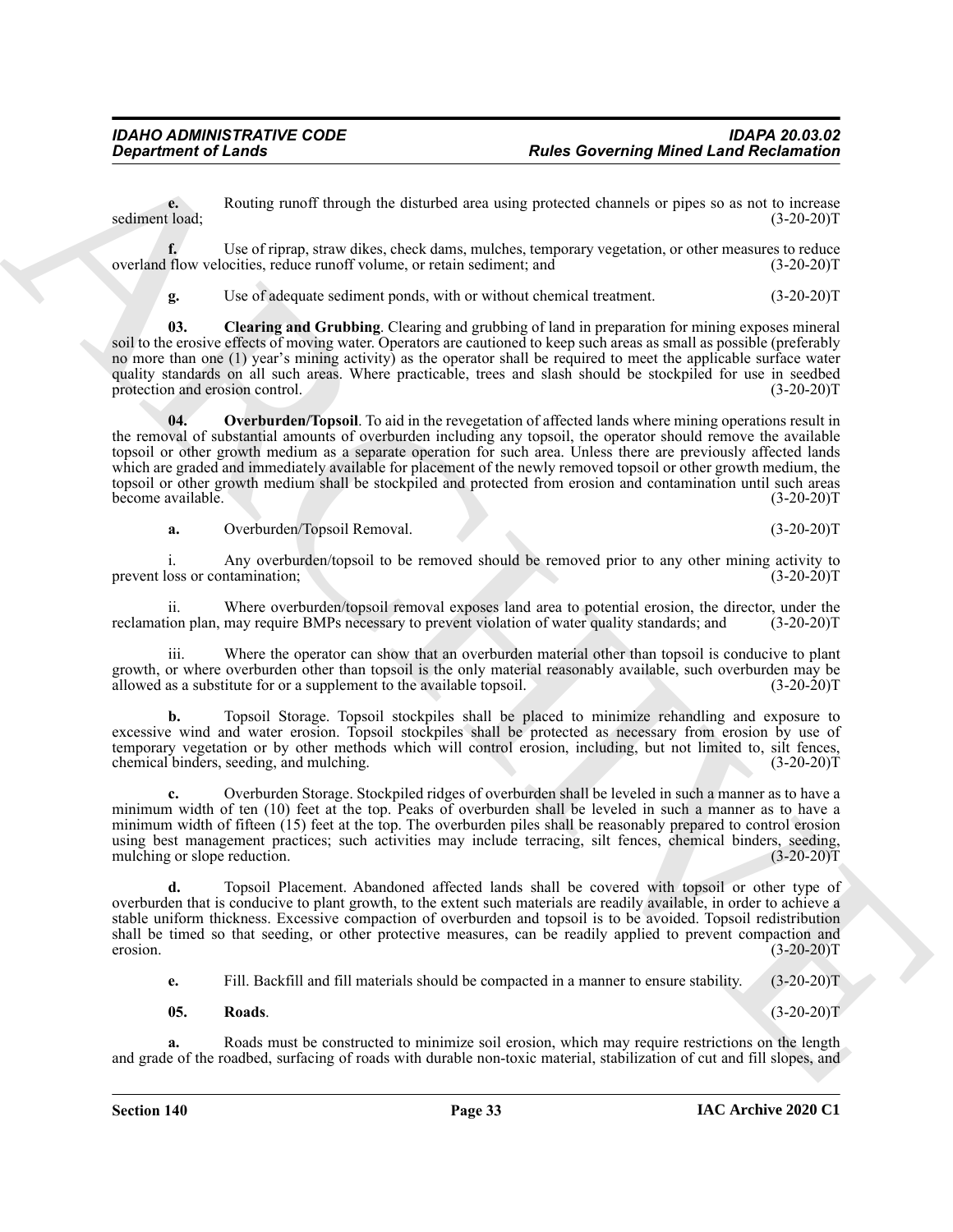other techniques designed to control erosion. (3-20-20)T

**b.** All access and haul roads must be adequately drained. Drainage structures may include, but are not o. properly installed ditches, water-bars, cross drains, culverts, and sediment traps.  $(3-20-20)$ T limited to, properly installed ditches, water-bars, cross drains, culverts, and sediment traps.

**c.** Culverts that are to be maintained for more than one (1) year must be designed to pass peak flows from not less than a twenty (20) year, twenty-four (24) hour precipitation event and have a minimum diameter of eighteen (18) inches. (3-20-20) eighteen  $(18)$  inches.

**d.** Roads and water control structures will be maintained at periodic intervals as needed. Water control structures serving to drain roads must not be blocked or restricted in any manner to impede drainage or significantly alter the intended purpose of the structure. (3-20-20) alter the intended purpose of the structure.

**e.** Roads that will not be recontoured to approximate original contours upon abandonment will be cross-ditched and revegetated, as necessary, to control erosion. (3-20-20)T

**f.** Roads that are not abandoned and continue to be used under the jurisdiction of a governmental or private landowner, will comply with the nonpoint source sediment control provisions of Subsection 140.02 until the successor assumes control. (3-20-20)T

#### <span id="page-33-0"></span>**06. Backfilling and Grading**. (3-20-20)T

**a.** Every operator who conducts mining or cyanidation facility operations which disturb less than two (2) acres shall, where possible, contour the disturbed land to its approximate previous contour. These lands shall be revegetated in accordance with Subsection 140.11.

**b.** An operator who conducts mining or cyanidation facility operations which disturb two (2) acres or more shall reduce all waste piles and depressions to the lowest practicable grade. This grade shall not exceed the angle of repose or maximum slope of natural stability for such waste or generate erosion in which sediment enters waters of the state. (3-20-20)T waters of the state.

<span id="page-33-1"></span>**c.** Backfill and fill materials should be compacted in a manner to ensure mass and surface stability.  $(3-20-20)T$ 

**d.** After the disturbed area has been graded, slopes will be measured for consistency with the i reclamation plan or the permanent closure plan. (3-20-20) approved reclamation plan or the permanent closure plan.

**07. Disposal of Waste in Areas Other Than Mine Excavation**. Waste material not used to backfill mined areas shall be transported and placed in a manner designed to stabilize the waste piles and control erosion.  $(3-20-20)T$ 

**a.** The available disposal area should be on a moderately sloped, naturally stable area. The site should be near the head of a drainage to reduce the area of watershed above the fill. (3-20-20)T

**Experiment of Leads Constraints of the Constraint of the Constraint Constraint Constraint Constraint Constraint Constraint Constraint Constraint Constraint Constraint Constraint Constraint Constraint Constraint Constrain b.** All surface water flows within the disposal area shall be diverted and drained using accepted engineering practices such as a system of French drains, to keep water from entering the waste pile. These measures shall be implemented in accordance with standards prescribed by the Idaho Stream Channel Protection Act, Title 42, Chapter 38, Idaho Code, and the Idaho Dam Safety Act, Sections 42-1710 through 42-1721, Idaho Code, if applicable. (3-20-20)T

**c.** The waste material not used in backfilling mined areas should be compacted, where practical, and should be covered and graded to allow surface drainage and ensure long-term stability. (3-20-20)T

**d.** The operator may, if appropriate, use terraces or slope reduction to stabilize the face of any fill. Slopes of the fill material should not exceed angle of repose or generate erosion in which sediment enters waters of the state. (3-20-20)T the state.  $(3-20-20)T$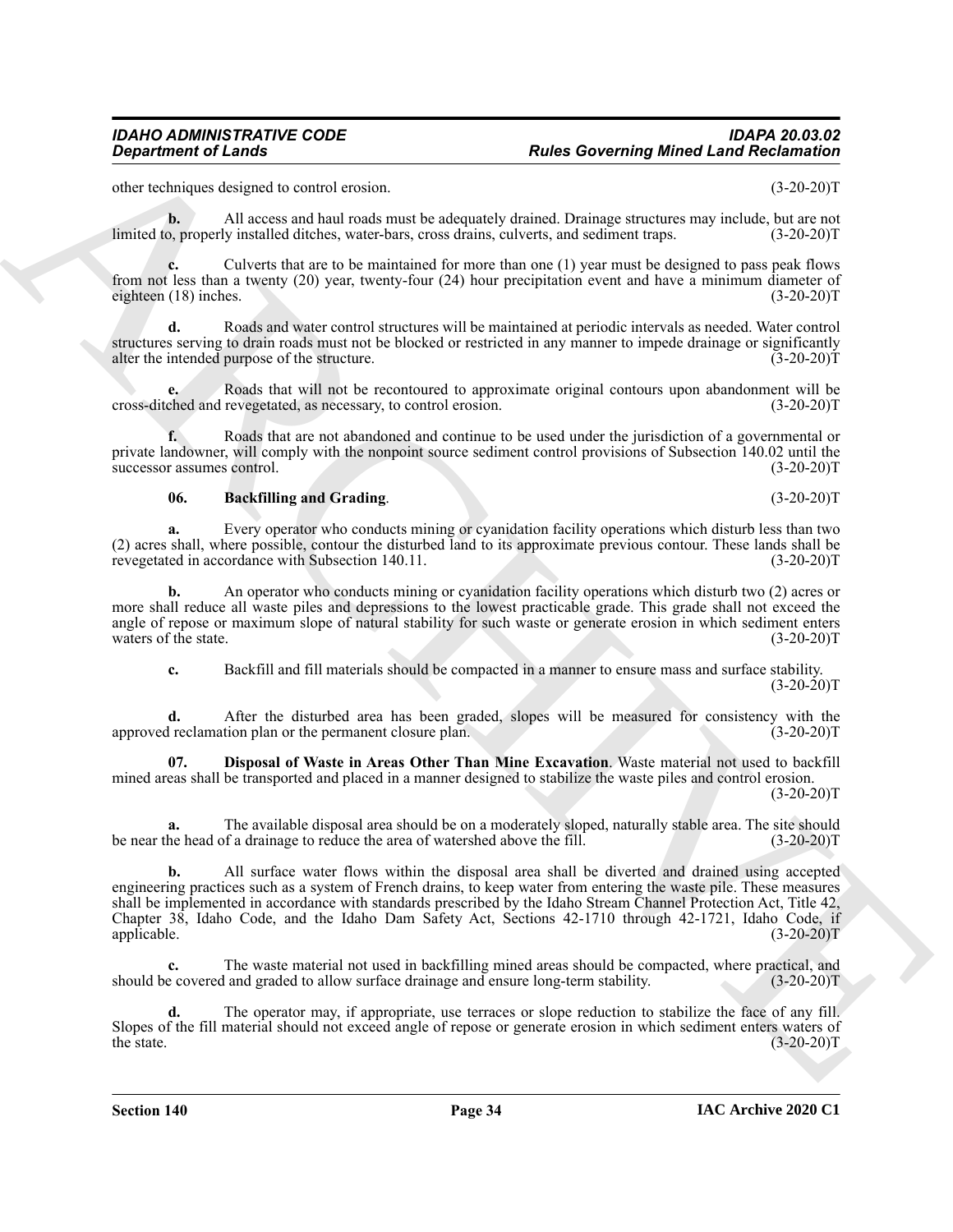**e.** Unless adequate drainage is provided through a fill area, all surface water above the fill shall be diverted away from the fill area into protected channels, and drainage shall not be directed over the unprotected face<br>of the fill. (3-20-20) of the fill.  $(3-20-20)T$ 

**f.** The operator shall conduct revegetation activities with respect to such waste piles in accordance section 140.11. (3-20-20) with Subsection 140.11.

#### <span id="page-34-0"></span>**08. Settling Ponds; Minimum Criteria**. (3-20-20)T

**a.** Sediment Storage Volume. Settling ponds shall provide adequate sediment storage capacity to achieve compliance with applicable water quality standards and protect existing beneficial uses, and may require periodic cleaning and proper disposal of sediment. (3-20-20) periodic cleaning and proper disposal of sediment.

**b.** Water Detention Time. Settling ponds shall have an adequate theoretical detention time for water inflow and runoff entering the pond, but theoretical detention time may be reduced by improvements in pond design, chemical treatment, or other methods. (3-20-20)T

**c.** Emergency Spillway. In addition to the sediment storage volume and water detention time, settling ponds shall be designed to withstand and release storm flows as required by the Idaho Dam Safety Act, Section 42- 1710 through 42-1721, Idaho Code, and Safety of Dams Rules, where applicable. (3-20-20)T

<span id="page-34-1"></span>**09. Tailings Impoundments**. All tailings, dams, or other types of tailings impoundments shall be designed, constructed, operated, and decommissioned so that upon their abandonment, the dam and impoundment area will not constitute a hazard to human or animal life. (3-20-20) area will not constitute a hazard to human or animal life.

**a.** Design criteria, construction techniques, and decommission techniques for tailings dams and impoundments shall comply with the Idaho Dam Safety Act, Sections 42-1710 through 42-1721, Idaho Code, and applicable rules and regulations. (3-20-20) applicable rules and regulations.

**b.** Topsoil shall be removed from the area to be affected by the impounding structure and tailings in accordance with Subsection 140.04.  $(3-20-20)$ reservoir in accordance with Subsection 140.04.

**c.** Abandonment and Decommissioning of Tailings Impoundments. (3-20-20)T

i. Dewatering. Tailings ponds shall be dewatered to the extent necessary to provide an adequate on for the approved post-mining use.  $(3-20-20)$ foundation for the approved post-mining use.

ii. Control of surface waters. Surface waters shall either be channeled around the reservoir and impoundment structure or through the reservoir and breached structure. Permanent civil structures shall be designed and constructed to implement either method of channeling. The structure shall provide for erosion-free passage of waters and adequate energy dissipation prior to entry into the natural drainage below the impounding structure.

 $(3-20-20)T$ 

iii. Detoxification. Hazardous chemical residues within the tailings pond shall be detoxified or covered with an adequate thickness of non-toxic material, to the extent necessary to achieve water quality standards in adjacent surface waters. (3-20-20) adjacent surface waters.

**Equation of Leader Constraints** a provided them in Fig. Constraints and the constraints and the internal probability of the state of the state of the state of the state of the state of the state of the state of the state iv. Reclamation. After implementing the required dewatering, detoxification, and surface drainage control measures, the reservoir and impounding structure shall be covered with topsoil or other material conducive to plant growth, in accordance with Subsection 140.04. Where such soils are limited in quantity or not available, and upon approval by the Department, physical or chemical methods for erosion control may be used. All such areas are to be revegetated in accordance with Subsection 140.11, unless specified otherwise. (3-20-20)T

When the operator requests termination of its reclamation or permanent closure plan, pursuant to Section 150 of these rules, impoundment structures and any reservoirs retained as fresh water reservoirs after final reclamation or permanent closure shall be required to conform with the Idaho Dam Safety Act, Sections 42-1710 through 42-1721, Idaho Code, if applicable. (3-20-20) through  $42-1721$ , Idaho Code, if applicable.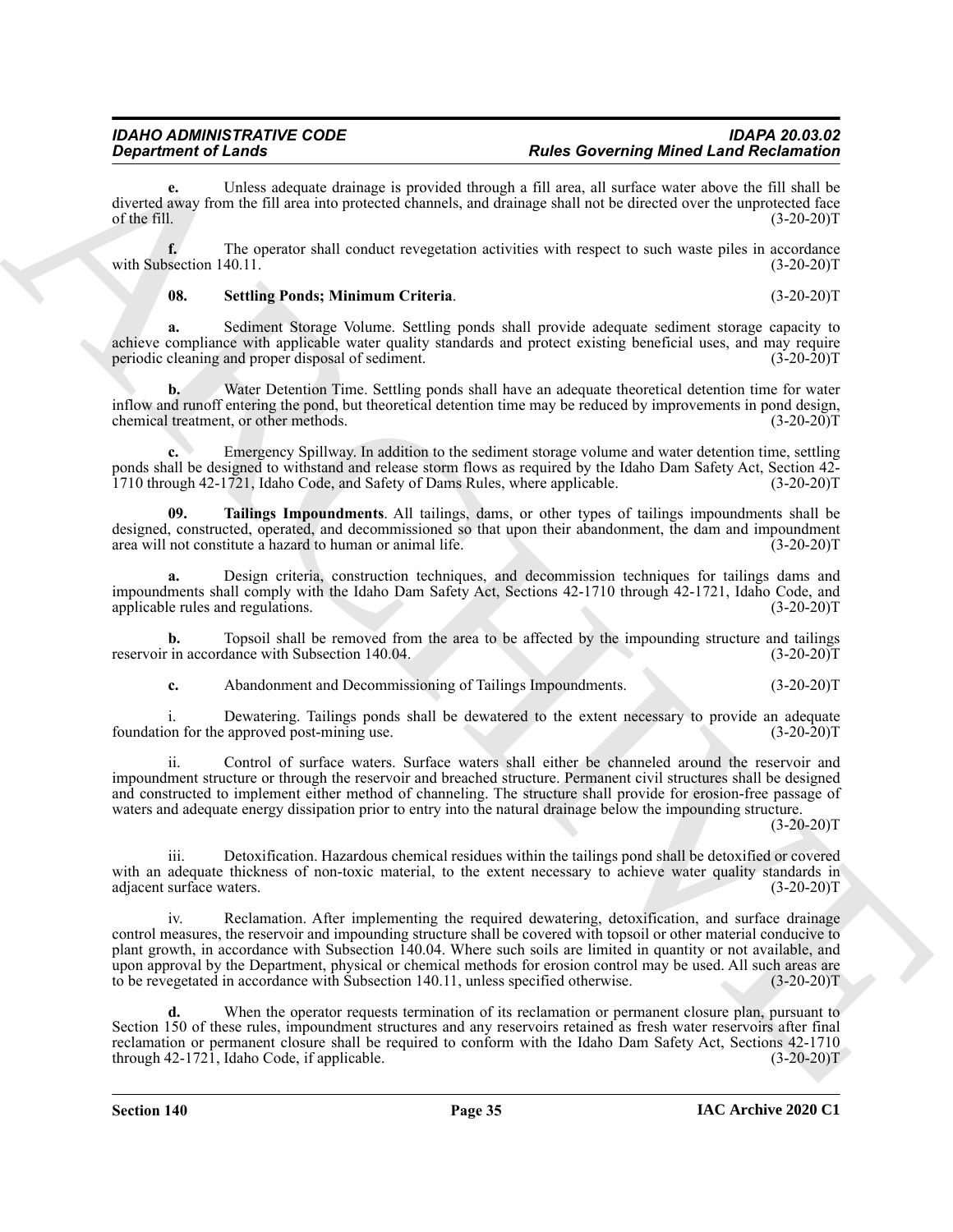### <span id="page-35-0"></span>**10. Permanent Cessation and Time Limits for Planting**. (3-20-20)T

**a.** Seeding and planting of affected lands and/or a permanently closed cyanidation facility should be conducted during the first normal period for favorable planting conditions after final seedbed preparation.(3-20-20)T

**b.** Reclamation activities, where possible, are encouraged to be concurrent with the mining operation and may be included in the approved reclamation plan. Final reclamation must begin within one (1) year after the mining operations have permanently ceased on a mine panel. If the operator permanently ceases disposing of overburden on a waste area or permanently ceases removing minerals from a pit or permanently ceases using a road or other affected land, the reclamation activity on each given area must start within one (1) year of such cessation, despite the fact that all operations as to the mine panel, which included such pit, road, overburden pile, or other affected land, has not permanently ceased. (3-20-20) affected land, has not permanently ceased.

**Exparament of Leads Covering Minet Land Reclamation 16.**<br> **Propriation of Cause Covering and Time Limits for Planinka propriation and considerate the symphony (15 and 20 and 20 and 20 and 20 and 20 and 20 and 20 and 20 a c.** An operator shall be presumed to have permanently ceased mining operations on a given portion of affected land when no substantial amount of mineral or overburden material has been removed or overburden placed on an overburden dump, or no significant use has been made of a road during the prior three (3) years. If an operator does not plan to use an affected area for three (3) or more years but intends thereafter to use the affected area for mining operations and desires to defer final reclamation until after its subsequent use, the operator must submit a notice of intent and request for deferral of reclamation to the director, in writing. If the director determines that the operator plans to continue the operation within a reasonable period of time, the director shall notify the operator and may require actions to be taken to reduce degradation of surface resources until operations resume. If the director determines that use of the affected land for mining operations will not be continued within a reasonable period of time, the director may proceed as though the mining operation has been abandoned, but the operator will be notified<br>of such decision at least thirty (30) days before taking any formal administrative action. (3-20-20)T of such decision at least thirty (30) days before taking any formal administrative action.

#### <span id="page-35-1"></span>**11. Revegetation Activities**. (3-20-20)T

**a.** The operator shall select and establish plant species that can be expected to result in vegetation comparable to that growing on the affected lands or on a closed cyanidation facility prior to mining or cyanidation facility operations, respectively. Certified weed free seed should be used in revegetation. The operator may use available technical data and results of field tests for selecting seeding practices and soil amendments which will result in viable revegetation. These practices of selection may be included in an approved reclamation plan or permanent closure. (3-20-20)T

**b.** Unless otherwise specified in the approved reclamation or permanent closure plan, the success of revegetation efforts shall be measured against the existing vegetation on site prior to the mining or cyanidation facility operation, or against an adjacent reference area supporting similar types of vegetation. (3-20-20)T

The ground cover of living plants on the revegetated area should be comparable to the ground cover of living plants on the adjacent reference area for two (2) full growing seasons after cessation of soil amendment or irrigation. (3-20-20) irrigation. (3-20-20)T

ii. For purposes of this rule, ground cover shall be considered comparable if it has, on the area actually planted at least seventy percent (70%) of the premining ground cover for the mined area or adjacent reference area;  $(3-20-20)T$ 

iii. For locations with an average annual precipitation of more than twenty-six (26) inches, the director, in approving a reclamation or permanent closure plan, may set a minimum standard for success of revegetation as follows: Vegetative cover of seventy percent (70%) for two (2) full growing seasons in areas planted to herbaceous species only; or fifty percent (50%) vegetative cover for two (2) full growing seasons and six hundred (600) woody plants per acre in areas planted to a mixture of herbaceous and woody species. (3-20-20)T

iv. As used in this section, "herbaceous species" means grasses, legumes, and other forbs; "woody plants" means woody shrubs, trees, and vines; and "ground cover" means the area of the ground surface covered by the combined aerial parts of vegetation and the litter that is produced naturally on-site, expressed as a percentage of the total area measured. Rock surface areas will be excluded from this calculation. (3-20-20)T the total area measured. Rock surface areas will be excluded from this calculation.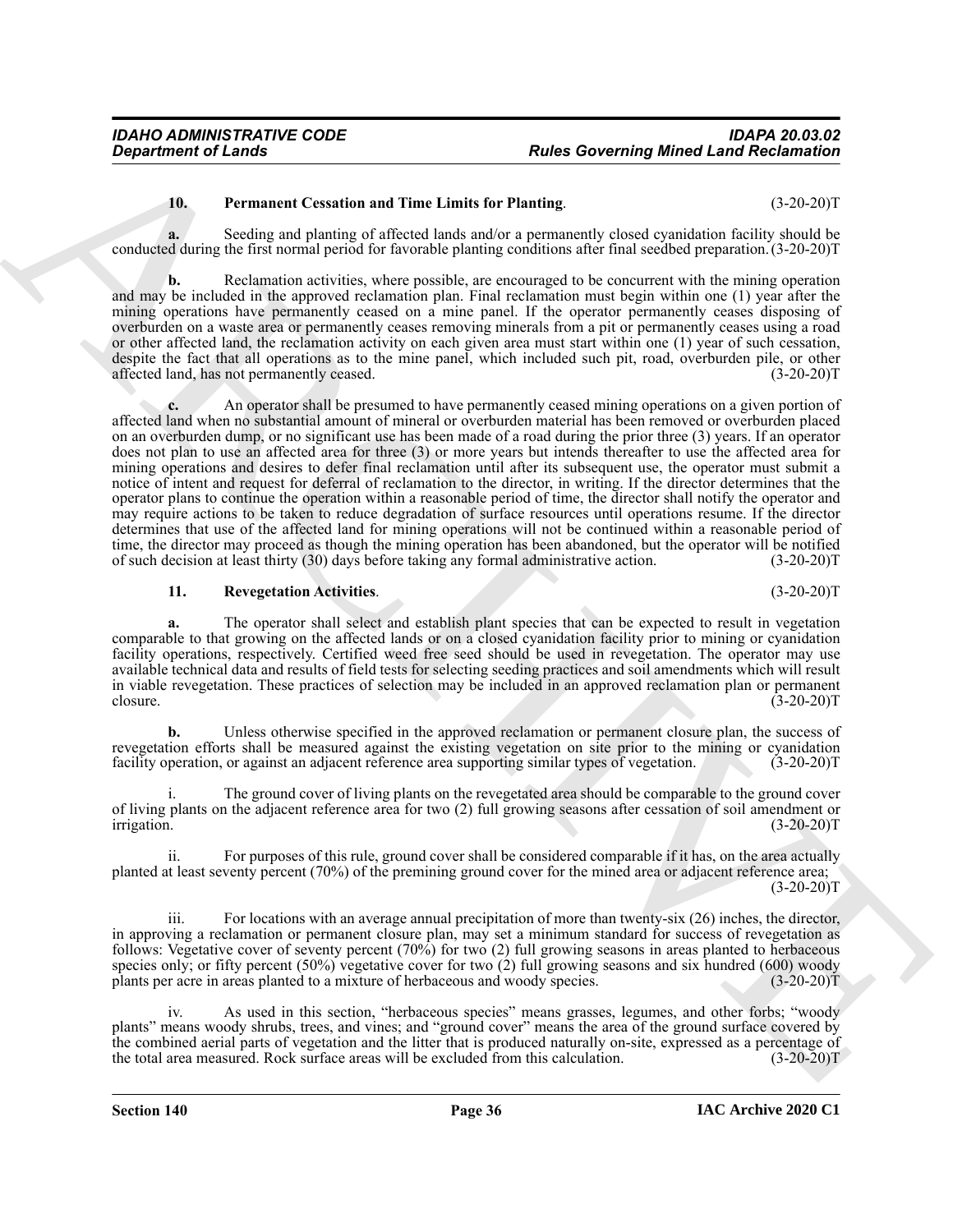v. For previously mined areas that were not reclaimed to the standards required by Section 140, and which are affected by the mining or cyanidation facility operations, vegetation should be established to the extent necessary to control erosion, but shall not be less than that which existed before redisturbance; and (3-2 necessary to control erosion, but shall not be less than that which existed before redisturbance; and

vi. Vegetative cover shall not be less than that required to control erosion. (3-20-20)T

**c.** Introduced species may be planted if they are known to be comparable to previous vegetation, or if known to be of equal or superior use for the approved post-mining use of the affected land, or, if necessary, to achieve a quick, temporary cover for soil stabilization purposes. Species classified as poisonous or noxious weed species shall not be used in revegetation. (3-20-20) not be used in revegetation.

**d.** By mutual agreement of the director, the landowner, and the operator, a site may be converted to a more economically suitable habitat. (3-20-20) different, more desirable or more economically suitable habitat.

**e.** Planting of grasses and forbs should be done in a manner which promotes rapid stabilization of the soil surface. Wherever terrain permits, grasses and forbs should be drilled or compacted into the ground using agricultural grass planting equipment or other seeders specifically designed for mine revegetation applications. Broadcast and hydroseeding may be used on areas where other methods are impractical or unavailable. (3-20-20)T

**Experiment of Lendary Transformation Properties Conservation Properties Conservation Conservation Conservation Conservation Conservation Conservation Conservation Conservation Conservation Conservat f.** The operator should plant shrubs or shrub seed, as required, where shrub communities existed prior to mining. Shrub seed may be planted as a portion of a grass seed mix or planted as bare-root transplants after grass seeding. Where the landowner desires a specific land use such as grazing or cropland, shrubs will not be required in the revegetation species mix. Shrub lands undergoing revegetation with shrubs shall be protected from erosion by vegetation, chemical, or other acceptable means during establishment of the shrubs. (3-20-20)T

**g.** Reforestation. Tree stocking of forestlands should meet the following criteria: (3-20-20)T

i. Trees that are adapted to the site should be planted on the area to be revegetated in a density which spected over time to yield a timber stand comparable to premining timber stands; (3-20-20) can be expected over time to yield a timber stand comparable to premining timber stands;

ii. Trees shall be established for two (2) full growing seasons after cessation of any soil amendments ation before they are considered to be established; and (3-20-20) and irrigation before they are considered to be established; and

iii. Forestlands undergoing revegetation with trees should be protected from erosion by vegetation, binders, or other acceptable means during seedling establishment. (3-20-20) chemical binders, or other acceptable means during seedling establishment.

**h.** Revegetation is not required on the following areas: (3-20-20)T

i. Affected lands, or portions thereof, where planting is not practicable or reasonable because the soil is composed of excessive amounts of sand, gravel, shale, stone, or other material to such an extent to prohibit plant growth; (3-20-20) growth;  $(3-20-20)T$ 

ii. Any mined area or overburden stockpiles proposed to be used in the mining operations for haulage long as those roads are not abandoned;  $(3-20-20)$ roads, so long as those roads are not abandoned;

iii. Any mined area or overburden stockpile, where lakes are formed by rainfall or drainage runoff from adjoining lands; (3-20-20)T

iv. Any mineral stockpile; (3-20-20)T

v. Any exploration trench which will become a part of a pit or an overburden disposal area; and  $(3-20-20)T$ 

vi. Any road which is to be used in mining operations, so long as the road is not abandoned.  $(3-20-20)T$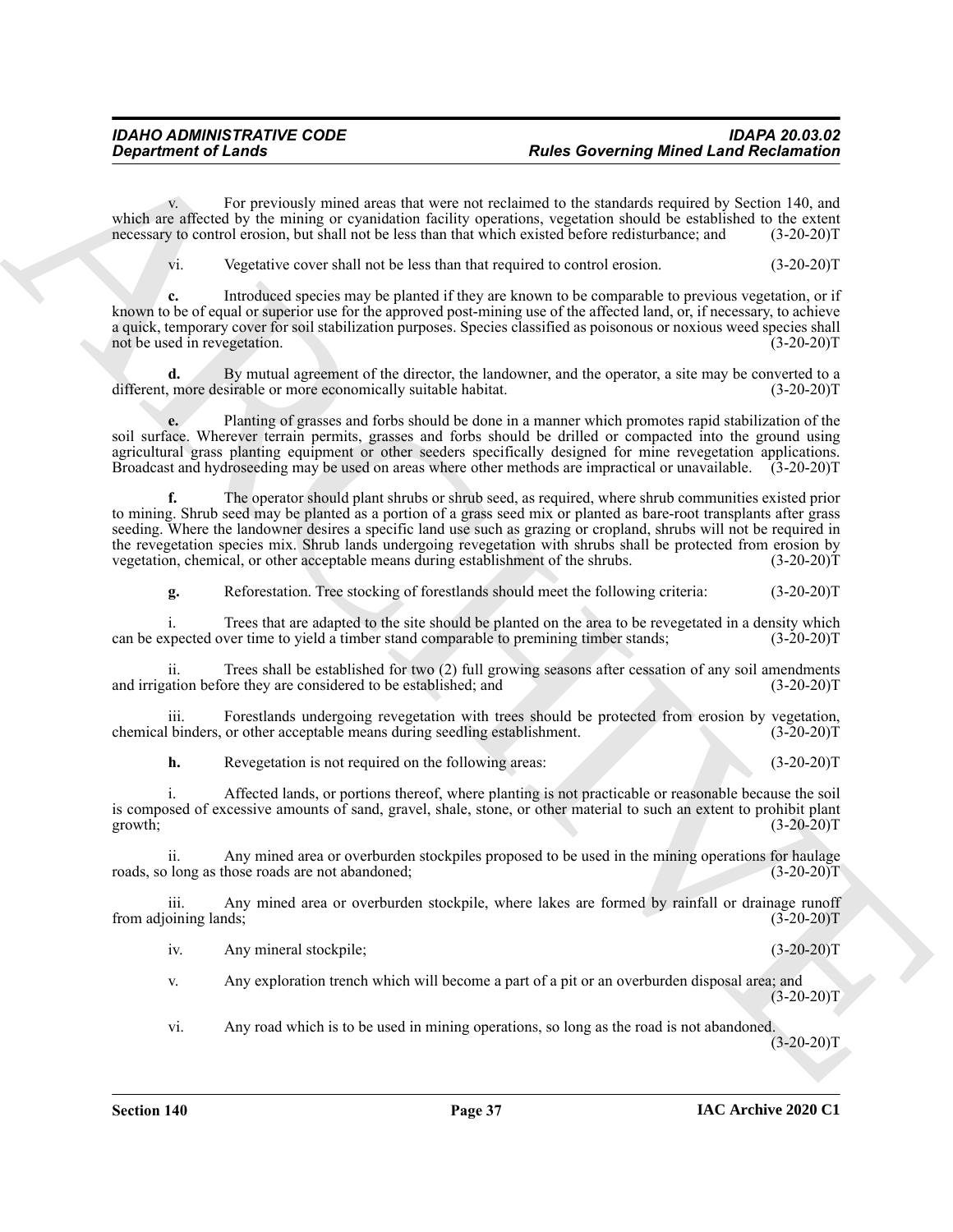#### *IDAHO ADMINISTRATIVE CODE IDAPA 20.03.02* **Rules Governing Mined Land Reclamation**

**i.** Mulching. Mulch should be used on severe sites and may be required by the reclamation or permanent closure plan where slopes are steeper than three to one (3:1) or the mean annual rainfall is less than twelve (12) inches. When used, straw or hay mulch should be obtained from certified weed free sources. "Mulch" means vegetation residues or other suitable materials to aid in the stabilization of soil and soil moisture conservation which will provide a micro-climate more suitable for germination and growth on severe sites. Annual grains such as rye, oats, and wheat may be used as a substitute for mulch where they will provide adequate protection and will be replaced by permanent species within a reasonable length of time.

<span id="page-37-4"></span>**12. Petroleum-Based Products and Chemicals**. All refuse, chemical and petroleum products and equipment should be stored and maintained in a designated location away from surface water and disposed of in such a manner as to prevent their entry into a waterway. (3-20-20)T

### <span id="page-37-0"></span>**141. -- 149. (RESERVED)**

#### <span id="page-37-9"></span><span id="page-37-1"></span>**150. TERMINATION OF A PLAN.**

<span id="page-37-11"></span><span id="page-37-10"></span>**01. Terminate upon Request of the Operator**. A reclamation plan shall terminate upon request of the operator, upon inspection by the director, and a determination that all reclamation activity has been completed to the standards specified in the plan, and following final approval by the director. Upon termination, the director will release the remaining financial assurance, notify the operator, and any authority to conduct any mining operations under the subject plan shall terminate. (3-20-20) under the subject plan shall terminate.

**Equation of Linearity Constraints of Architecture Constraints of Linear School and Theodorics Constraints of Linear School and Theodorics Constraints of Constraints of Constraints of Constraints of Constraints of Constra 02. Terminate a Permanent Closure Plan**. The director shall terminate a permanent closure plan upon request of the operator, provided all the provisions and objectives of the permanent closure plan have been met, as determined by the director under Sections 111 and 112 of these rules. Upon a determination that permanent closure has been completed in accordance with the approved permanent closure plan and upon consultation with the DEQ that the operator's request to terminate a plan should be approved, the director will notify the operator that any authority to continue cyanidation operations shall cease and he will release the balance of the financial assurance in accordance with Subsection 121.09. (3-20-20)T

#### <span id="page-37-2"></span>**151. -- 154. (RESERVED)**

#### <span id="page-37-6"></span><span id="page-37-5"></span><span id="page-37-3"></span>**155. FIVE (5) YEAR UPDATES AND PERIODIC INSPECTIONS.**

**01. Five (5) Year Updates**. The Department may require permitted mines to submit an update on their mining operation at least every five (5) years. The update will be on a Department form, and will be used to assist the Department in determining whether or not adjustments are needed for financial assurance or if a plan amendment is required due to a material change. Failure by an operator to complete the form and return it to the Department, or an operator providing false statements on the form, may result in the penalties in Section 47-1513(g), Idaho Code.  $(3-20-20)T$ 

<span id="page-37-8"></span>**02. Right of Inspection**. Authorized representatives of the Department have the right to enter upon lands affected or proposed to be affected by exploration, mining operations, or cyanidation facilities to determine compliance with the reclamation or permanent closure plans and these rules. Inspections will be conducted at reasonable times in the presence of the operator or his authorized representative. The operator shall make such a person available for the purpose of inspection. This rule does not prevent the Department from making an inspection of the site if the operator fails to make a representative available on request. (3-20-20)T

#### <span id="page-37-7"></span>**03. Frequency of Inspection**. (3-20-20)T

**a.** Mining operations with an approved reclamation plan will be inspected at least once every five (5) years to determine compliance with the approved plan and adequacy of the financial assurance. Inspections may need to be more frequent due to the large size, rapid pace of mining, complexity of an operation, or high financial  $\alpha$ ssurance. (3-20-20)T

**b.** Cyanidation facilities with an approved closure plan will be inspected as often as is needed, but at e a year.  $(3-20-20)T$ least once a year.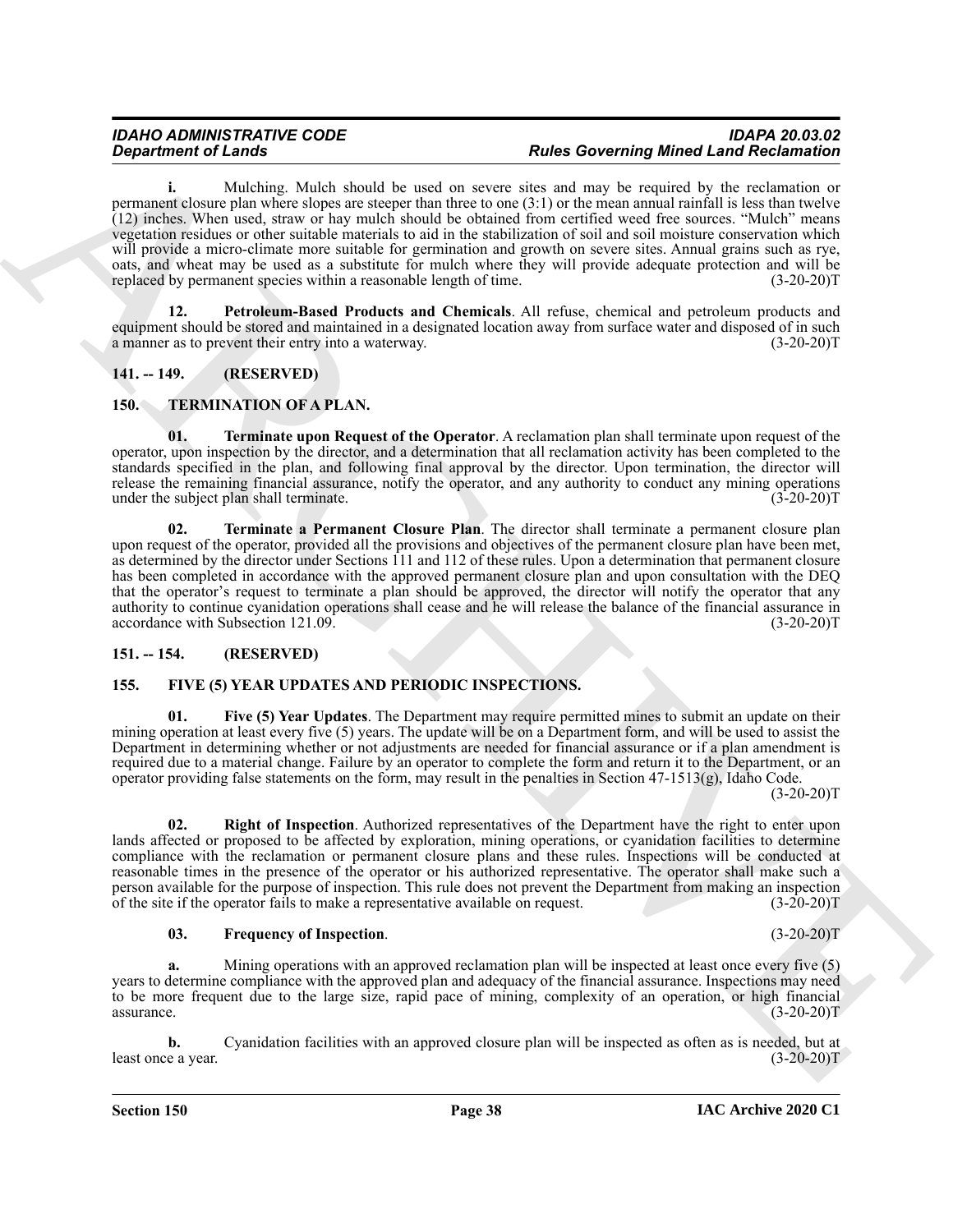#### <span id="page-38-0"></span>**156. -- 159. (RESERVED)**

#### <span id="page-38-14"></span><span id="page-38-11"></span><span id="page-38-1"></span>**160. ENFORCEMENT AND FAILURE TO COMPLY.**

**01. Financial Assurance Forfeiture**. Upon request by the director, the attorney general may institute proceedings to have the financial assurance for reclamation or permanent closure forfeited for violation of an order entered pursuant to Section 47-1513, Idaho Code and these rules. (3-20-20)T

<span id="page-38-13"></span>**02. Civil Penalty**. An operator with no financial assurance, or an operator who violates these rules by performing an act which is not included in an approved reclamation plan or an approved permanent closure plan that is not subsequently approved by the Department, will be subject to a civil penalty as authorized by Section 47-  $1513(c)$ , Idaho Code.

<span id="page-38-15"></span>**03. Injunctive Procedures**. The director may seek injunctive relief and proceed with legal action, if necessary, to enjoin a mine operator or cyanidation facility operator who violates the provisions of the chapter, these rules, or the terms of an existing approved reclamation or permanent closure plan. Any such action will follow the procedures established in Section 47-1513, Idaho Code. (3-20-20) procedures established in Section 47-1513, Idaho Code.

<span id="page-38-12"></span>**04. Appeal of Final Order**. An operator dissatisfied with a final order of the Board may within sixty a fiter receiving the order, file an appeal in accordance with Section 47-1514, Idaho Code. (3-20-20)T  $(60)$  days after receiving the order, file an appeal in accordance with Section 47-1514, Idaho Code.

#### <span id="page-38-2"></span>**161. -- 169. (RESERVED)**

#### <span id="page-38-8"></span><span id="page-38-3"></span>**170. COMPUTATION OF TIME.**

**Experiment of Leads<br>
16. 199. THESE CONTENTATION CONTENT.**<br>
16. **EXPERIMENTATION CONTENTATION**<br>
16. **EXPERIMENTATION CONTENT (CONTENT)**<br>
16. **EXPERIMENTATION CONTENT (CONTENT)**<br>
16. **EXPERIMENTATION CONTENT** (CONTENT)<br> Computation of time will be based on calendar days. In computing any period of time prescribed by the chapter, the day on which the designated period of time begins is excluded. The last day of the period is included unless it is a Saturday, Sunday or legal holiday when the Department is not open for business. In such a case, the time period runs until the end of the next day which is not a Saturday, Sunday or legal holiday. Intermediate Saturdays, Sundays or legal holidays are excluded from the computation when the period of prescribed time is seven (7) days or less.

 $(3-20-20)T$ 

#### <span id="page-38-4"></span>**171. -- 179. (RESERVED)**

#### <span id="page-38-18"></span><span id="page-38-16"></span><span id="page-38-5"></span>**180. PUBLIC AND CONFIDENTIAL INFORMATION.**

**01. Information Subject to Disclosure**. Information obtained by the Department pursuant to the chapter and these rules is subject to disclosure under Title 74, Chapter 1, Idaho Code ("Public Records Act").

 $(3-20-20)T$ 

<span id="page-38-19"></span>**02. Use by Board**. Any plans, documents, or materials submitted as confidential and held as such shall not prohibit the Board, director, or Department from using the information in an administrative hearing or judicial proceeding initiated pursuant to Section 47-1514, Idaho Code. (3-20-20)T

<span id="page-38-17"></span>**03. Plans and BMPs**. An operator will not unreasonably designate as confidential portions of reclamation or permanent closure plans which detail proposed BMPs to meet state surface and ground water quality standards. Confidential portions of reclamation or permanent closure plans may be shared with DEQ in its coordinating role under these rules, as reasonably necessary. (3-20-20)T

#### <span id="page-38-6"></span>**181. -- 189. (RESERVED)**

#### <span id="page-38-9"></span><span id="page-38-7"></span>**190. DEPOSIT OF FORFEITURES AND DAMAGES.**

All fees, penalties, forfeitures, and civil damages collected pursuant to the chapter, will be deposited with the state treasurer in the following accounts as appropriate: (3-20-20) treasurer in the following accounts as appropriate:

<span id="page-38-10"></span>**Mine Reclamation Fund**. The mine reclamation fund to be used by the director for mined land ses and to administer the reclamation provisions of the chapter and these rules. (3-20-20)T reclamation purposes and to administer the reclamation provisions of the chapter and these rules.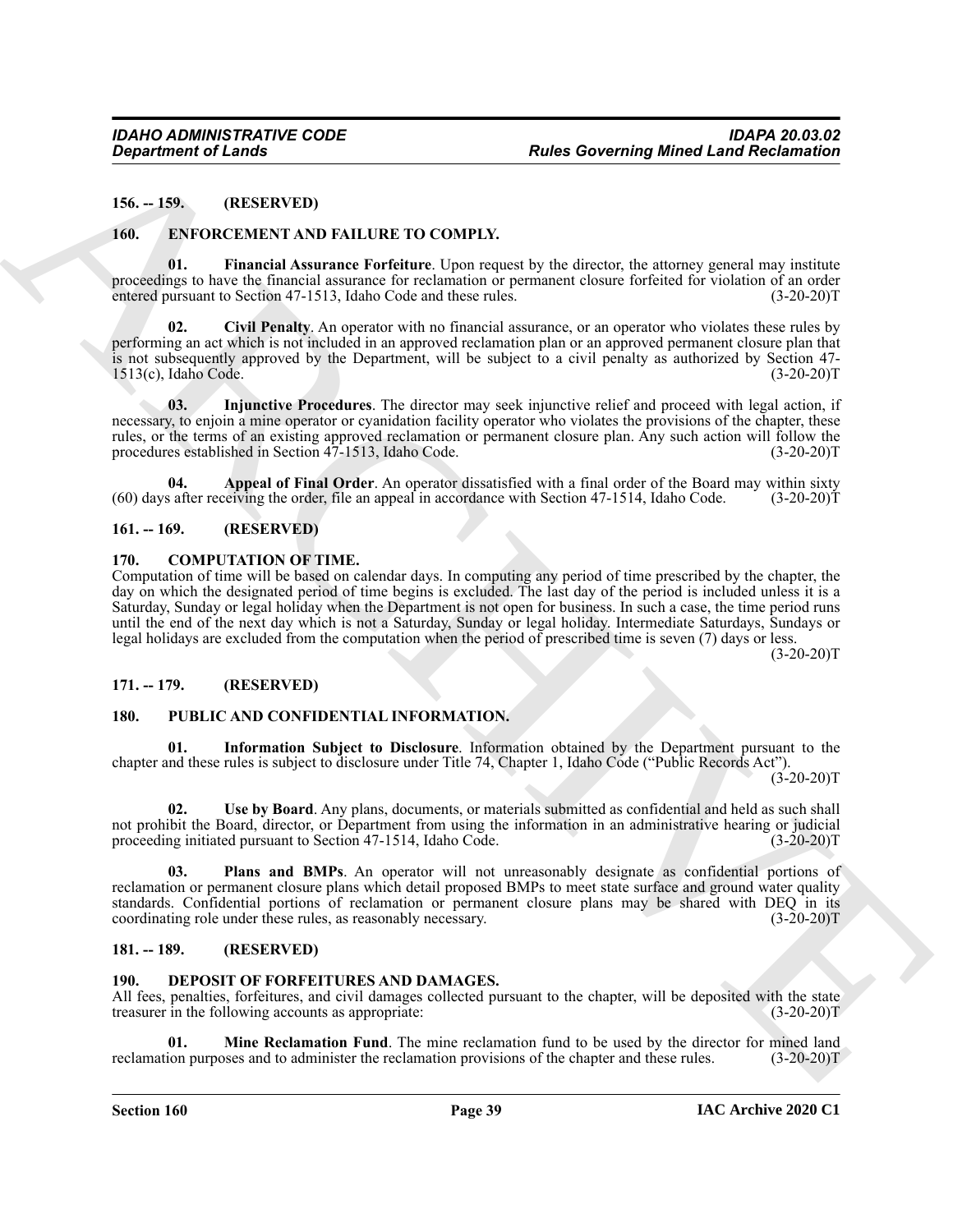<span id="page-39-7"></span>**02. Cyanidation Facility Closure Fund**. The cyanidation facility closure fund to be used by the director to complete permanent closure activities and to administer the permanent closure provisions of the chapter and these rules. (3-20-20) and these rules.

#### <span id="page-39-0"></span>**191. -- 199. (RESERVED)**

### <span id="page-39-4"></span><span id="page-39-3"></span><span id="page-39-1"></span>**200. COMPLIANCE OF EXISTING RECLAMATION PLANS.**

*Proprietive of Lemma Columnic Columnic Columnic Columnic Columnic Columnic Columnic Columnic Columnic Columnic Columnic Columnic Columnic Columnic Columnic Columnic Columnic Columnic Columnic Columnic Columnic Columnic C* **01. Applicability**. These rules, upon their adoption, apply as appropriate to all existing mining operations, but will not affect the validity or modify the duties, terms, or conditions of any existing approved reclamation plan or impose any additional obligations with respect to reclamation upon any operator conducting mining operations pursuant to a reclamation plan approved prior to adoption of these rules unless amended under Section 090 of these rules. (3-20-20)T

<span id="page-39-5"></span>**02. Approval**. Reclamation plans approved prior to July 1, 2019, or reclamation plans that have permanently ceased operations prior to July 1, 2019, are not subject to the 2019 legislative amendments to the chapter regarding financial assurance and post-closure. New reclamation plans or plan amendments received after July 1, 2019, will be subject to the 2019 legislative amendments to the chapter. (3-20-20)T

<span id="page-39-6"></span>**03. Submittal**. Reclamation plan applications submitted prior to July 1, 2019, but not yet approved, have until July 1, 2020 to submit post-closure plans and financial assurances as described in the 2019 legislative amendments to the chapter. (3-20-20)T amendments to the chapter.

<span id="page-39-2"></span>**201. -- 999. (RESERVED)**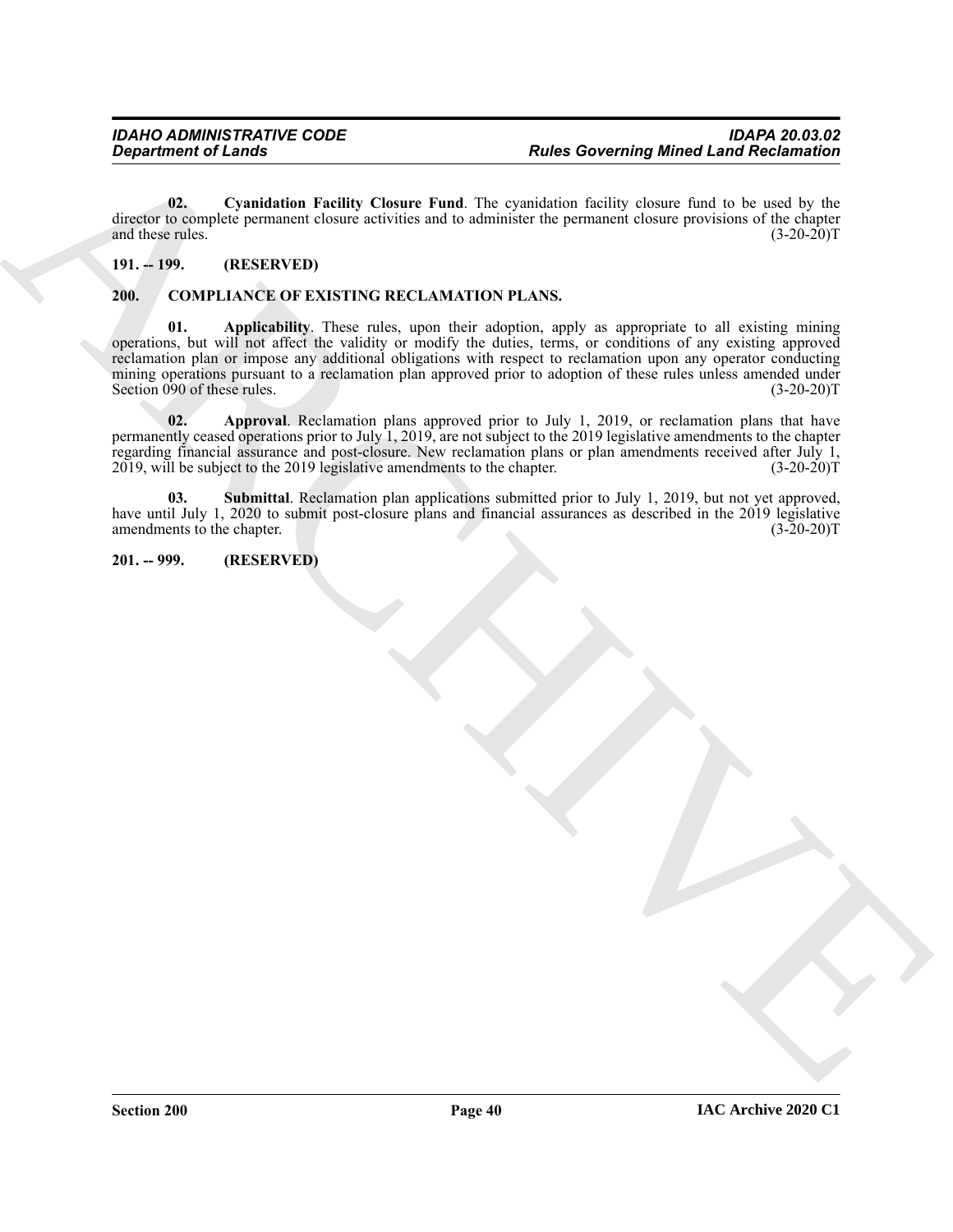# *Subject Index*

**A**

Also contains A<br>
Archives and the statements in the statements of the statements in the statements of the statements of the statements of the statements of the statements of the statements of the statements of the stateme Abbreviations 8 BMP 8 DEQ 8 U.S.C. 8 WAD 8 Administration 8 Amending An Approved Permanent Closure Plan 19 Adjustment 20 Cause for Permanent Closure Plan Amendment 19 Modification At Request Of Director 20 Modifications at an Operator's Request 19 Amending An Approved Reclamation Plan 19 Cause for Reclamation Plan Amendment 19 Minor Amendments Review of Amendment 19 Application Fees 9 Application Procedure & Requirements For Other Mining Operations Including Hardrock, Underground & Phosphate Mining 11 Application Package 11 Map Requirements 12 Operating Plan Requirements 12 Reclamation Plan Approval Required 11 Reclamation Plan Requirements 12 Application Procedure & Requirements For Permanent Closure Of Cyanidation Facilities 13 Application Fee 15 Application Package for Permanent Closure 15 Permanent Closure Cost Estimate Verification Fee 16 Permanent Closure Plan Approval Required 13 Permanent Closure Plan Requirements 13 Preapplication Conference 14 Processing & Review Fee 15 Application Procedure & Requirements For Quarries, Decorative Stone, Building Stone, & Aggregate Materials Including Sand, Gravel & Crushed Rock 10 Application Package 10 Approval Required 10 Map Requirements 10 No Operator Shall Conduct Mining

Operations 10 Reclamation Plan Requirements 11

### **B**

Best Management Practices & Reclamation For Mining Operation & Permanent Closure Of Cyanidation Facilities 32 Backfilling & Grading 34 Clearing & Grubbing 33 Disposal of Waste in Areas Other Than Mine Excavation 34 Nonpoint Source Control 32 Overburden/Topsoil 33 Permanent Cessation & Time Limits for Planting 36 Petroleum-Based Products & Chemicals 38 Revegetation Activities 36 Roads 33 Sediment Control 32 Settling Ponds 35 Tailings Impoundments 35

### **C**

Completion Of Permanent Closure 21 Implementation of a Permanent Closure Plan 21 Submittal of a Permanent Closure Report 22 Compliance Of Existing Reclamation Plans 40 Applicability 40 Approval 40 Submittal 40 Computation Of Time 39

# **D**

Decision To Approve Or Disapprove Of A Permanent Closure Report 22 Permanent Closure Report Is Disapproved 22 Receipt of a Permanent Closure Report 22 Definitions 5 Approximate Previous Contour 5 Best Management Practices (BMP) 5 Chapter 5 Department 5 Discharge 6 Groundwater 6 Land Application 6 Material Change 6 Material Modification or Material Expansion 6 Material Stabilization 6

Motorized Earth-Moving Equipment 6 Neutralization 6 Permanent Closure 6 Permit 7 Pilot Facility Pollutant 7 Process Waters 7 Real Property 7 Reclamation 7 Revegetation 7 Small Cyanidation Processing Facility 7 Surface Waters 7 Treatment 7 Water Balance 7 Water Management Plan 8 Waters of the State 8 Weak Acid Dissociable Cyanide 8 Deposit Of Forfeitures & Damages 39 Cyanidation Facility Closure Fund 40 Mine Reclamation Fund 39 Deviation From An Approved Reclamation Plan 20 Notification 20

# **E**

Unforeseen Events 20

Enforcement & Failure To Comply 39 Appeal of Final Order 39 Civil Penalty 39 Financial Assurance Forfeiture 39 Injunctive Procedures 39 Exploration Operations & Required Reclamation 8 Additional Reclamation 9 Confidentiality 8 Contents of Notification 8 Diligence 8 Exploration Reclamation (Less Than Two Acres) 9 Exploration Reclamation (More Than Two Acres) 9 Notification 8 When Exploration is Mining 8

# **F**

Financial Assurance Requirements For Cyanidation Facilities 25 Financial Assurance 27 Financial Assurance for Permanent Closure Plans Affecting Five (5) or Less Disturbed Acres 25 Financial Assurance for Permanent Closure Plans Affecting More